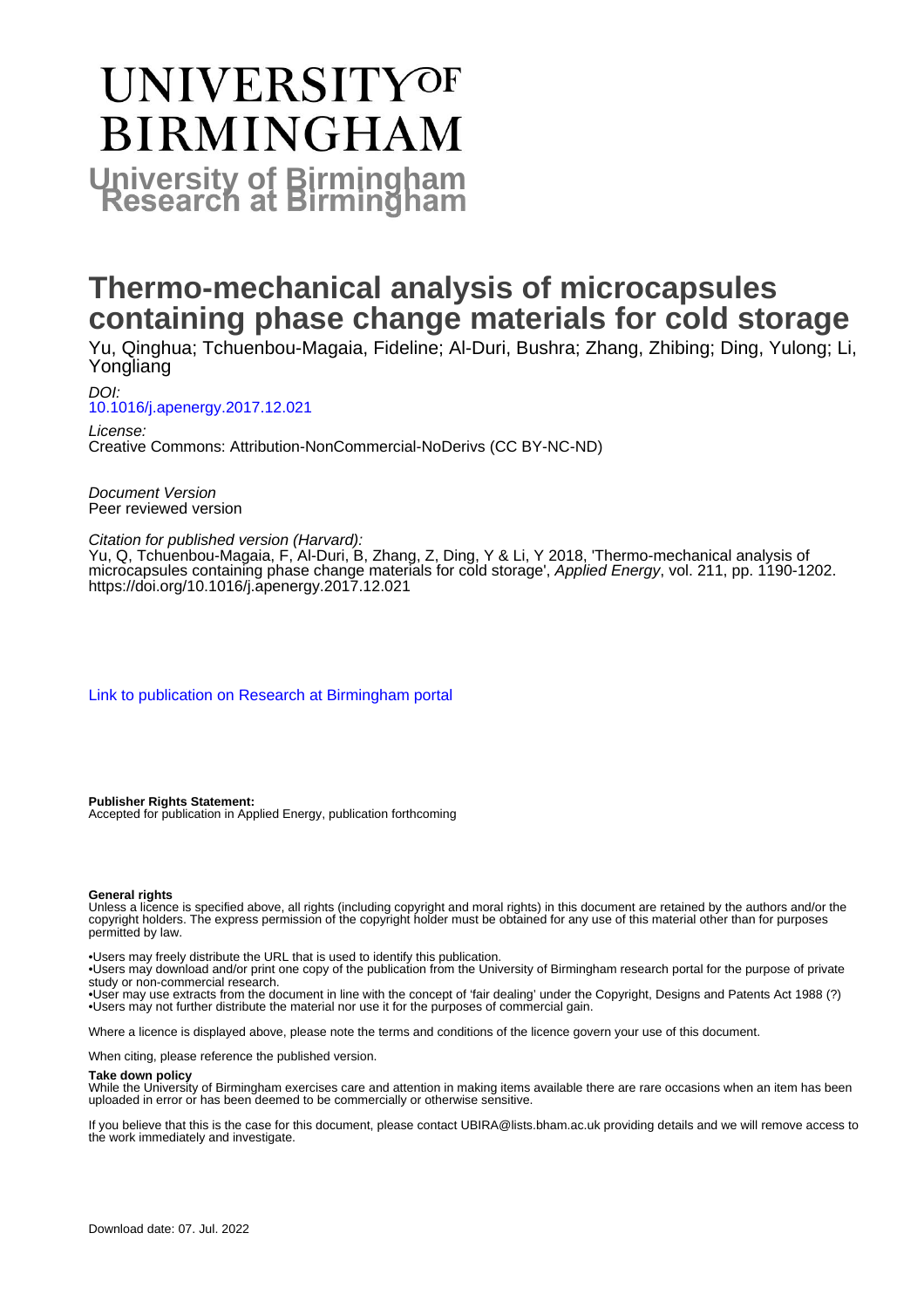# **Thermo-mechanical analysis of microcapsules containing phase change materials for cold storage**

Qinghua Yu, Fideline Tchuenbou-Magaia, Bushra Al-Duri, Zhibing Zhang, Yulong Ding,

Yongliang Li[\\*](#page-1-0)

Birmingham Centre for Energy Storage, School of Chemical Engineering, University of Birmingham, Birmingham B15 2TT, United Kingdom

**.** 

<span id="page-1-0"></span><sup>\*</sup>Corresponding author. Tel.: +44 (0) 121 414 5135, Email: [y.li.1@bham.ac.uk](mailto:y.li.1@bham.ac.uk) (Y. Li)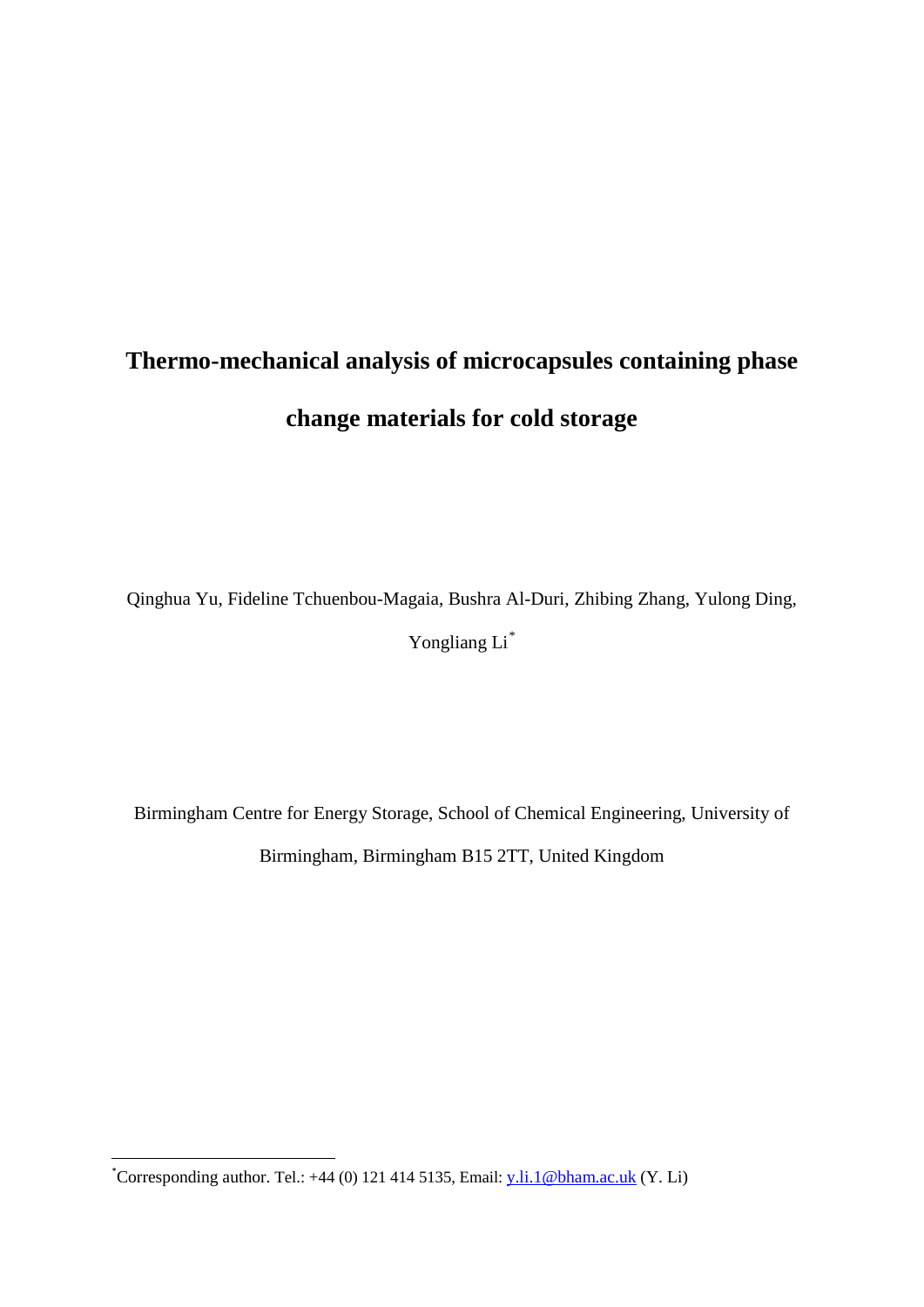#### **Abstract**

Microencapsulated phase change material slurries (MEPCMSs) offer a potentially efficient and flexible solution for cryogenic-temperature cold storage. In this paper, the phase change material (PCM) microcapsules prepared to form MEPCMSs for cryogenictemperature cold storage consist of Dowtherm J (DJ) as core material and melamine formaldehyde (MF) as primary shell material. DJ is an aromatic mixture with diethylbenzene as the main component. Composite shell materials are adopted to avoid cracking by adding aluminium oxide  $(A_1_2O_3)$  nanoparticles or copper (Cu) coating into/on MF shell. In order to explore the heat transfer behaviour and mechanical stability of the microcapsules during the solidification process of PCM, a thermo-mechanical model is established by taking into account of energy conservation, pressure-dependent solid-liquid equilibria, Lamé's equations and buckling theory. Based on the proposed model, the effects of shell thickness, shell compositions and microcapsule size are therefore studied on the variations of pressure difference, freezing point, and latent heat. The cause of shell deformation is clearly explained and the shell buckling modes are predicted using the model, which agree well with the experimental observations. The critical core/shell size ratios of avoiding buckling are proposed for the microcapsules with different compositions. Simultaneously incorporation of  $Al_2O_3$  nanoparticles and Cu coating into/on MF shell can markedly enhance the resistant to buckling. In addition, special attention is paid to cold energy storage capacity of MEPCMSs, which has considerable superiority compared to packed pebble beds.

*Keywords*: Phase change materials; Microencapsulation; Solidification; Shell buckling; Cold storage.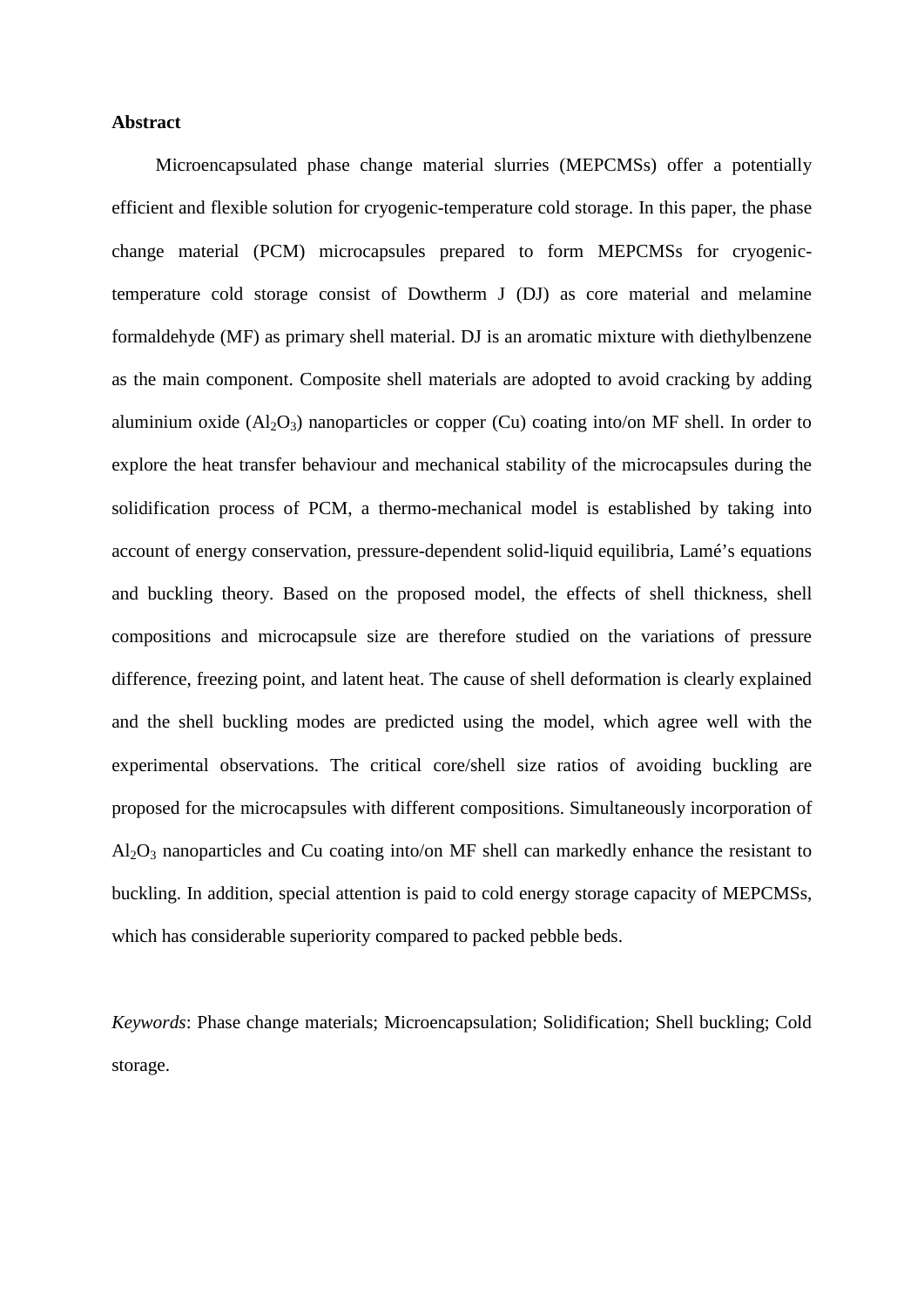| Nomenclature     |                                                |                      |                                                      |  |  |  |
|------------------|------------------------------------------------|----------------------|------------------------------------------------------|--|--|--|
| Roman letters    |                                                | ε                    | strain                                               |  |  |  |
| $\boldsymbol{a}$ | shell thickness (m)                            | к                    | correction factor                                    |  |  |  |
| $c_p$            | specific heat $(J \cdot kg^{-1} \cdot K^{-1})$ | $\lambda$            | thermal conductivity $(W \cdot m^{-1} \cdot K^{-1})$ |  |  |  |
| E                | Young's modulus (Pa)                           | $\mathcal V$         | Poisson's ratio                                      |  |  |  |
| ES               | stored energy (J)                              | $\rho$               | density $(kg·m-3)$                                   |  |  |  |
|                  | volumetric fraction                            | $\sigma$             | stress (Pa)                                          |  |  |  |
| F                | Legendre function                              |                      |                                                      |  |  |  |
| $\boldsymbol{g}$ | chemical potential $(kJ \cdot kg^{-1})$        |                      | Subscripts                                           |  |  |  |
| h                | enthalpy $(kJ \cdot kg^{-1})$                  | $\mathbf{0}$         | reference or initial                                 |  |  |  |
| $k_f$            | foundation modulus $(N/m^3)$                   | a                    | atmospheric                                          |  |  |  |
| L                | latent heat $(kJ \cdot kg^{-1})$               | $\boldsymbol{b}$     | buckling                                             |  |  |  |
| $\boldsymbol{n}$ | buckling mode number                           | $\mathcal C$         | shell                                                |  |  |  |
| $\boldsymbol{P}$ | pressure (Pa)                                  | cr                   | critical                                             |  |  |  |
| r                | radius (m)                                     | $\boldsymbol{e}$     | external surface of shell                            |  |  |  |
| S                | entropy $(J \cdot kg^{-1} \cdot K^{-1})$       | eq                   | equivalent                                           |  |  |  |
| t                | time(s)                                        | $\int$               | freezing or freezing front                           |  |  |  |
| T                | temperature $(K)$                              | i                    | shell/PCM interface or PCM                           |  |  |  |
| и                | displacement (m)                               | l                    | liquid                                               |  |  |  |
| V                | volume $(m^3)$                                 | $\boldsymbol{m}$     | microcapsule                                         |  |  |  |
|                  |                                                | $r, \theta, \varphi$ | spherical coordinates system                         |  |  |  |
| Greek letters    |                                                | $\boldsymbol{S}$     | solid                                                |  |  |  |
| $\alpha$         | thermal expansion coefficient $(K-1)$          |                      |                                                      |  |  |  |
| β                | isothermal compressibility $(Pa^{-1})$         | Superscripts         |                                                      |  |  |  |
| γ                | surface tension $(N \cdot m^{-1})$             | $\ast$               | holistic                                             |  |  |  |
| $\delta$ , $\mu$ | Lamé's constant                                |                      |                                                      |  |  |  |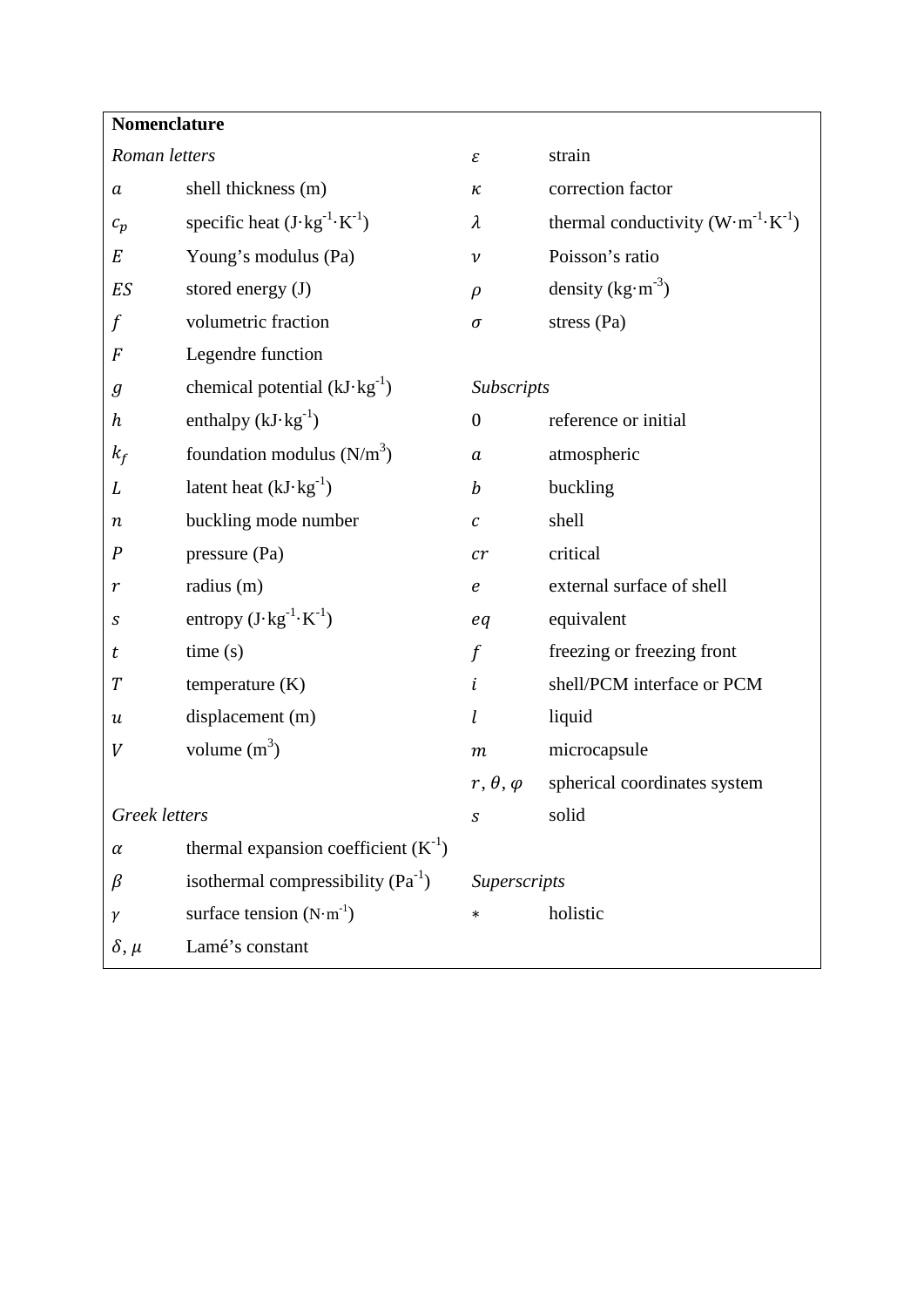#### **1. Introduction**

Liquid air energy storage (LAES) and pumped thermal electricity storage (PTES) are two emerging grid scale thermal storage technologies, which are good solutions for the intermittency and instability of electricity from renewable energy sources [1-3]. Cryogenictemperature cold storage is key to improving the overall performance of LAES and PTES systems [4-6]. At present, the two systems generally utilize packed beds for cryogenictemperature cold storage. However, packed beds have much room for improvement in energy storage capacity, efficiency and flexibility [7-10]. Microencapsulated phase change material slurries (MEPCMSs) have great potential for dynamic and static cryogenic-temperature cold storage applications as they combine the advantages of phase change materials (PCMs) and liquid sensible energy storage materials, and are both transport media (heat transfer fluids) and thermal storage media. MEPCMSs consist of a carrier liquid and PCM microcapsules with a diameter of <100 μm, in general, small enough to be suspended in a carrier liquid. Such partially melting and solidifying slurries can offer very high energy storage densities and heat transfer rates in charging/discharging processes [11]. The good flowability of the MEPCMSs allows them to be transported through pumping, and thus their flow rate can be easily adjusted to realize the desired stored amount of cold energy and objective temperature. Furthermore, their apparent specific heats at set temperatures can be designed by addition of microcapsules with different melting point core PCM, in order to meet the significant specific heat changes of transcritical/supercritical fluids [12]. Therefore, the MEPCMSs can offer a much more flexible strategy for cold storage, which is extremely difficult to achieve using the conventional packed bed.

The utilisation of MEPCMSs will also have a significant impact on the cryogenic industry such as natural gas liquefaction and cold recovery in re-gasification, and air separation/liquefaction [13, 14]. However, most of the research has been conducted only on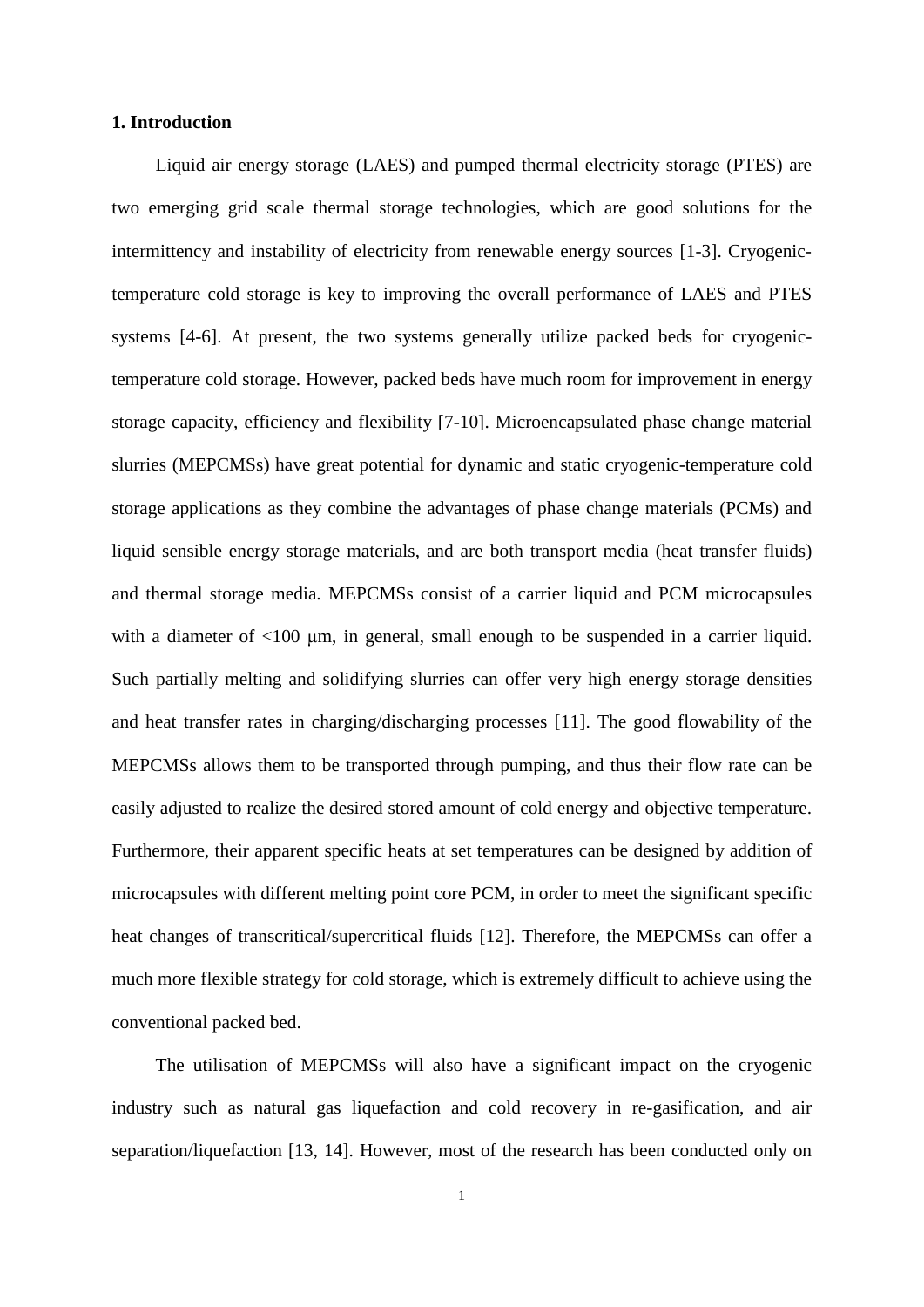moderate or high temperature MEPCMSs with melting points above -20 ˚C [15-18], whereas little research can be found on cryogenic MEPCMSs. Technically, the cryogenic MEPCMSs are more challenging compared to MEPCMSs applied at moderate temperatures due to deformation or fragility of the shell of microcapsules and poor heat transfer under cryogenic conditions. The success of MPCMSs in cryogenic temperature cold storage is dependent on the stability of microcapsules under repeated pumping, cyclic heating and cooling as well as long-term storage. As a result, it is important to understand the thermo-mechanical behaviour of MEPCMs in particular during the PCM solidification process.

Several studies have been devoted to the thermo-mechanical behaviour of encapsulated PCM. A composite of mixed graphite and nitrate salts is considered as a solid sphere of PCM encapsulated in a thick shell of graphite by Lopez *et al.* [19] and the shell was modelled as a closed elastic spherical shell with a mobile internal wall and a non-moving external wall. Based on this model, the effects of the shell Young's modulus on the internal pressure, melting point and latent heat, were examined. Pitié *et al.* [20] extended the model to a shell of silicon carbide (SiC) with a free mobile external wall by incorporating the Lamé equations. The variation of internal pressure due to the volume change during the melting process was analytically calculated based on the extended model with a given volume fraction of melted salts, leading to variations of melting point, enthalpy and stored energy. This indicates that the coated PCM should have a low volumetric expansion causing a lower pressure increase so that the coating SiC shell can avoid cracking. Based on the model, the temperature and pressure evolutions during the melting and solidification processes of copper-encapsulated nitrate spheres were simulated at a constant surrounding temperature by Parrado *et al.* [21]. In the simulations the heat transfer equation was decoupled with the mechanical stress equation. Zhao *et al.* [22] compared the time of the melting/solidification process between metal and non-metal encapsulated PCM particles using numerical simulations of heat transfer regardless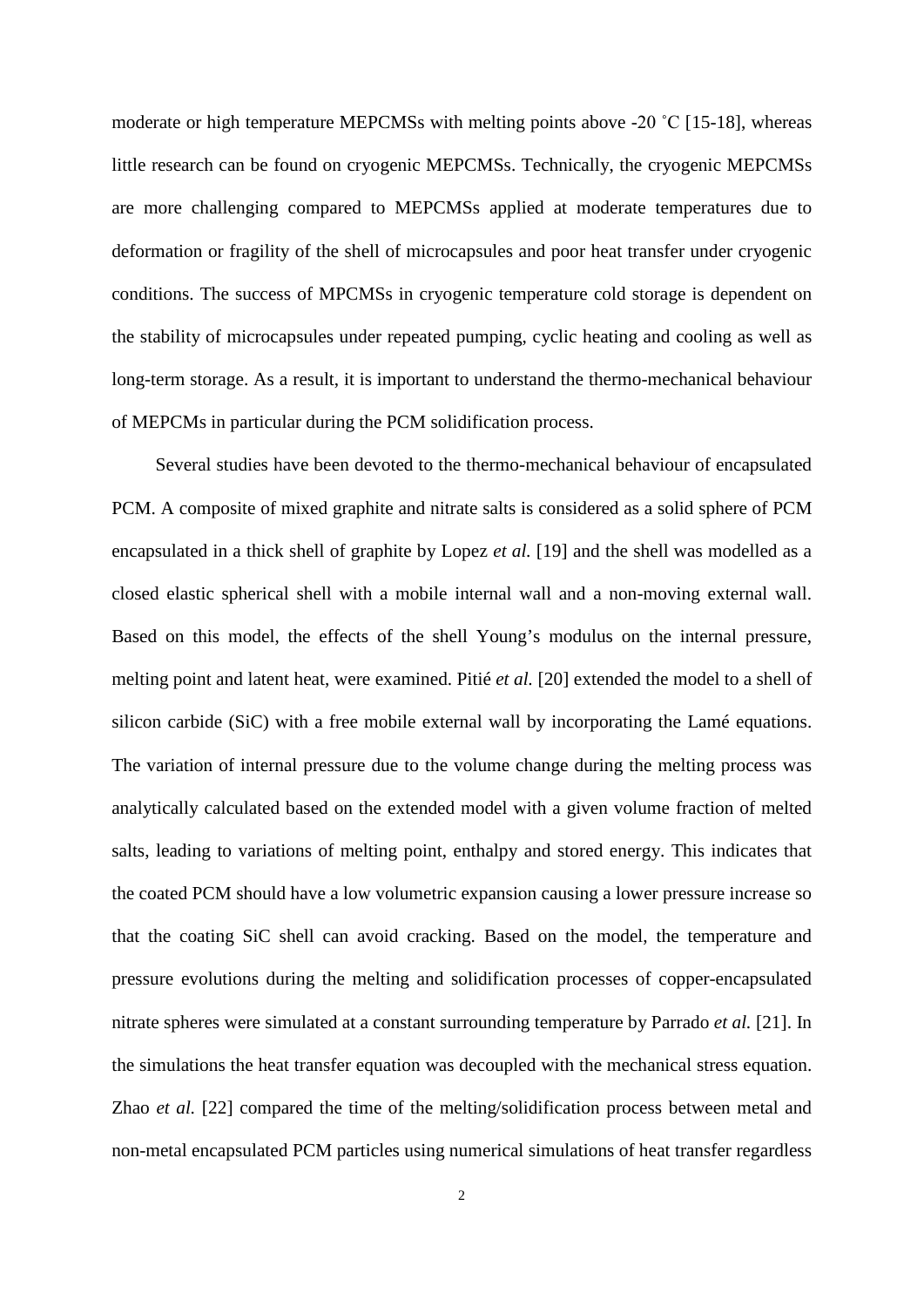of pressure variation. The above investigations are only based on high-temperature thermal energy storage and thermo-mechanical analysis of millimeter-scale encapsulated PCM particles. Mechanical response and properties of microcapsules near room temperature were also evaluated via experiments by Giro-Paloma *et al.* [23] and Su *et al.* [24], without considering the heat transfer behaviour. However, the thermo-mechanical behaviours of PCM microcapsules have rarely been studied for the purpose of cold storage. In particular, the effects of shell thickness and compositions on the thermo-mechanical behaviours have not been clearly addressed by previous studies.

It should be noted that the PCM solidification processes in cold storage are different from those in heat storage in terms of internal pressure and deformation mechanism of shells [20, 25, 26]. Because of the volume shrinkage of PCM during solidification in cold storage application, the internal pressure of microcapsule decreases while the external pressure is constant [27, 28]. When the external pressure is higher than the internal pressure, the spherical microcapsule shell is only subjected to uniform external pressure. The morphology or deformation of such a pressurised spherical shell is then crucial to its properties, such as optical, electromagnetic and heat transfer. The analytical studies of structural behaviour or buckling of complete spherical/spheroidal shells under external pressure have been widely conducted for various objects, including pressure vessels, spherical honeycombs [29], natural fruits and vegetables [30], spherical viruses [31] and biological cells [32]. Timoshenko *et al.* [33] was first to introduce the formulation and solving approach for pressurised buckling of an empty and complete spherical shell based on the axisymmetric assumption and Rayleigh– Ritz approach. Sato *et al.* [34] conducted comparative studies between the exact and simplified approaches to validate the approximation based on the axisymmetric assumption and Rayleigh–Ritz approach. These works show that the approximate formulations enable sufficiently accurate values of the critical buckling pressure and the corresponding buckling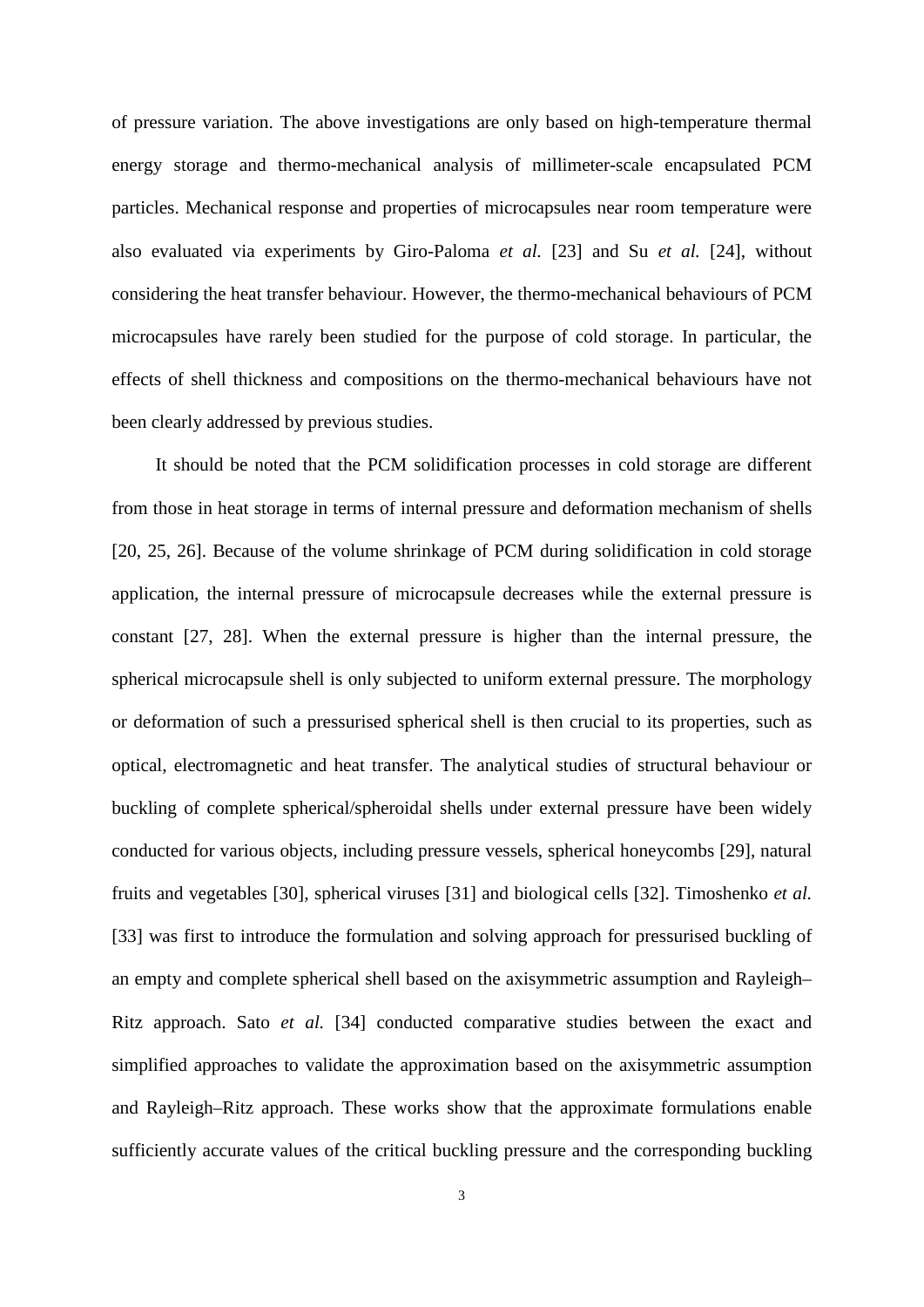mode number to be obtained. It can also be inferred from the work of Sato *et al.* [34] that when  $r_i k_f/E_c < 10^{-3}$  ( $r_i$  is the core radius;  $k_f$  is the core foundation modulus; and  $E_c$  is the shell Young's modulus), the buckling behaviours of the shell filled with elastic materials is the same as that for the empty shell.

This paper presents a first attempt to understand the thermo-mechanical behaviour of spherical microcapsules containing PCM for cold storage application. The microcapsule fabrication process as well as shell modification is described and the morphologies of microcapsules are observed for mechanical analysis. A thermo-mechanical model is established for a single microcapsule during the PCM solidification process, taking into account energy conservation, pressure variation caused by volume shrinkage, pressuredependent solid-liquid equilibria, shell elastic deformation and buckling behaviour. As  $r_i k_f/E_c$  <10<sup>-5</sup> in the present study which will be stated in Section 4, it is reasonable to assume that the buckling theory and the corresponding solving approach for empty complete spherical shells proposed by Timoshenko *et al.* [33] are applicable for the buckling analysis of the shell of PCM microcapsules [34]. On the basis of the model, the influences of shell thickness, shell composition and microcapsule size on the solidification process are studied, including the variations of pressure difference, freezing point, latent heat, solidification period and stored energy. The model is used to predict the critical bulking pressure and buckling mode of microcapsules for specific shell thickness and composition. The predicted buckling mode is then compared with experimental observations to validate the proposed model. The energy storage capacities are also compared between MEPCMSs and typical packed beds in LAES and PTES systems. This study can provide significant references for the design of PCM microcapsules without buckling and with better cold storage performance for MEPCMSs.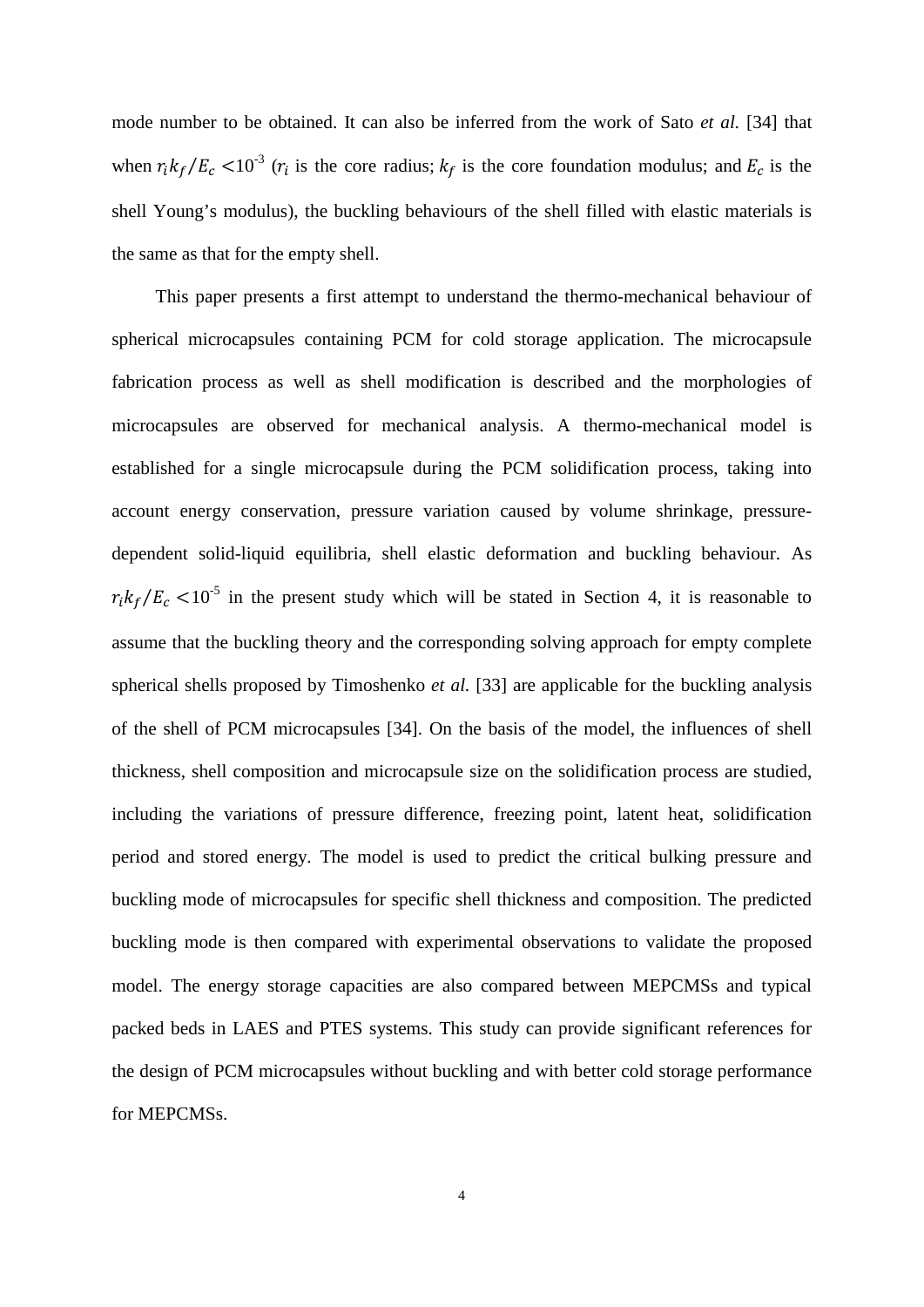#### **2. Microcapsule fabrications and testing**

The microcapsule studied in this paper consists of melamine formaldehyde (MF) as shell material and Dowtherm J (DJ) as core PCM. The DJ is an aromatic mixture containing diethylbenzene as the main component with a freezing point of -81˚C, which was supplied by Dow Chemical Company, US. MF precondensate was purchased from British Industrial Plastics Ltd., UK. The MF shell microcapsules were fabricated via the in-situ polymerization method [35]. The morphologies of fabricated microcapsules after undergoing thermal cycling test were observed by a cryogenic scanning electron microscopy (Cryo-SEM, FEI Quanta 600 FEG SEM equipped with a Quorum PP2000T Cryo-stage). Fig. 1(a) displays the Cryo-SEM image of the microcapsules with pure MF as shell material. It is observed that most of the microcapsules are broken, which is likely due to high brittleness at cryogenic temperature [36]. In order to avoid cracking, composite shell materials were adopted by adding aluminium oxide  $(A<sub>12</sub>O<sub>3</sub>)$  nanoparticles into MF or electroless copper (Cu) plating on the surface of the MF shell to improve shell mechanical properties. All chemicals used in the fabrication process of microcapsules were purchased from the Sigma-Aldrich, Inc., UK, unless otherwise specified.

The procedure of adding  $Al_2O_3$  nanoparticles is as follows: The surfaces of  $Al_2O_3$ nanoparticles need to be modified by silane coupling agent KH-570 (Sinopharm Chemical Reagent Co., Ltd., China) prior to its addition to the MF shell [37]. A certain amount of  $Al_2O_3$  nanoparticles were dispersed into  $C_2H_5OH$  by rapid agitation for 30 min and ultrasonic vibration for 30 min. KH-570 dissolved in  $C_2H_5OH$  was subsequently added into the suspension. After undergoing ultrasonic vibration for 30 min and continuous stirring for 2 h, the reaction mixture was then filtered and rinsed with deionized water several times, and finally dried in a vacuum dryer to obtain the modified  $Al_2O_3$  nanoparticles. A certain amount of modified  $Al_2O_3$  nanoparticles were dispersed into core oil DJ with rapid agitation and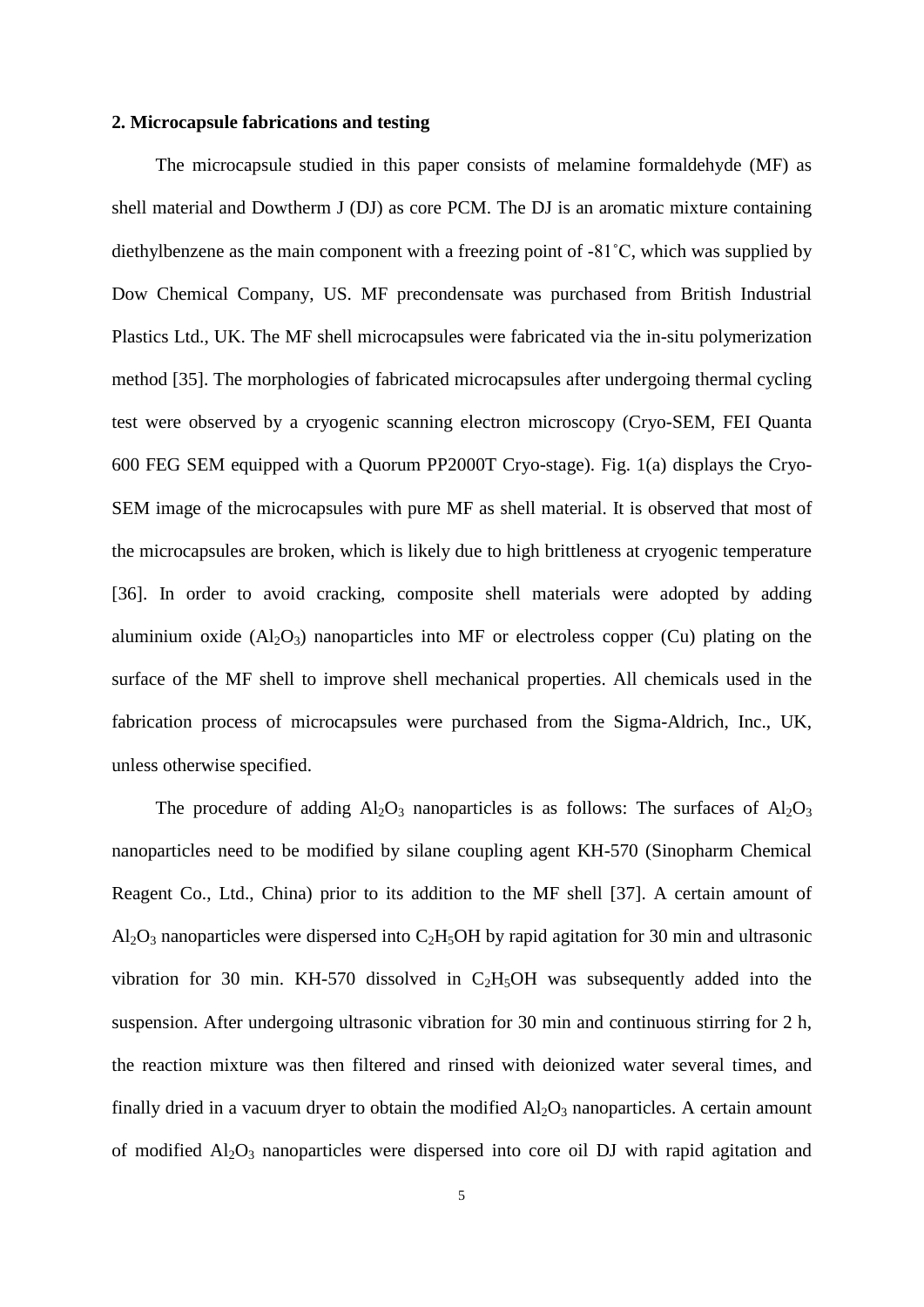ultrasonic vibration. The other procedures about emulsification and polymerization were similar to the fabrication of the pure MF shell microcapsules [35]. Eventually, most of the  $Al_2O_3$  nanoparticles were embedded into the MF shell [37, 38].

A typical procedure of electroless Cu plating is described as follows: Surface sensitization was first implemented by dispersing the MF or  $MF/Al_2O_3$  shell microcapsules with clean surfaces in an aqueous solution of  $SnCl<sub>2</sub>$  and HCl at 30°C for 15 min. The sensitised MF microcapsules were then cleaned with deionized water and dispersed in a solution of PdCl<sub>2</sub> at 30℃ for 15 min to accomplish surface activation. The activated MF microcapsules were then cleaned with deionized water and dispersed in the electroless Cu plating solution to form a Cu coating. The solution comprised CuSO4, NaOH, HCHO,  $NaKC<sub>4</sub>H<sub>4</sub>O<sub>6</sub>$  and Na<sub>2</sub>EDTA (ethylene diamine tetraacetic acid). The pH and temperature of the plating solution were adjusted to about 12 and 30℃, respectively.

The microcapsule with Cu coating is referred to as MF-Cu; the one with both  $Al_2O_3$ nanoparticles in shell and Cu coating is named MF-Cu-Al. The Cryo-SEM images of the MF-Cu and MF-Cu-Al microcapsules are shown in Figs. 1(b) and 1(c), respectively. The images show that buckling has occurred for some of the MF-Cu microcapsules while the MF-Cu-Al microcapsules still keep their spherical shape. The occurrence of buckling is closely related to the mechanical properties of shell materials and the ratio of shell thickness to core radius, which will be discussed in Section 4. The microcapsules that did not crack during thermal cycling were then cut into two by an ultramicrotome (Reichert-Jung Ultracut E) to observe the morphology under the Cryo-SEM. Transmission electron microscope (TEM, JEOL 1200EX) was used to examine shell thickness of the microcapsules. It is also shown in Figs.  $1(a-c)$  that the diameter of the microcapsules is around 10  $\mu$ m. And the particle size measurements indicate that the size distribution of the fabricated microcapsules ranges from 10 µm to 100 µm as shown in Fig. 1(d). The chemical studies were performed on a SEM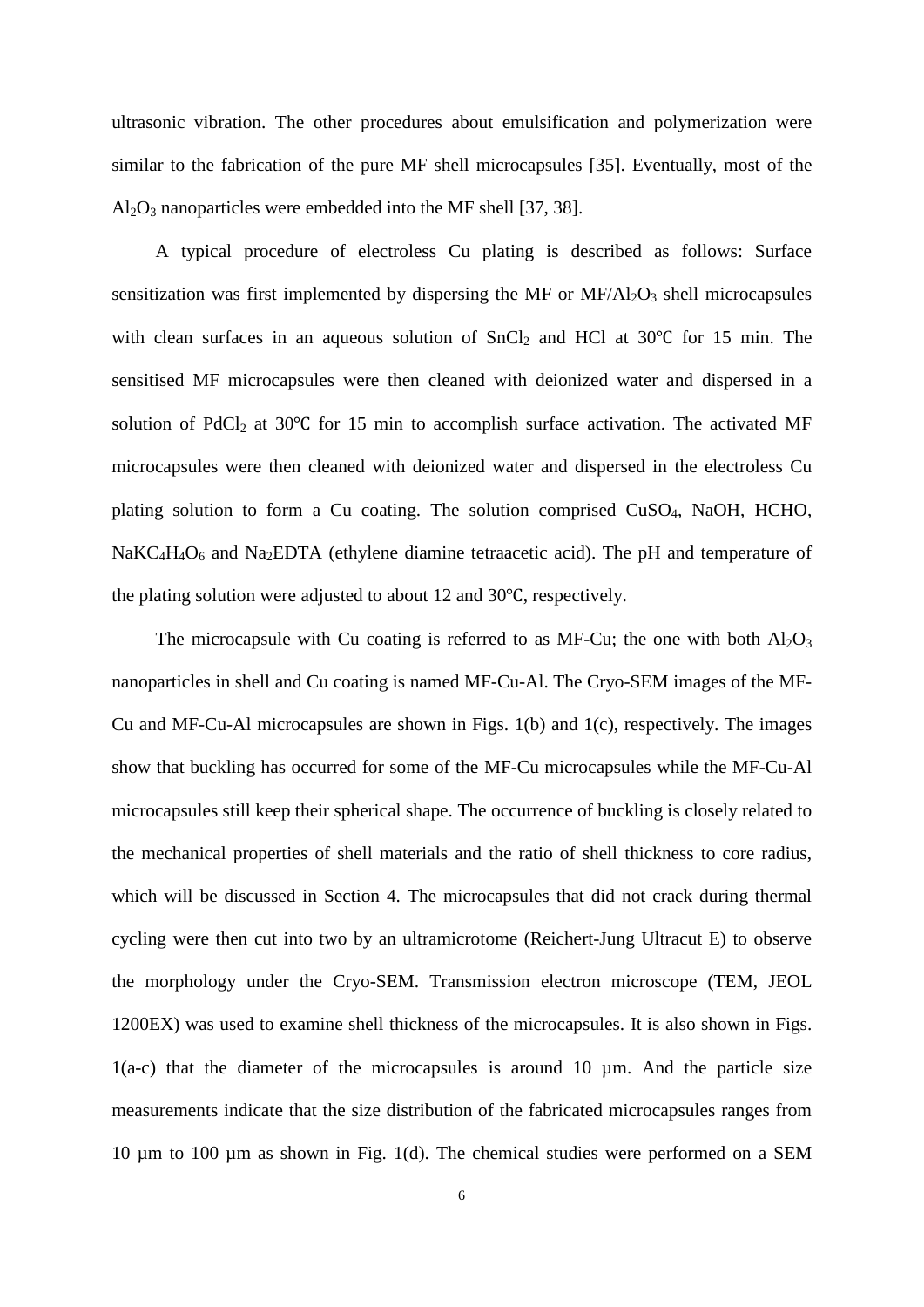(Hitachi TM3030) equipped with an energy-dispersive spectrometer (EDS). The existence of Cu on the surface of the so-called MF-Cu and MF-Cu-Al microcapsules is confirmed by the Cu element peaks in the EDS spectra as shown in Figs. 1(e, f). Similarly, the existence of  $Al_2O_3$  on the surface of the so-called MF-Cu-Al microcapsules is certified by the Al element peak in the EDS spectrum as shown in Fig. 1(f), which indicates that the  $Al_2O_3$  nanoparticles have been successfully integrated into the MF shell.

#### **3. Mathematical Models**

#### *3.1. Geometry and initial hypotheses*

The geometry of a spherical microcapsule is shown in Fig. 2, including a shell and solid/liquid PCM. The external radius of the microcapsule is labelled  $r_e$ . The position of the shell/PCM interface and the solidification front are referred to as  $r_i$  and  $r_f$ , respectively. These parameters are dependent on time  $t$  during solidification process.

The main hypotheses applied in this model concerning the PCM and shell are as follows: (a) the density  $\rho_l$ , specific heat  $c_{nl}$ , and thermal conductivity  $\lambda_l$  are constant, independent of pressure and temperature for the liquid phase of PCM; (b) the liquid pressure within the shell is uniform; (c) as a result of the micro-size capsule, convection heat transfer inside the shell is negligible; (d) viscous energy dissipation is also neglected; (e) the solid phase of PCM possesses homogeneously constant values of density  $\rho_s$ , specific heat  $c_{ps}$  and thermal conductivity  $\lambda_s$ ; (f) the solid phase of PCM is deformable along with the shell without effect on the shell deformation; (g) the shell is considered to be a homogeneous, isotropic and exhibiting linear elastic behaviour indicated by Young's modulus, with constant values of density  $\rho_c$ , specific heat  $c_{\nu c}$  and thermal conductivity  $\lambda_c$ ; (h) the external surface of the shell is at known and uniform temperature and pressure; (i) the conditions of temperature continuity and heat flux conservation are satisfied at the solidification front; (j) there are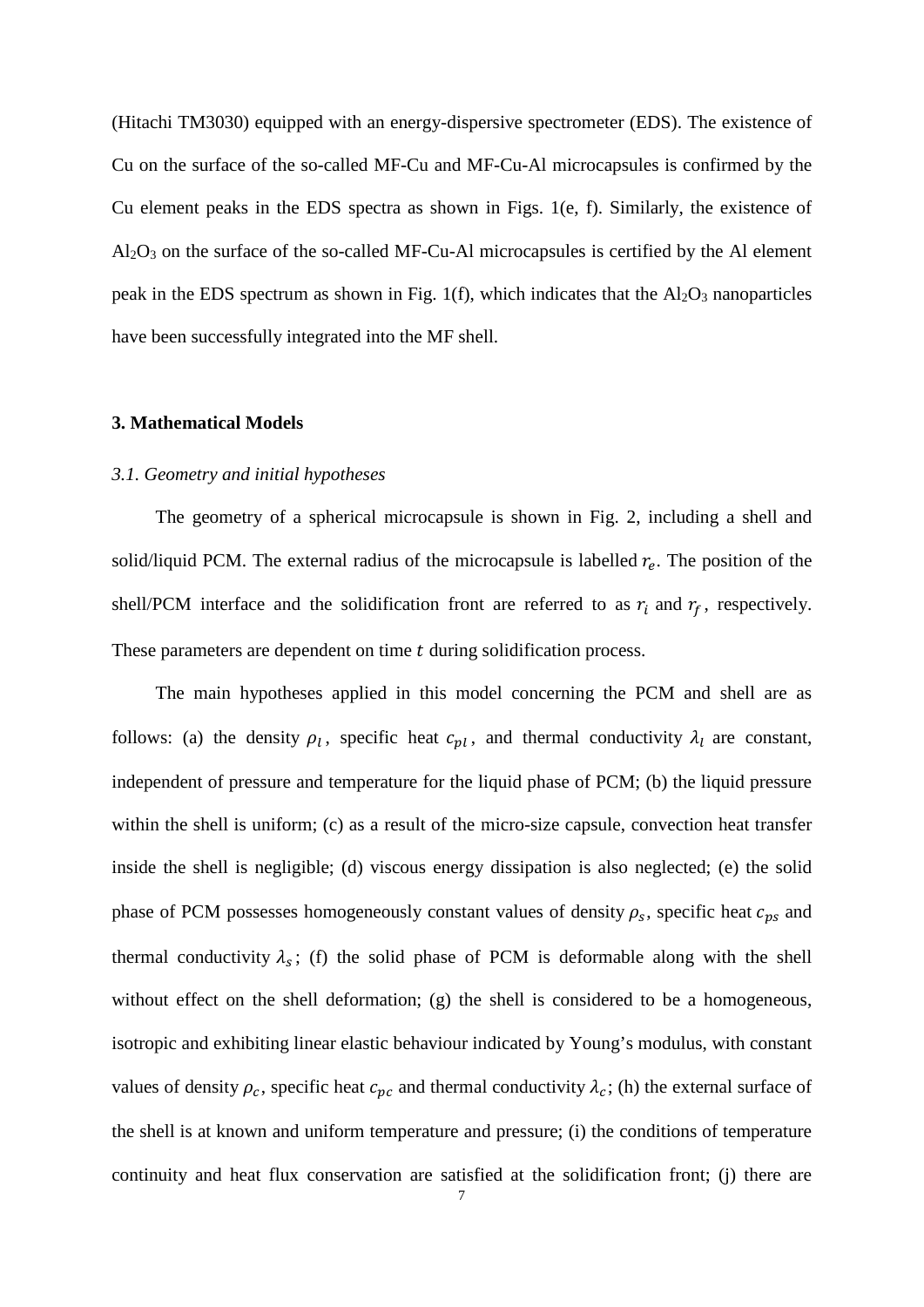equalities of temperature and pressure at the shell/PCM interface. The spherical symmetry before buckling from above mentioned hypotheses allows reduction of the original threedimensional problem of transfer to a one-dimensional one [19, 20].

#### *3.2. Expression of pressure variation due to volume shrinkage*

During the solidification process, the volume shrinkage of the PCM caused by the density difference between solid and liquid phases at a time  $t$  is

$$
\Delta V = V_{l0} \left( \frac{\rho_l - \rho_s}{\rho_s} \right) f^*(t) \tag{1}
$$

where  $f^*$  is the ratio of solidified volume at a time t to the initial volume  $V_{l0}$  of liquid PCM, which is referred to as solid fraction.

In view of the spherical symmetry of the studied microcapsule before buckling in a spherical coordinate system  $(r, \theta, \varphi)$ , the displacement, strain and stress fields of the shell due to elastic deformation are only dependent on  $r$  among the three coordinates. Furthermore, the displacement u only has radial component  $u_r$  (i.e.  $u = u_r$ ); the strain only has normal strain components  $\varepsilon_{rr}$ ,  $\varepsilon_{\theta\theta}$  and  $\varepsilon_{\varphi\varphi}$  with  $\varepsilon_{\theta\theta} = \varepsilon_{\varphi\varphi}$ ; and the stress also only has normal stress components  $\sigma_{rr}$ ,  $\sigma_{\theta\theta}$  and  $\sigma_{\varphi\varphi}$  with  $\sigma_{\theta\theta} = \sigma_{\varphi\varphi}$ . Therefore, the equilibrium equation without the body force can be simplified as

$$
\frac{d\sigma_{rr}}{dr} + \frac{2(\sigma_{rr} - \sigma_{\theta\theta})}{r} = 0.
$$
 (2)

The pressure at the shell/PCM interface is equal to the liquid pressure  $P$ , while the pressure at the external surface of the shell is equal to ambient pressure  $P_a$  (atmospheric). Thus, the boundary conditions for the elastic deformation of the shell are

$$
\sigma_{rr}(r = r_{i0}) = -P, \qquad \sigma_{rr}(r = r_{e0}) = -P_a,
$$
\n(3)

where  $r_{i0}$  and  $r_{e0}$  are the initial radii of the internal and external walls of the shell, respectively.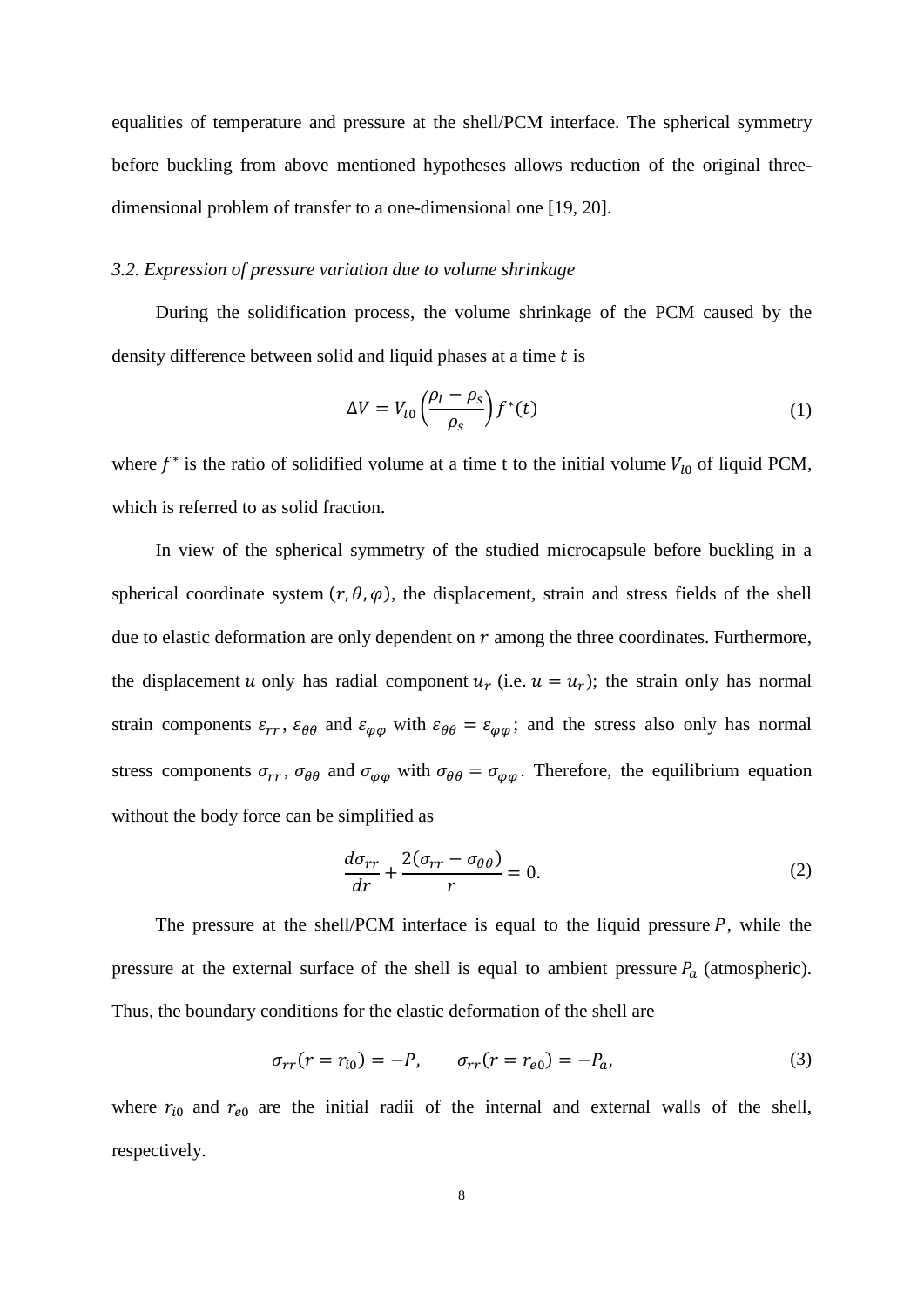The shell undergoes temperature change  $\Delta T$  during the PCM solidification process. The thermal stress should be taken into account, which is proportional to the thermal expansion coefficient of the shell material  $\alpha_c$ . By combining strain-displacement and stress-strain relations with thermal stress [20], the stress-displacement relations are obtained as

$$
\sigma_{rr} = \delta \left( \frac{du}{dr} + \frac{2u}{r} \right) + 2\mu \frac{du}{dr} - (3\delta + 2\mu)\alpha_c \Delta T,\tag{4}
$$

$$
\sigma_{\theta\theta} = \delta \left( \frac{du}{dr} + \frac{2u}{r} \right) + \frac{2\mu u}{r} - (3\delta + 2\mu)\alpha_c \Delta T,\tag{5}
$$

where  $\delta$  and  $\mu$  are Lamé's constants related to the Young's modulus  $E_c$  and Poisson's ratio  $v_c$ as

$$
\delta = \frac{E_c v_c}{(1 + v_c)(1 - 2v_c)},
$$
  

$$
\mu = \frac{E_c}{2(1 + v_c)}.
$$
 (6)

Substituting Eqns. (4) and (5) into Eqn. (2), yields the simplified Lamé's equations as

$$
\frac{d^2u}{dr^2} + \frac{2}{r}\frac{du}{dr} - \frac{2u}{r^2} = 0.
$$
 (7)

Solving Eqn. (7) with the boundary conditions in Eqn. (3), yields the elastic description of the system as

$$
u(r) = r\alpha_c \Delta T + \frac{1}{r_{e0}^3 - r_{i0}^3} \left[ \frac{r_{i0}^3 r_{e0}^3 (P - P_a)}{4r^2 \mu} + \frac{(r_{i0}^3 P - r_{e0}^3 P_a) r}{3\delta + 2\mu} \right],
$$
(8)

$$
\sigma_{rr}(r) = \frac{1}{r_{e0}^3 - r_{i0}^3} \left[ -\frac{r_{i0}^3 r_{e0}^3 (P - P_a)}{r^3} + (r_{i0}^3 P - r_{i0}^3 P_a) \right],\tag{9}
$$

$$
\sigma_{\theta\theta}(r) = \frac{1}{r_{e0}^3 - r_{i0}^3} \left[ \frac{r_{i0}^3 r_{e0}^3 (P - P_a)}{2r^3} + (r_{i0}^3 P - r_{e0}^3 P_a) \right].
$$
\n(10)

For  $r = r_{i0}$ , the volume displacement is written as

$$
\Delta V = \frac{4}{3}\pi [(u(r_{i0}) + r_{i0})^3 - r_{i0}^3],\tag{11}
$$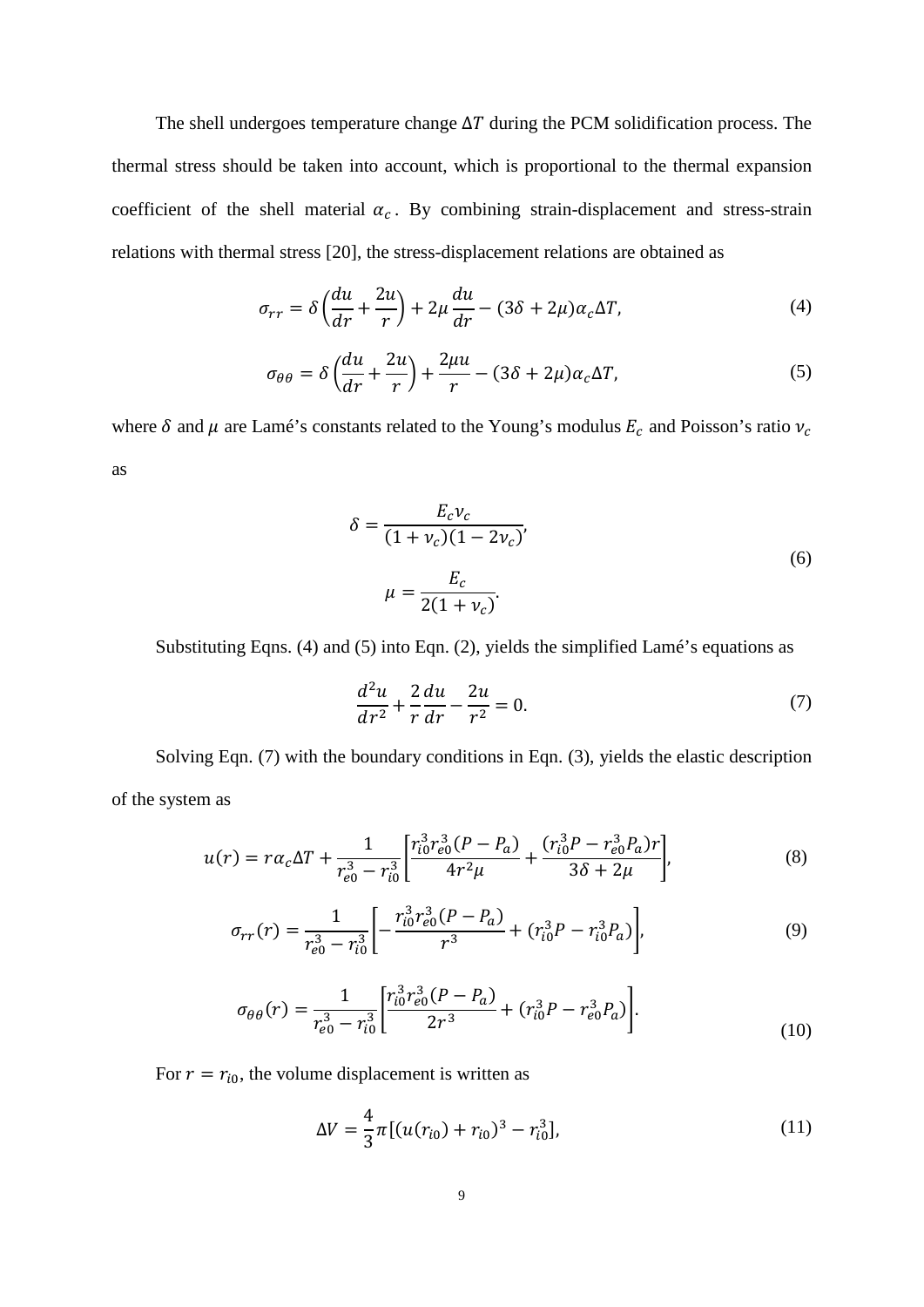From Eqns. (1) and (11), it can be derived that

$$
u(r_{i0}) = r_{i0} \left( \sqrt[3]{\frac{\rho_l - \rho_s}{\rho_s}} f^*(t) + 1 - 1 \right), \tag{12}
$$

Before shell formation in the in-situ polymerization process, the liquid PCMs are dispersed in water as spherical droplets. Due to the surface tension, the internal pressure of the droplet is larger than the external pressure. The internal pressure of the droplet can be calculated according to the Young–Laplace equation. It can be assumed that the initial internal pressure inside microcapsules after shell formation is equal to the internal pressure of the droplet. The initial internal pressure is denoted as  $P_i$ . Then the initial displacement at  $r = r_{i0}$  before solidification of PCM can be calculated as follows:

$$
u_0 = \frac{1}{r_{e0}^3 - r_{i0}^3} \left[ \frac{r_{i0}^3 r_{e0}^3 (P_i - P_a)}{4r^2 \mu} + \frac{(r_{i0}^3 P_i - r_{e0}^3 P_a) r}{3\delta + 2\mu} \right].
$$
 (13)

Therefore, Eqn. (12) can be changed to

$$
u(r_{i0}) = r_{i0} \left( \sqrt[3]{\frac{\rho_l - \rho_s}{\rho_s}} f^*(t) + 1 - 1 \right) + u_0,
$$
\n(14)

and by combining with Eqn. (8) gives

$$
P = \frac{2(r_{e0}^3 - r_{i0}^3)E_c(\sqrt[3]{(\rho_l - \rho_s)f^*/\rho_s + 1} - (1 + \alpha_c \Delta T) + u_0/r_{i0}) + 3r_{e0}^3(1 - v_c)P_a}{r_{i0}^3(2 - 4v_c) + r_{e0}^3(1 + v_c)}.
$$
 (15)

## *3.3. Expression of freezing point and latent heat dependent on pressure*

The liquid-solid phase equilibrium can be considered to exist at the solidification front, making the chemical potential of liquid phase equal to that of solid phase. The chemical potential can be approached by a second order Taylor expansion on the basis of some fundamental thermodynamic relations, which is expressed as [19]

$$
g_j(T_f, P) = g_{j0} - s_{j0}(T_f - T_{f0}) + \frac{1}{\rho_{j0}}(P - P_0) - \frac{1}{2}\frac{c_{pj0}}{T_0}(T_f - T_{f0})^2
$$
(16)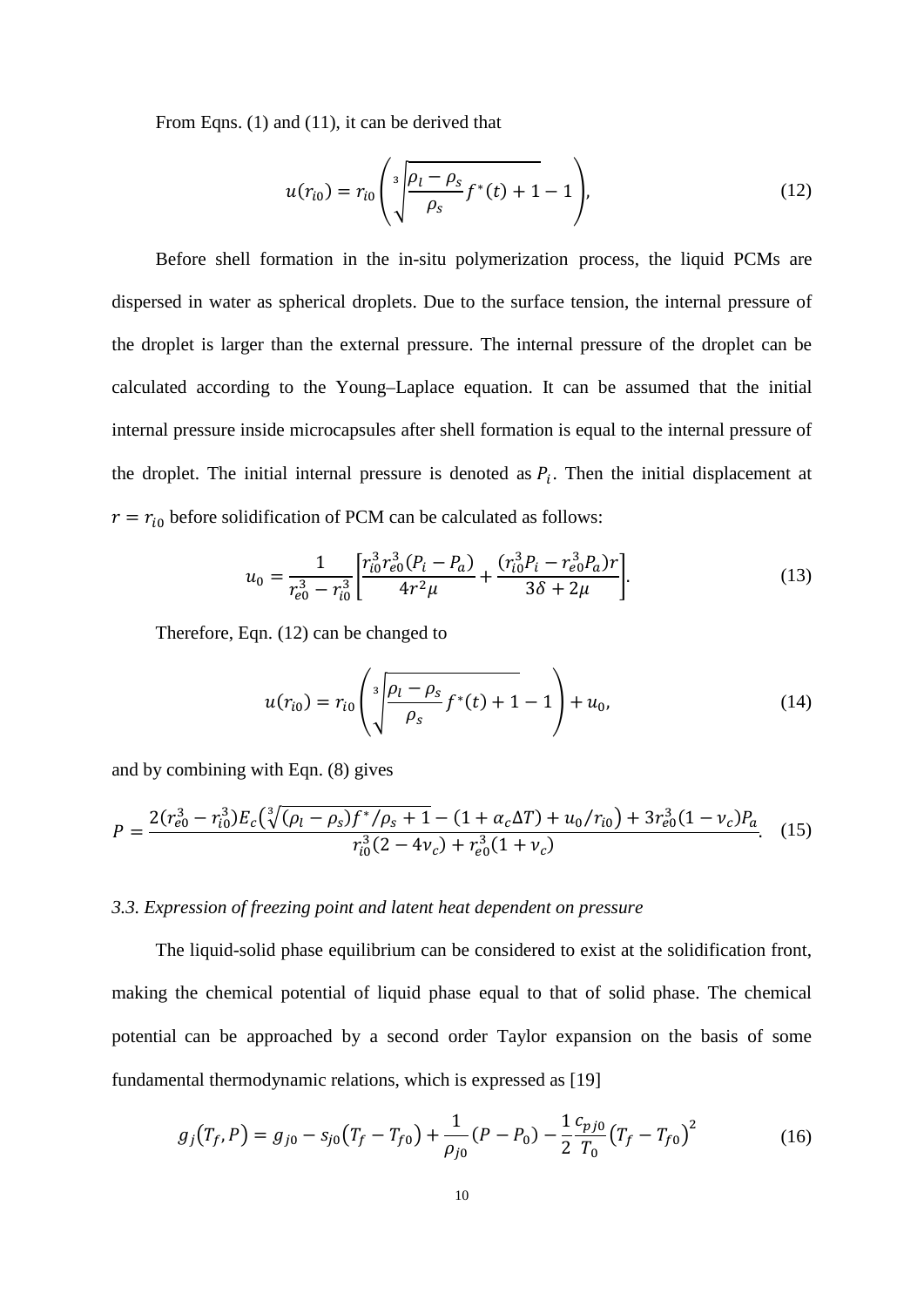$$
-\frac{1}{2}\frac{\beta_{j0}}{\rho_{j0}}(P-P_0)^2+\frac{\alpha_{j0}}{\rho_{j0}}(T_f-T_{f0})(P-P_0),
$$

where the index  $j = l$  or s denotes liquid or solid phase;  $T_f$  represents the freezing temperature at the pressure P;  $g_{j0} = g_j(T_{f0}, P_0)$  represents the chemical potential at  $T_{f0}$  and  $P_0$ ;  $T_{f0}$  is the freezing temperature at  $P_0$  representing reference pressure (atmospheric);  $s_i$  is the specific entropy;  $\alpha_i$  represents the thermal expansion coefficient; and  $\beta_i$  represents the isothermal compressibility; the subscript 0 refers to  $(T_{f0}, P_0)$  conditions.

Applying the liquid-solid equilibrium condition ( $g_l = g_s$ ), the following equation for freezing temperature as a function of pressure is obtained:

$$
0 = -(s_{l0} - s_{s0})(T_f - T_{f0}) + \left(\frac{1}{\rho_{l0}} - \frac{1}{\rho_{s0}}\right)(P - P_0) - \frac{1}{2}\left(\frac{c_{pl0} - c_{ps0}}{T_0}\right)(T_f - T_{f0})^2
$$
  

$$
-\frac{1}{2}\left(\frac{\beta_{l0}}{\rho_{l0}} - \frac{\beta_{s0}}{\rho_{s0}}\right)(P - P_0)^2 + \left(\frac{\alpha_{l0}}{\rho_{l0}} - \frac{\alpha_{s0}}{\rho_{s0}}\right)(T_f - T_{f0})(P - P_0).
$$
 (17)

Then via factorizing by  $(T_f - T_{f0})$  for Eqn. (17), the solution is derived as

$$
T_f(P) = T_{f0} + \frac{-c + \sqrt{c^2 - 4bd}}{2b},
$$
\n(18)

with

$$
b = \frac{1}{2} \left( \frac{c_{p10} - c_{p50}}{T_{f0}} \right),
$$
  
\n
$$
c = (s_{l0} - s_{s0}) - \left( \frac{\alpha_{l0}}{\rho_{l0}} - \frac{\alpha_{s0}}{\rho_{s0}} \right) (P - P_0),
$$
  
\n
$$
d = -\left( \frac{1}{\rho_{l0}} - \frac{1}{\rho_{s0}} \right) (P - P_0) + \frac{1}{2} \left( \frac{\beta_{l0}}{\rho_{l0}} - \frac{\beta_{s0}}{\rho_{s0}} \right) (P - P_0)^2.
$$
\n(19)

In a similar way, the variation of latent heat with pressure can be predicted. The enthalpy difference between the liquid and solid phases (i.e. latent heat) at thermodynamic equilibrium  $(g_l = g_s)$  can be expressed as [19]

$$
L_f(T_f, P) = \Delta s_f(T_f, P) T_f. \tag{20}
$$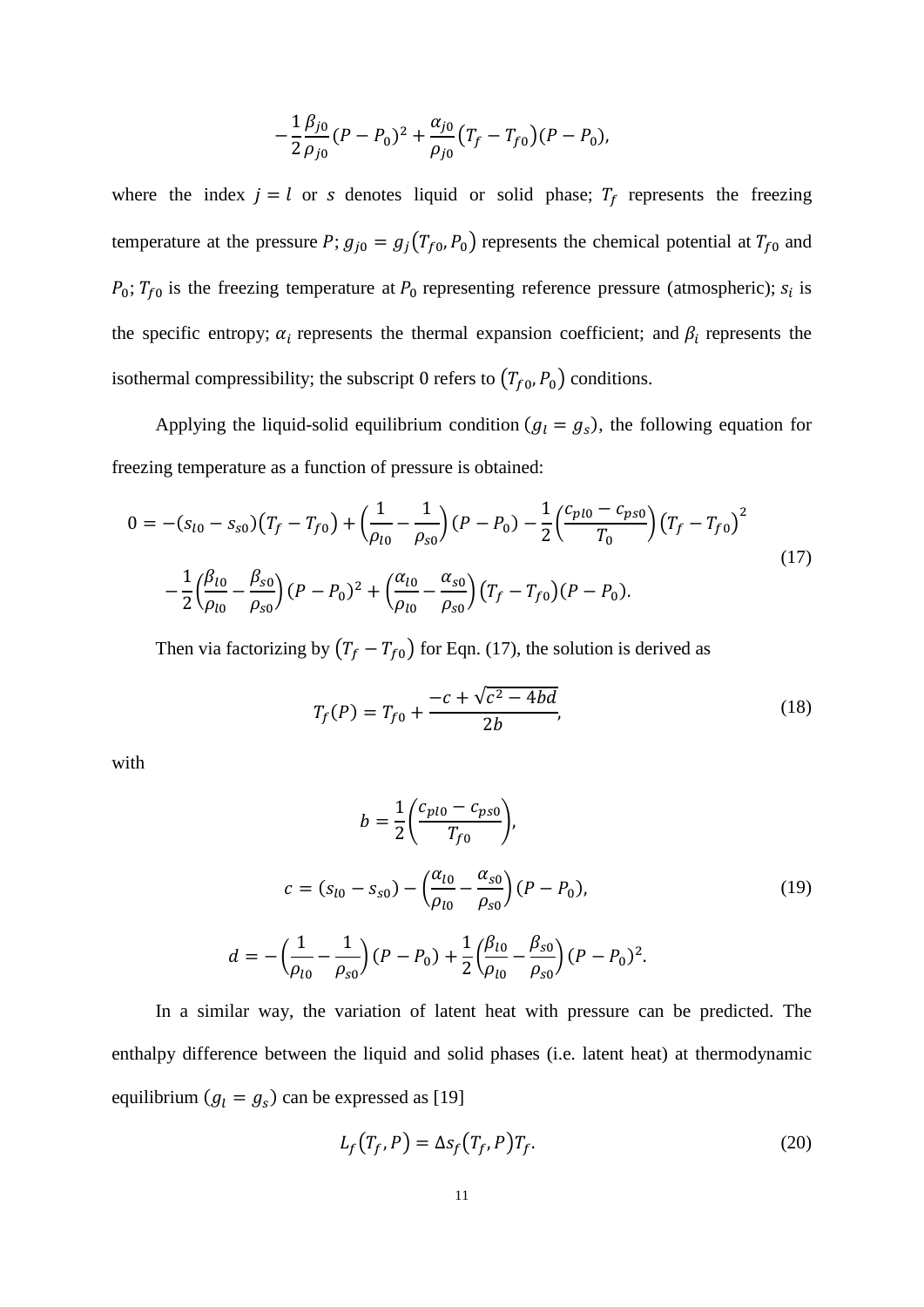For estimation of entropy variation  $\Delta s_f(T_f, P)$ , Eqns. (16) allows writing

$$
s_j \equiv -\frac{\partial g_j}{\partial T}\Big|_P = s_{j0} + \frac{c_{pj0}}{T_0} (T_f - T_{f0}) - \frac{\alpha_{j0}}{\rho_{i0}} (P - P_0), \tag{21}
$$

and thus

$$
\Delta s_f = (s_{l0} - s_{s0}) + \left(\frac{c_{pl0} - c_{ps0}}{T_{f0}}\right) \left(T_f - T_{f0}\right) - \left(\frac{\alpha_{l0}}{\rho_{l0}} - \frac{\alpha_{s0}}{\rho_{s0}}\right) (P - P_0). \tag{22}
$$

Values of parameters  $s_{l0}$ ,  $s_{s0}$ ,  $\rho_{l0}$ ,  $\rho_{s0}$ ,  $c_{p l0}$ ,  $c_{p s0}$ ,  $\alpha_{l0}$ ,  $\alpha_{s0}$ ,  $\beta_{l0}$ ,  $\beta_{s0}$  are usually available in the corresponding thermodynamic data bases. Eqns. (18-20) and (22) account for the variation of freezing temperature and latent heat with pressure.

## *3.4. Heat transfer modelling for spherical microcapsules*

The enthalpy method based on a fixed grid [39] was used to model the PCM solidification process while the temperature was directly solved. According to the hypotheses (a) to (g), energy conservation equation can be written as

$$
\frac{\partial \left[ (\rho c_p)_{eq} T_i \right]}{\partial t} = \frac{1}{r^2} \frac{\partial}{\partial r} \left( \lambda_{eq} r^2 \frac{\partial T_i}{\partial r} \right) - \frac{\partial (\rho_{eq} \Delta h_f)}{\partial t} \quad \text{for } 0 \le r \le r_i,
$$
\n
$$
\frac{\partial (\rho_c c_{pc} T_c)}{\partial t} = \frac{1}{r^2} \frac{\partial}{\partial r} \left( \lambda_c r^2 \frac{\partial T_c}{\partial r} \right) \quad \text{for } r_i < r \le r_e,
$$
\n
$$
(23)
$$

where  $(\rho c_p)_{eq}$  is the equivalent heat capacity;  $T_i$  denotes the temperature distributions in the PCM layer;  $\lambda_{eq}$  is the equivalent thermal conductivity;  $\rho_{eq}$  is the equivalent density;  $\Delta h_f$ represents the solidification enthalpy which can be defined as a product of latent heat  $L_f$  and local liquid fraction  $f_l$ , i.e.  $\Delta h_f = f_l L_f$ ; and  $T_c$  is the temperature distributions in the shell layer.  $(\rho c_p)_{eq}$ ,  $\rho_{eq}$  and  $\lambda_{eq}$  are given by

$$
(\rho c_p)_{eq} = \rho_l c_{pl} f_l + \rho_s c_{ps} (1 - f_l),
$$
  
\n
$$
\rho_{eq} = \rho_l f_l + \rho_s (1 - f_l),
$$
\n(24)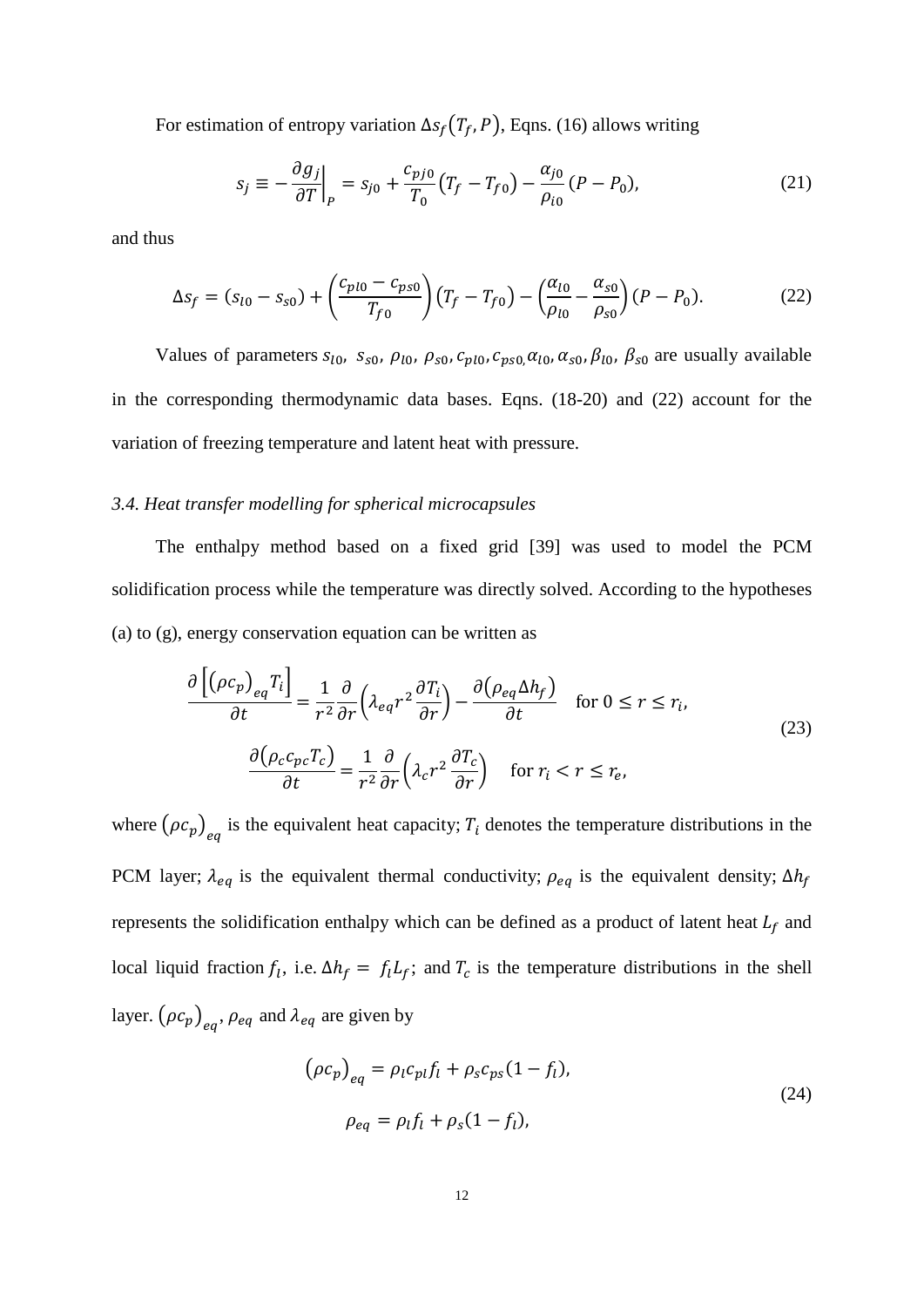$$
\lambda_{eq} = \lambda_l f_l + \lambda_s (1 - f_l).
$$

For the pure PCM with a fixed freezing point, the relationship between local liquid fraction and temperature can be described as

$$
f_l(r,t) = \begin{cases} 1, & T_p \ge T_f \\ 0, & T_p < T_f \end{cases} \tag{25}
$$

Boundary conditions of the problem are

$$
-\lambda_{eq} \frac{\partial T_i}{\partial r} = 0 \text{ at } r = 0,
$$
  

$$
\lambda_{eq} \frac{\partial T_i}{\partial r} = \lambda_c \frac{\partial T_c}{\partial r}, \text{ and } T_i = T_c \text{ at } r = r_i,
$$
  

$$
T_c = T_e(t) \text{ at } r = r_e,
$$
 (26)

where  $T_e(t)$  is the temperature at the external surface of shell. Initially,  $T_i(r, 0) = T_c(r, 0) =$  $T_0$ , which is uniform. For the integration of the phase change into pressure variation in Eqn. (15), an expression calculating  $f^*(t)$  is required, which can be written as:

$$
f^*(t) = 1 - \frac{3}{r_{i0}^3} \int_0^{r_i} r^2 f_i(r, t) dr.
$$
 (27)

The total energy stored within the microcapsule during solidification mainly consists of latent energy and sensible energy, which can be expressed as

$$
ES(f^*) = \int_0^{f^*} \rho_l V_{l0} L_f d\vartheta + \int_{T(f^*=0)}^{T(f^*)} V_{l0} [\rho_l c_{pl} f_l + \rho_s c_{ps} (1 - f_l)] d\vartheta.
$$
 (28)

#### *3.5. Buckling of uniform pressurised spherical shells*

If a spherical shell is subjected to uniform external pressure, it may retain its spherical form and undergo only a uniform compression with radial displacement. The magnitude of the uniform compressive stress in this case can be calculated by Eqns. (9) and (10). If the pressure increases beyond a certain limit, the spherical equilibrium form of the compressed shell may become unstable and buckling occurs [33]. As described before, the axisymmetric assumption has little effect on the calculated values of the critical buckling pressure and the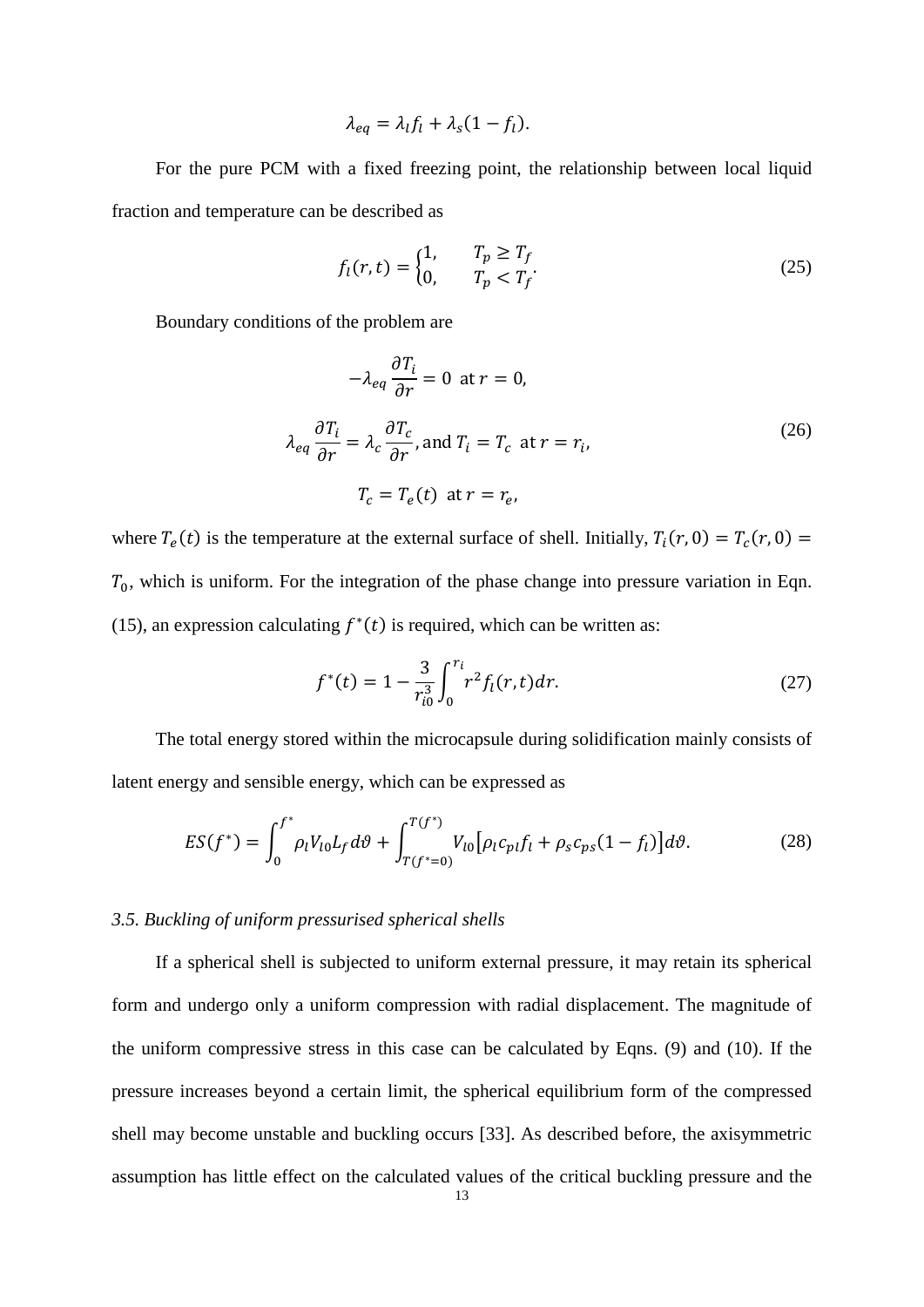corresponding buckling mode number [34]. Thus, it is assumed that the buckling deformation is axisymmetric with respect to the vertical axis in order to simplify the calculation of the critical pressure. Considering the discrepancy between theory and experiment existing during buckling of spherical shell under uniform external pressure [33, 40], the actual critical buckling pressure can be obtained by modifying the theoretical expression, which is as follows [33]:

$$
P_{cr} = \kappa \frac{2E_c a^2}{r_i^2 \sqrt{3(1 - v_c^2)}}
$$
(29)

where *a* is the shell thickness and  $\kappa$  is the correction factor which equals about 0.7 [41].

Because of axisymmetric buckling, the small displacements of the shell during bulking from the compressed spherical form only have the components  $u_{b\theta}$  and  $u_{br}$ , respectively, in meridian and radial directions  $\theta$  and  $r$ . The two components are calculated by [33]:

$$
u_{b\theta} = \sum_{m=1}^{\infty} A_n \frac{dF_n(\cos \theta)}{d\theta}
$$
  

$$
u_{br} = \sum_{n=1}^{\infty} B_n F_n(\cos \theta)
$$
 (30)

where  $F_n(\cos \theta)$  is Legendre functions;  $A_n$ ,  $B_n$  can be obtained by solving

$$
A_n[m_n + (1 + v_c) + \phi] + B_n[\omega m_n + (1 + v_c) + \phi] = 0,
$$
  

$$
A_n[\omega m_n^2 + (1 + v_c)(m_n + 2) + \phi(m_n + 2)]
$$
  

$$
+ B_n[\omega m_n^2 + (3 + v_c)\omega m_n + 2(1 + v_c) - \phi(m_n - 2)] = 0,
$$
  
(31)

where  $\omega = a^2/(12r_i^2)$ ;  $m_n = n(n + 1) - 2$ ; *n* is an integer representing the buckling mode number. The relation between  $\phi$  and  $m_n$  is as follows [33]:

$$
\phi = \frac{(1 - v_c^2) + \omega [m_n^2 + 2m_n + (1 + v_c)^2]}{m_n + (1 + 3v_c)}
$$
(32)

According to equation (32), *n* is selected to obtain the smallest value of  $\phi$  where buckling may occur.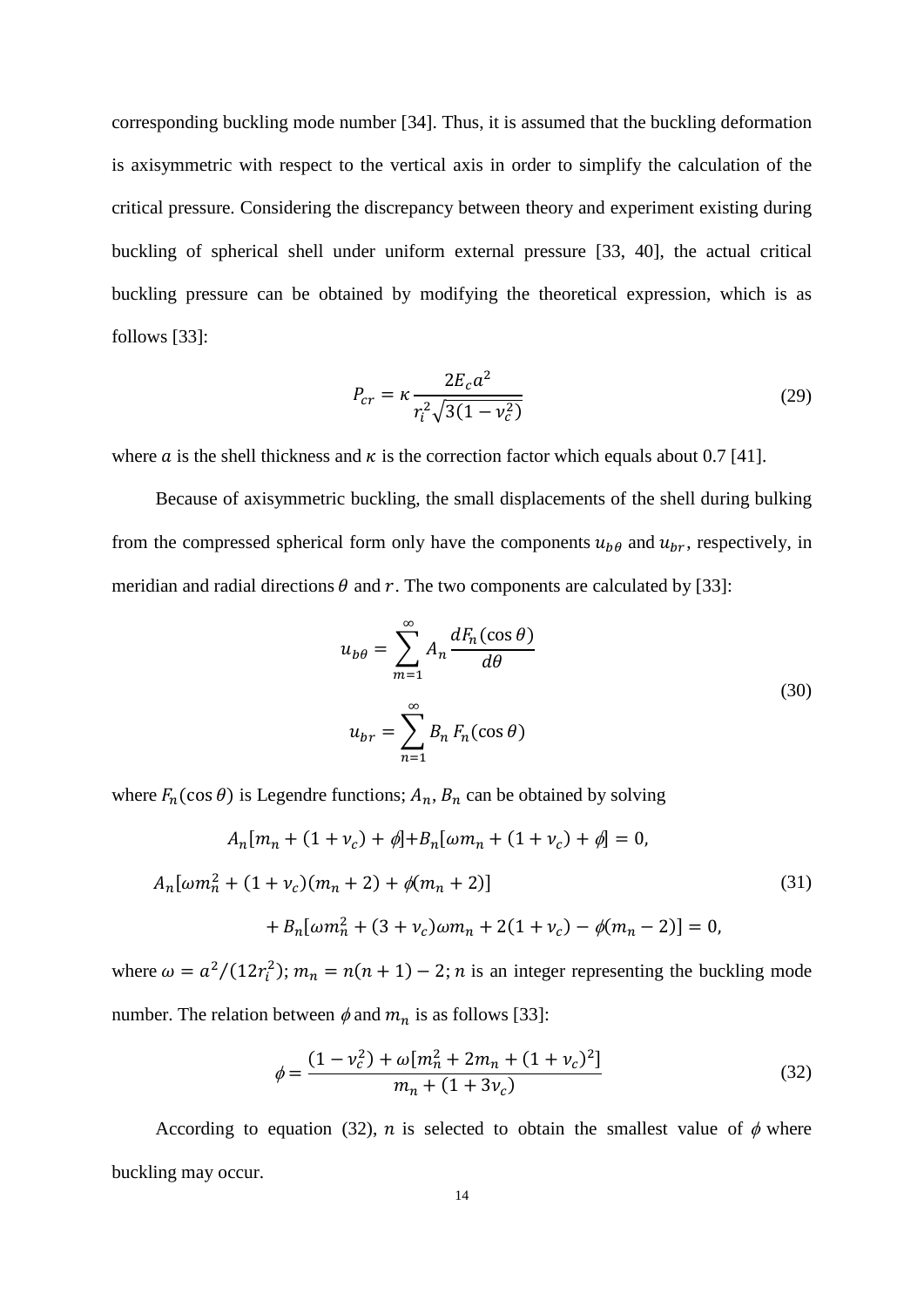#### **4. Results and discussions**

Heat transfer and mechanical behaviour of the microcapsule during PCM solidification are simulated using validated models in Section 3. The temperature at the external surface of the microcapsule is decreasing as the microcapsules flow with the slurry in a heat exchanger for the charging process of cold energy. It is thus assumed that the temperature at the external surface of the microcapsule decreases from -80˚C to -85˚C at a cooling rate of 5˚C/min over the freezing point of -81˚C in the simulations. The external pressure of microcapsule is constant and equal to atmospheric pressure ( $\approx 0.1$  MPa). As mentioned in Section 3.2, the initial internal pressure calculated according to the Young–Laplace equation equals about 0.11 MPa for the microcapsule with  $r_i = 5 \mu m$ .

The thermodynamic properties of PCM (DJ) at atmospheric pressure  $P_0$  are listed in Table 1 [42]. The theoretical properties of pure MF are supplied in Table 2 for reference [43]. It should be noted that the actual properties of the fabricated shell depend on the actual polymerization effect. Thus they are variable and different from the theoretical values, especially for the Young's modulus. The research of Giro-Paloma *et al.* [23] manifests that the effective Young's modulus  $E_m$  of primordial microcapsules with pure MF as shell is subject to approximately normal random distribution with an average value of 30 MPa. The value of  $E_m$  has a linear relationship with the actual Young's modulus of the shell  $E_c$ , which is  $E_m = 0.16aE_c/(r_i + a)$  [44]. The calculated average value of  $E_c$  for MF shell is therefore about 0.6 GPa according to the values of  $r_i$  and  $\alpha$  [23]. As described in Section 2, the shell is made of composite materials of MF and Cu or  $Al_2O_3$ . The compositions of MF-Cu shell are specified as 95% MF and 5% Cu by volume while those of MF-Cu-Al shell are specified as 90% MF, 5% Al<sub>2</sub>O<sub>3</sub> and 5% Cu by volume. It is estimated by weighted average that  $E_c$  is around 1.0 GPa for MF-Cu shell and around 3.0 GPa for MF-Cu-Al shell. The Poisson's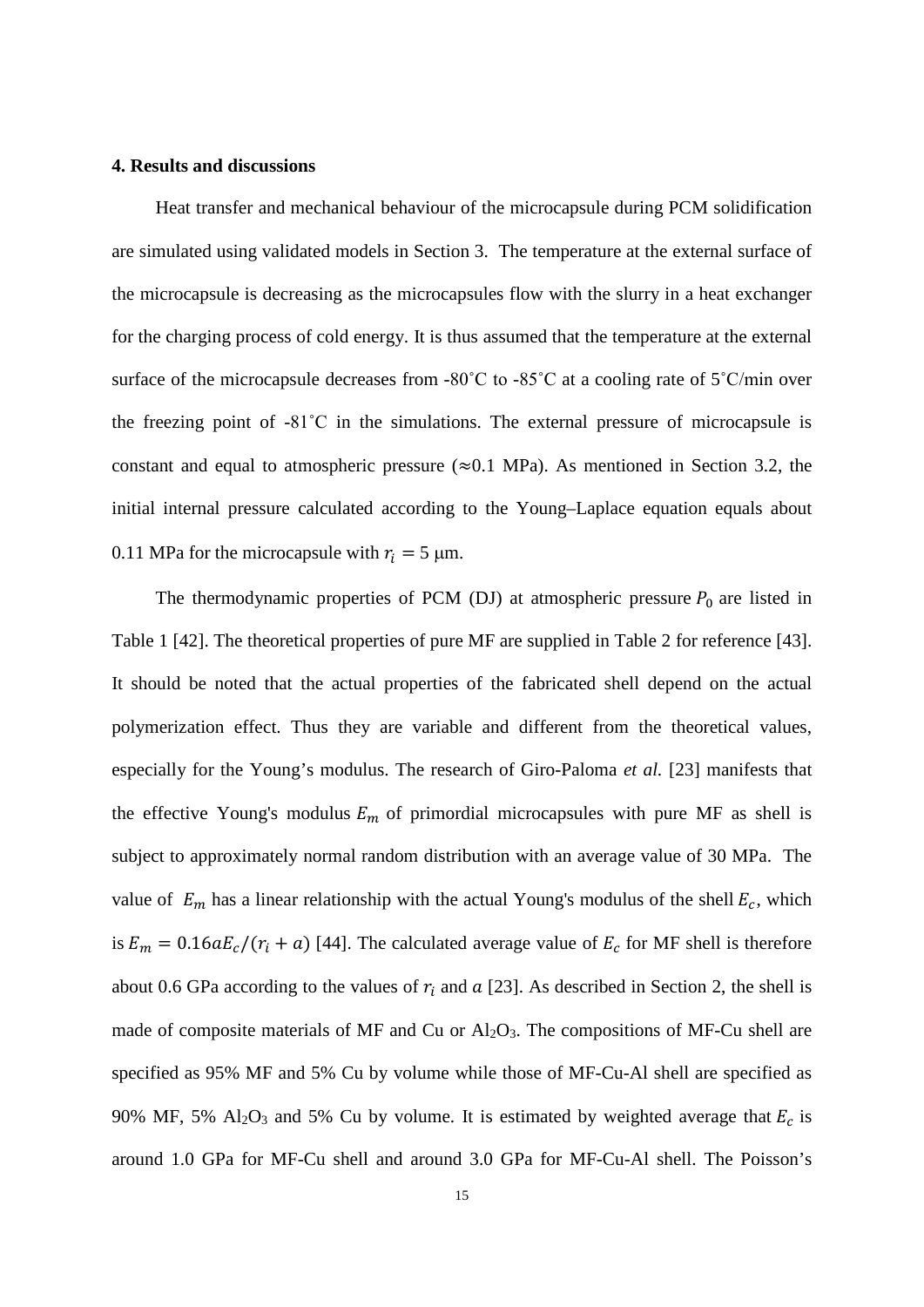ratios for the three kinds of compositions are all between 0.2 and 0.4 and the value in this range has little effect on the results. The Poisson's ratio of the composite materials is thus assumed to be 0.3. The estimated Young's modulus can be used as a characteristic value to represent the property changes caused by compositions for comparative analysis.

#### *4.1. Validation of the model*

In order to validate the proposed model, the results calculated based on the model established in this paper were compared with those in literature [19, 39] for the same problems and properties. Figs.  $3(a, b)$  compare the temperature profile at  $t = 500$  s and solidification rate in terms of liquid fraction for a square cavity containing PCM between the present study and the literature [39]. Results from both this study and literature are similar, suggesting that the heat transfer model for phase change based on the enthalpy method in Section 3.4 is reliable. Figs. 3(c, d) compare the variations of internal pressure, melting temperature and latent heat during melting coupled with heat transfer for salt particles coated in a graphite matrix between the current study and literature [19]. The results obtained in this study show a satisfactory agreement with the literature, indicating that the pressure variation model in Section 3.2 and pressure-dependent dynamic equilibrium model in Section 3.3 together with the heat transfer model in Section 3.4 are sufficiently accurate. Comparison of the predicted results with experimental results in Section 4.5 also validates the buckling models in Section 3.5.

#### *4.2. Effects of shell thickness*

The effects of shell thickness are analyzed for MF-Cu microcapsules with  $r_i = 5 \mu m$  in this section. Fig. 4(a) illustrates the evolutions of differences between external and internal pressures under different shell thicknesses during the solidification process ( $f^*$ : 0 → 1). The internal pressure is calculated from Eqn. (15). As a consequence of PCM volume shrinkage,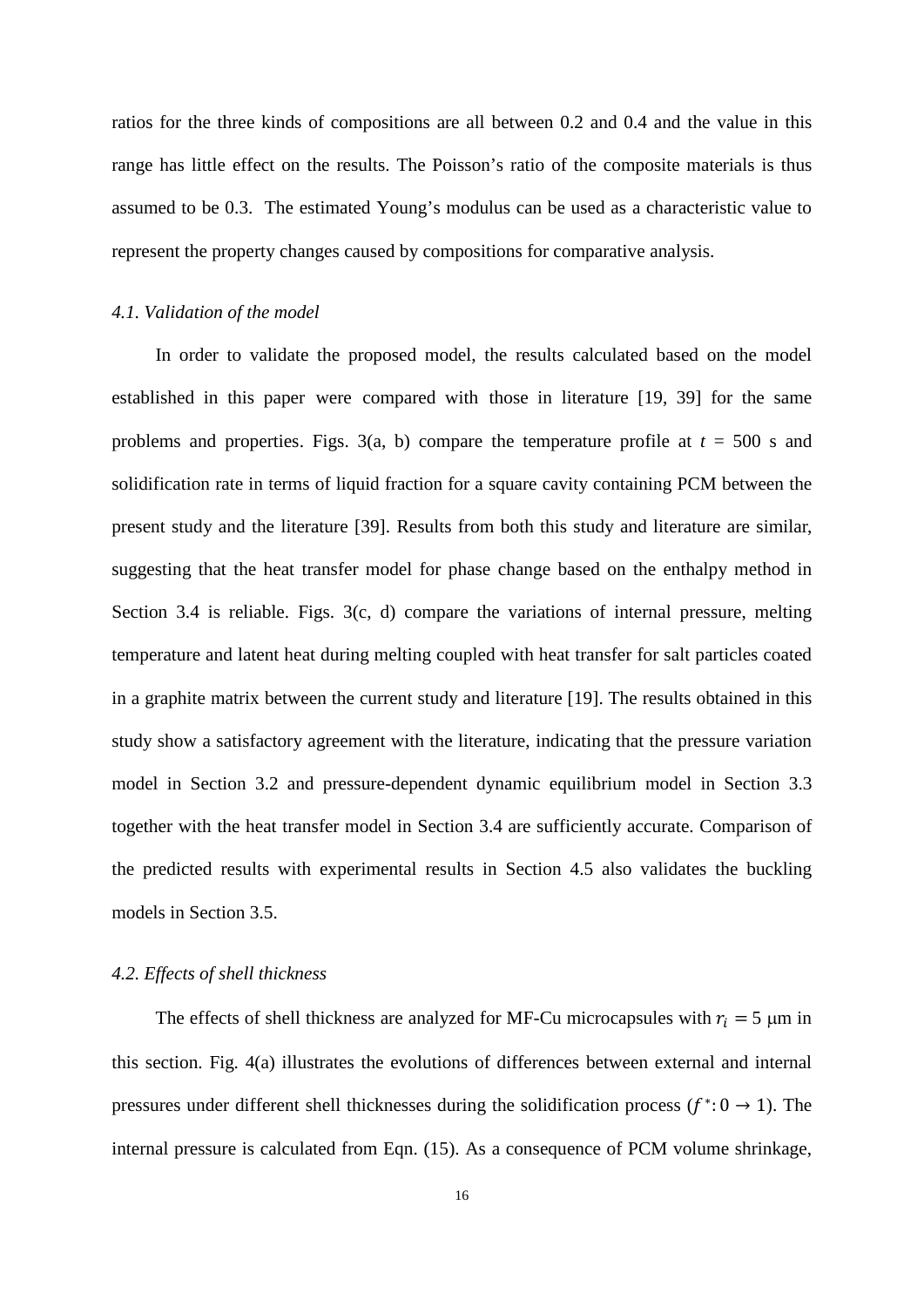the internal pressure will be progressively decreased until zero and thus the pressure difference will be progressively increased until 0.1 MPa. The increasing rate of pressure difference decreases with the increase of  $r_i/a$ . The critical pressures calculated by Eqn. (29) are traced to compare the progress of the pressure differences to the buckling limits of the shells. Buckling occurs only when the pressure difference increases to the critical pressure. The position as buckling occurs is marked according to the critical pressure represented by horizontal line in the figure. Shell bulking will not occur for  $r_i/a = 20$  or 50, while shell bulking will occur for  $r_i/a = 100$  or 120. This accounts for the phenomenon that buckling occurs for some of the MF-Cu microcapsules in Fig 1(b). Compared with the case where  $r_i/a = 100$ , the solid fraction as bulking occurs for  $r_i/a = 120$  is smaller because the critical pressure is lower, although the pressure difference increases more slowly. The above results imply that reducing shell thickness leads to shell buckling or makes buckling occur at the earlier solidification stage. The buckling limit indicates that it becomes impossible to consider the heat transfer behaviour of PCM based on the mentioned approach when the pressure difference is beyond the critical pressure. In order to compare the different shell thicknesses and compositions, the following Figs. 4(b-d) and 5 still consider up to 100% of solidified PCM without buckling.

The freezing point variations ( $T_f - T_{f0}$ ) calculated from Eqn. (18) at different solidification stages are shown in Fig. 4(b). It can be found that the freezing point slightly decreases until a constant value is reached according to zero internal pressure as the solidification process carries on. The coated PCM will no longer solidify at constant temperature before the internal pressure decreases to zero. The decreasing rate of freezing point dependent on the internal pressure decreases with the increase of  $r_i/a$ . The lowest freezing point before shell buckling for  $r_i/a = 100$  is lower than that for  $r_i/a = 120$ . Fig. 4(c) shows the latent heat variations ( $L_f - L_{f0}$ ) calculated from Eqn. (20) at different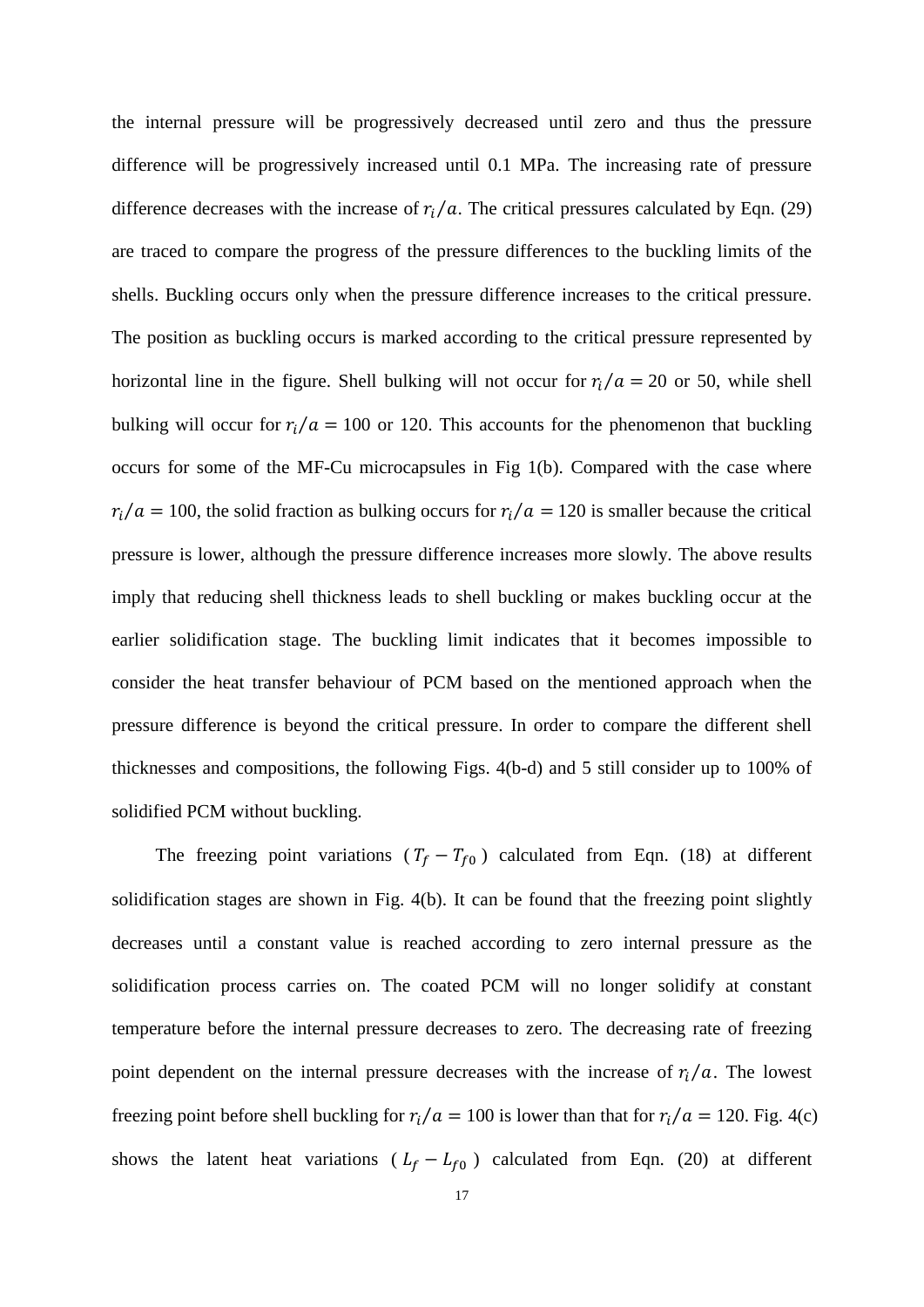solidification stages. As both the internal pressure and freezing point decrease, the latent heat slightly increases. The increase of  $r_i/a$  slows the increase of latent heat in the solidification process.

Fig. 4(d) illustrates the solidification time of PCM obtained by solving Eqn. (23) under different shell thicknesses. The thickness has little influence on the total solidification period of PCM at a shell thermal conductivity of 0.5  $W \cdot m^{-1} \cdot K^{-1}$ . The effects of shell thicknesses with different thermal conductivities on the solidification time of PCM are shown in Fig. 5. For  $r_i/a = 100$ , the thermal conductivity of shell has nearly no influence on the PCM solidification period. For  $r_i/a = 20$ , the solidification period of PCM increases with the decrease in the thermal conductivity of the shell. The difference in the solidification period between  $r_i/a = 20$  and 100 also increases with the decrease of the thermal conductivity of the shell. This implies that the shell thickness has considerable effect on the solidification time and its increase extends the solidification period of PCM when the shell has low thermal conductivity. This suggests that the shell thickness affects the heat transfer behaviour of MEPCMSs via influencing the solidification time inside microcapsules.

#### *4.3. Effects of shell compositions*

Comparative analysis is carried out among MF, MF-Cu and MF-Cu-Al microcapsules with  $r_i = 5$  µm and  $r_i/a = 100$ . The differences of shell compositions are reflected in the differences in the Young's moduli as described above. Fig. 6(a) displays the evolution of differences between external and internal pressures with solidification of PCM under different shell compositions. Among the three kinds of microcapsules, the MF-Cu-Al microcapsule with highest Young's modulus has fastest increasing rate of pressure difference. The pressure differences for the MF and MF-Cu microcapsules reach the critical buckling pressures at  $f^* = 0.56$  and at  $f^* = 0.52$ , respectively. As a result, shell buckling occurs at the corresponding positions for the two microcapsules. Compared with the MF microcapsule, the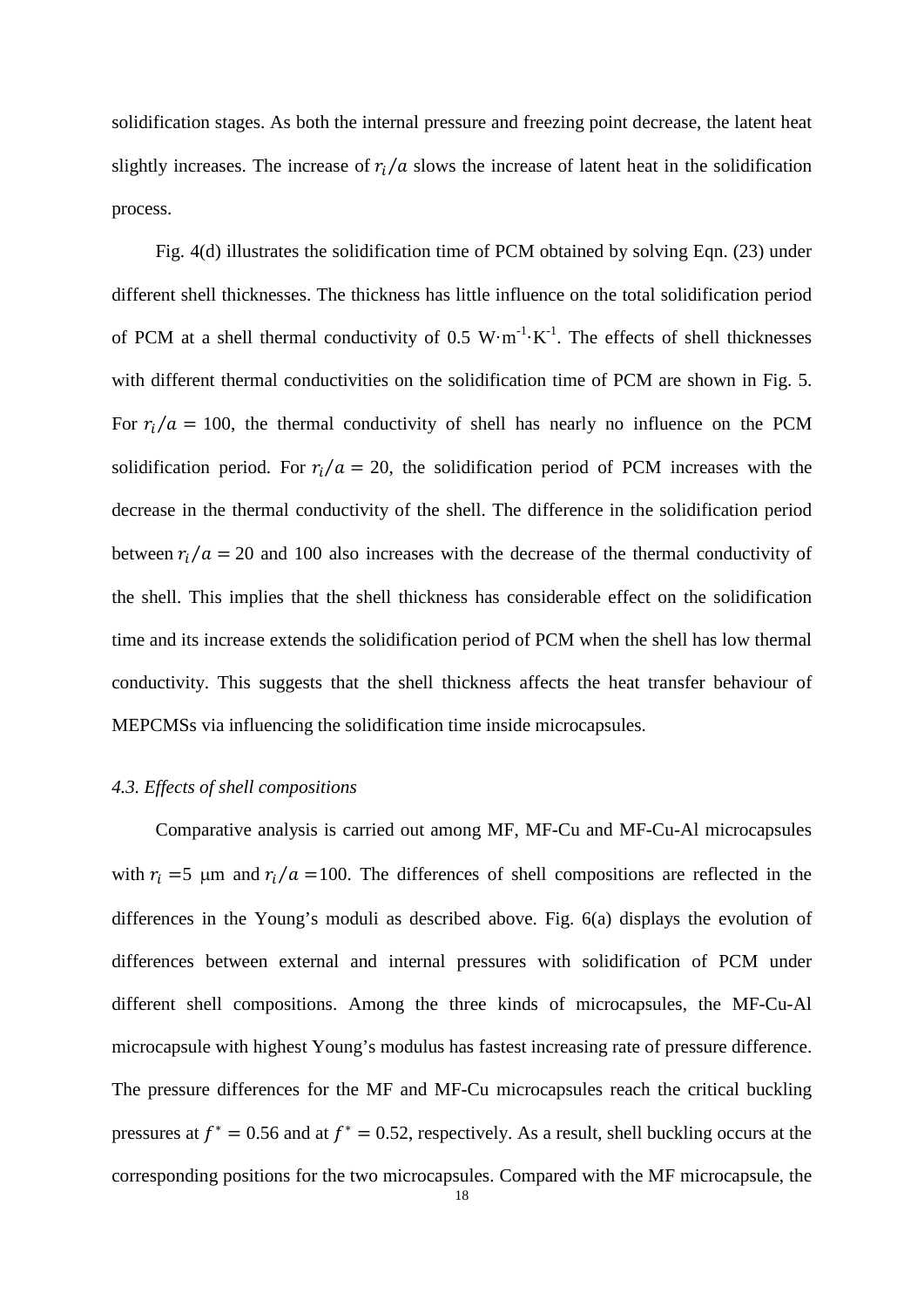MF-Cu microcapsule buckles at an earlier solidification stage because of a higher rate of increase in the pressure difference, although it has a higher critical pressure. Because the MF-Cu-Al microcapsule possesses higher critical buckling pressure, the shell buckling does not take place during solidification. This implies that the increase of Young's modulus augments the critical pressure and therefore avoids shell buckling. The reason why there are different morphologies between the MF-Cu and MF-Cu-Al microcapsules in Figs. 1(b, c) can easily be obtained from the above analysis. The calculation analysis and experimental test indicate that using composite shell to elevate the Young's modulus is a feasible method to avoid buckling.

As shown in Fig. 6(b), the MF-Cu-Al microcapsule has the lowest freezing point at the same solidification stage among the three types of microcapsules before their freezing points become constant, which is determined by its internal pressure. The lowered freezing point will slow down the solidification process. The freezing point persistently decreases during the whole solidification process for the MF microcapsule, rather than remaining constant at the later solidification stage similar to the situation of other microcapsules. Fig. 6(c) indicates that the MF-Cu-Al microcapsule exhibits the highest average value of latent heat among the three types of microcapsules. This results in an increase of cold energy stored by releasing latent heat. Fig. 6(d) shows that the shell compositions have a slight effect on the solidification time. The MF-Cu-Al microcapsule exhibits the slowest solidification process, which coincides with the situation of freezing point as shown in Fig. 6(b).

#### *4.4. Effects of microcapsule size*

The solidification processes are comparatively analysed for the MF-Cu-Al microcapsules with different sizes at  $r_i/a = 100$ . It is obvious that the solidification period of PCM increases as the microcapsule size increases. The exact solidification periods for microcapsules with different sizes are shown in Fig. 7(a). The solidification periods for microcapsules with  $r_i = 5$ , 25 and 50 are 0.5 s, 2.1 s and 4.5 s, respectively. The solidification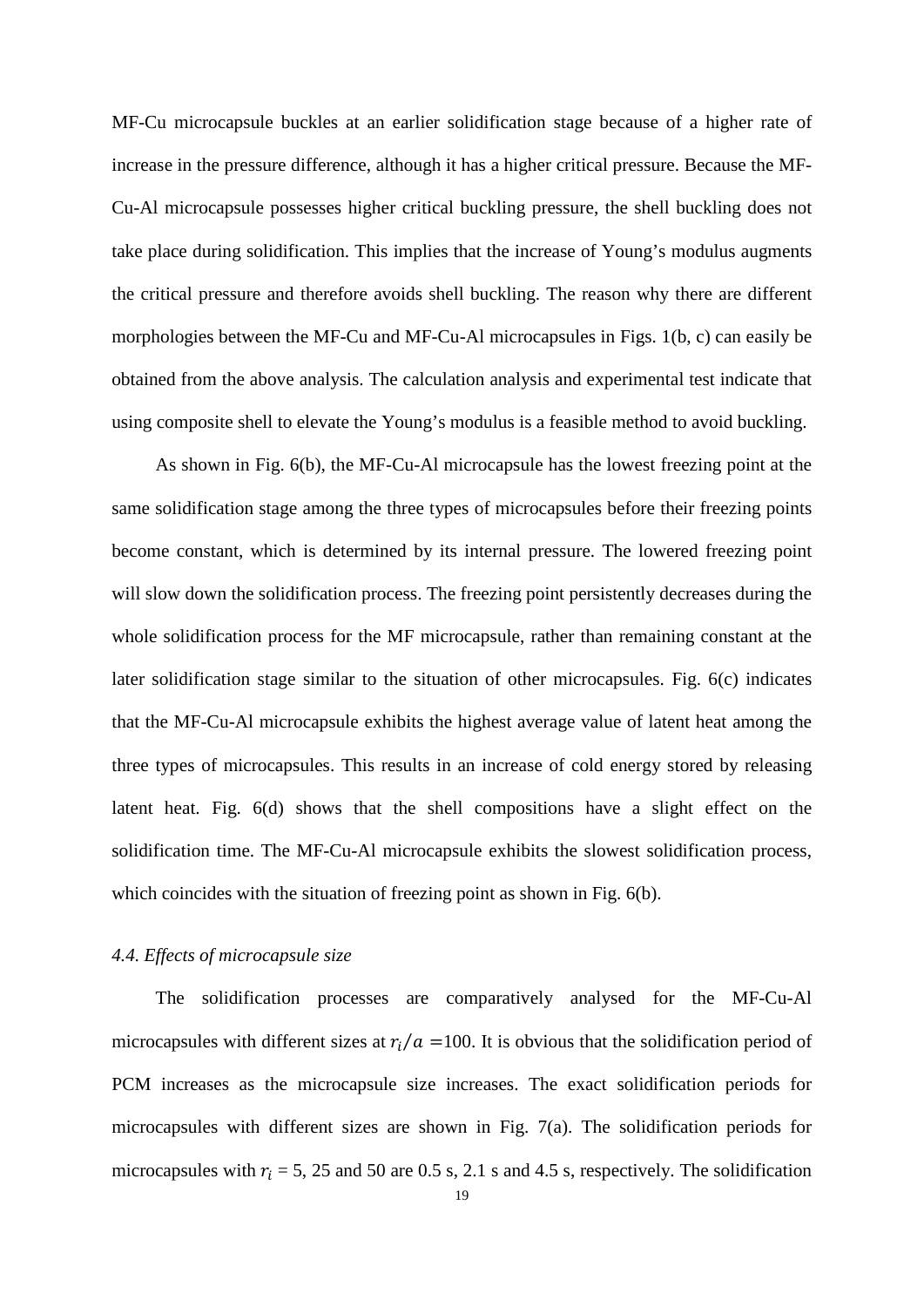period will directly influence the charging efficiency of cold energy. In addition, the starting time for solidification is independent of the microcapsule size. The stored energy calculated by Eqn. (28) is also examined for microcapsules with different sizes at the same  $r_i/a$  as shown in Figs. 7(b, c). The stored latent energy increases linearly regardless of microcapsule size, while the stored sensible energy is nearly constant because of the narrow temperature changes during the solidification process.

#### *4.5. Critical pressure and buckling mode*

According to the buckling theory, the condition for shell buckling is that the difference between external and internal pressures should be greater than the critical buckling pressure. The external pressure is atmospheric pressure and the minimum internal pressure is zero, so that the maximum pressure difference is atmospheric pressure for the microcapsules. For prescribed shell materials or compositions, the critical buckling pressure is only dependent on  $r_i/a$  in accordance with Eq. (29). Fig. 8(a) depicts the variation of critical buckling pressure with respect to  $r_i/a$  for the MF, MF-Cu and MF-Cu-Al shells. The figure shows that the critical pressure decreases with an increase in  $r_i/a$  and the MF-Cu-Al shell has highest critical pressure among the three shells at the same  $r_i/a$ . When  $r_i/a \ge 72$ , 92 and 160 for the MF, MF-Cu and MF-Cu-Al shells respectively, the critical pressure decreases below atmospheric pressure ( $\approx 0.1$  MPa), indicating that the pressure differences will exceed the critical pressure at a certain solidification stage and buckling will thus occur. Thus, the conditions for avoiding buckling during the solidification process for MF, MF-Cu and MF-Cu-Al shells are  $r_i/a < 72$ , 92 and 160, respectively. This implies that the MF-Cu microcapsule is easier to buckle than the MF-Cu-Al one, which explains the morphology difference between the two kinds of microcapsules as shown in Figs 1(b, c).

As shown in Fig. 8(b), the buckling mode number obtained by solving Eqn.  $(32)$ increases with  $r_i/a$  and coincides with the calculation of Sato *et al.* [34]. This suggests that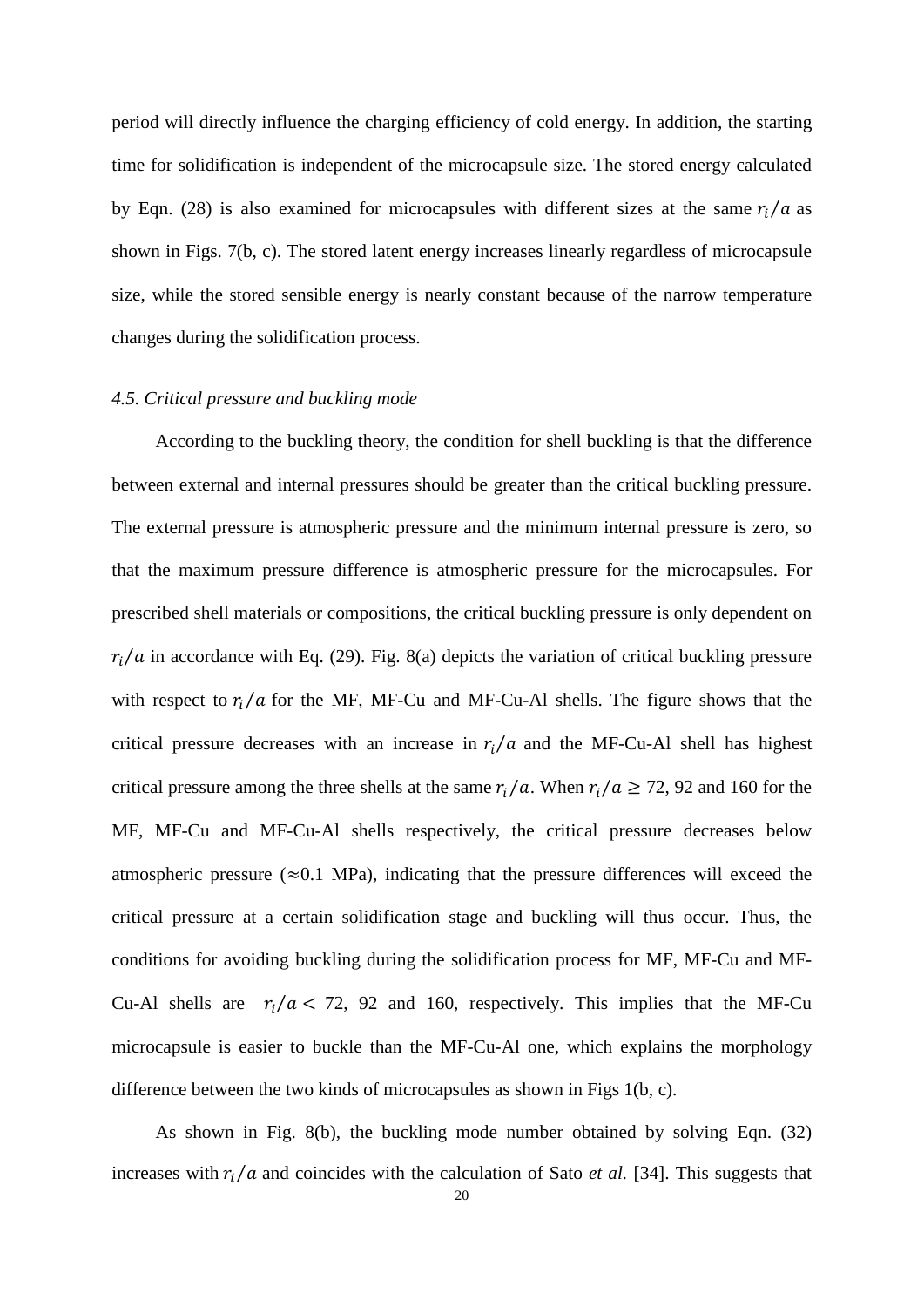the microcapsules present different buckling modes at different  $r_i/a$ , because they are corresponding to the mode numbers. Figs. 9(a, b) demonstrate the buckling modes of MF-Cu microcapsules calculated from Eqn. (30) at  $r_i/a = 140$  and 14, of which the mode numbers are 23 and 6, respectively. The buckling waves on one side of symmetry axis are labeled with numbers. The buckling deformation is asymmetric about the equator for the odd mode number as shown in Fig. 9(a), whilst it is symmetric about the equator for the even mode number as shown in Fig. 9(b).

Fig. 9(c) displays the cross-sectional Cryo-SEM image of a buckled MF-Cu microcapsule obtained experimentally. The buckling on one side of the axis of symmetry vanished when the microcapsules were cut. The calculated buckling deformation and mode number at  $r_i/a = 140$  as shown in Fig. 9(a) agree well with the image observed experimentally as shown in Fig. 9(c). The condition for buckling is satisfied for the MF-Cu microcapsule of  $r_i/a = 140$ , which means that the prediction about buckling is reasonable. From the Cryo-SEM image in Fig. 9(c) the shell thickness cannot be obtained, but it can be derived from the value of  $r_i/a$  in Fig. 9(a). The resulting shell thickness is about 36 nm.

The cross-sectional TEM image of a buckled MF-Cu microcapsule obtained through experiments is shown in Fig. 9(d). It can be observed from this figure that the microcapsule diameter is around 11 µm and the shell thickness is 386 nm. The value of  $r_i/a$  for the microcapsule in Fig. 9(d) is about 14, which is the same as that in Fig. 9 (b). By Comparing Figs. 9(b) and 9(d), it is easily found that the predicted buckling deformation and mode number are highly consistent with the experimental observations at the same  $r_i/a$ . This further confirms the validity of the proposed buckling model in Section 3.5. It should be pointed out that the buckling condition for a microcapsule of  $r_i/a = 14$  under atmospheric pressure is  $E \le 23$  MPa, which is smaller than the adopted value of E for the MF-Cu microcapsule above. It can be inferred that the small value of  $E$  is a consequence of a poor quality of polymerization and electroless plating, which is likely to randomly occur during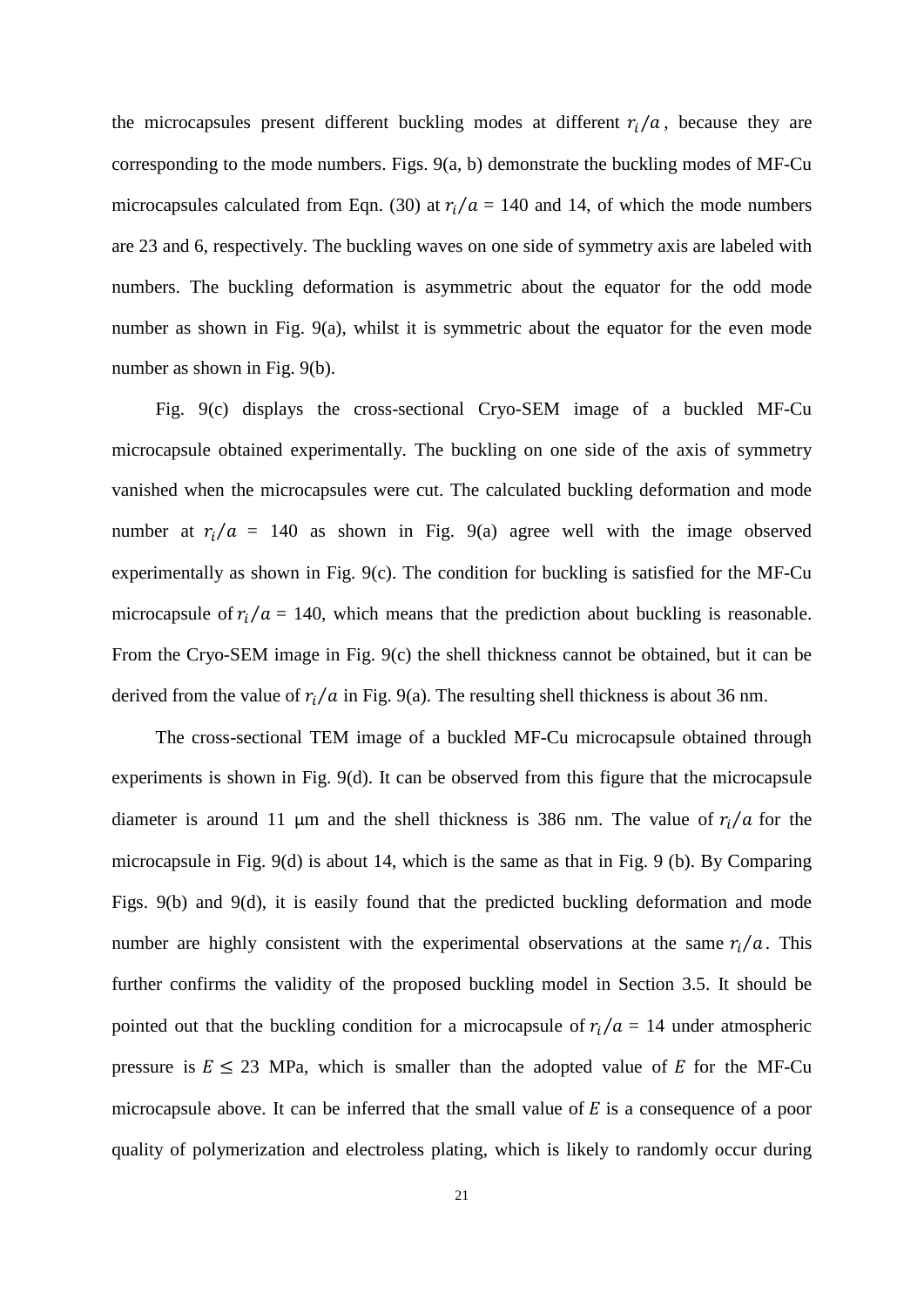the fabrication process of microcapsules.

### *4.6. Energy storage capacity of MEPCMSs*

A cold storage unit is the essential component for the PTES system [7, 45] and can also be applied to improve the round trip efficiency of the LAES system [8, 46]. Both McTigue *et al.* [7] and Sciacovelli *et al.* [8] used a packed bed as the cold storage unit for the PTES and LAES systems, respectively. In the packed bed, the storage medium is spherical pebbles made of  $Fe<sub>3</sub>O<sub>4</sub>$  with an average void fraction of 0.35 for the PTES system, while it is spherical quartzite rocks with an average void fraction of 0.38 for the LAES system. In this study, it is attempted to use a tank containing MEPCMS as the cold storage unit instead of the packed bed in the cryogenic temperature region. The selected MEPCMS consists of a carrier liquid and the DJ microcapsules with an assumed volumetric concentration of 20%. Because the working temperature regions in the cold storage units of the two systems are different, the R22 and propane are adopted as the carrier liquid for PTES and LAES systems, respectively. The thermophysical properties of R22 and propane come from the commercial software REFPROP 8.0 developed by National Institute of Standards and Technology (NIST). The equivalent thermophysical properties of MEPCMSs were calculated by the method shown in [47].

Table 3 compares the energy storage capacity between the typical packed beds and the selected MEPCMSs at the same pressure and temperature conditions for the PTES and LAES systems, respectively. The calculation of energy storage density only considered the static energy balance of heat transfer. For the PTES system, the mass-based energy storage density of the MEPCMS is about 2.4 times that of the packed bed and the volume-based energy storage density of the MEPCMS is  $5.2 \text{ MJ/m}^3$  greater than that of the packed bed. For the LAES system, the MEPCMS has about 3.8 times the mass-based energy storage density and around 1.8 times the volume-based energy storage density of the packed bed. Because of a temperature gradient existing along the packed bed in actual applications, not all of the cold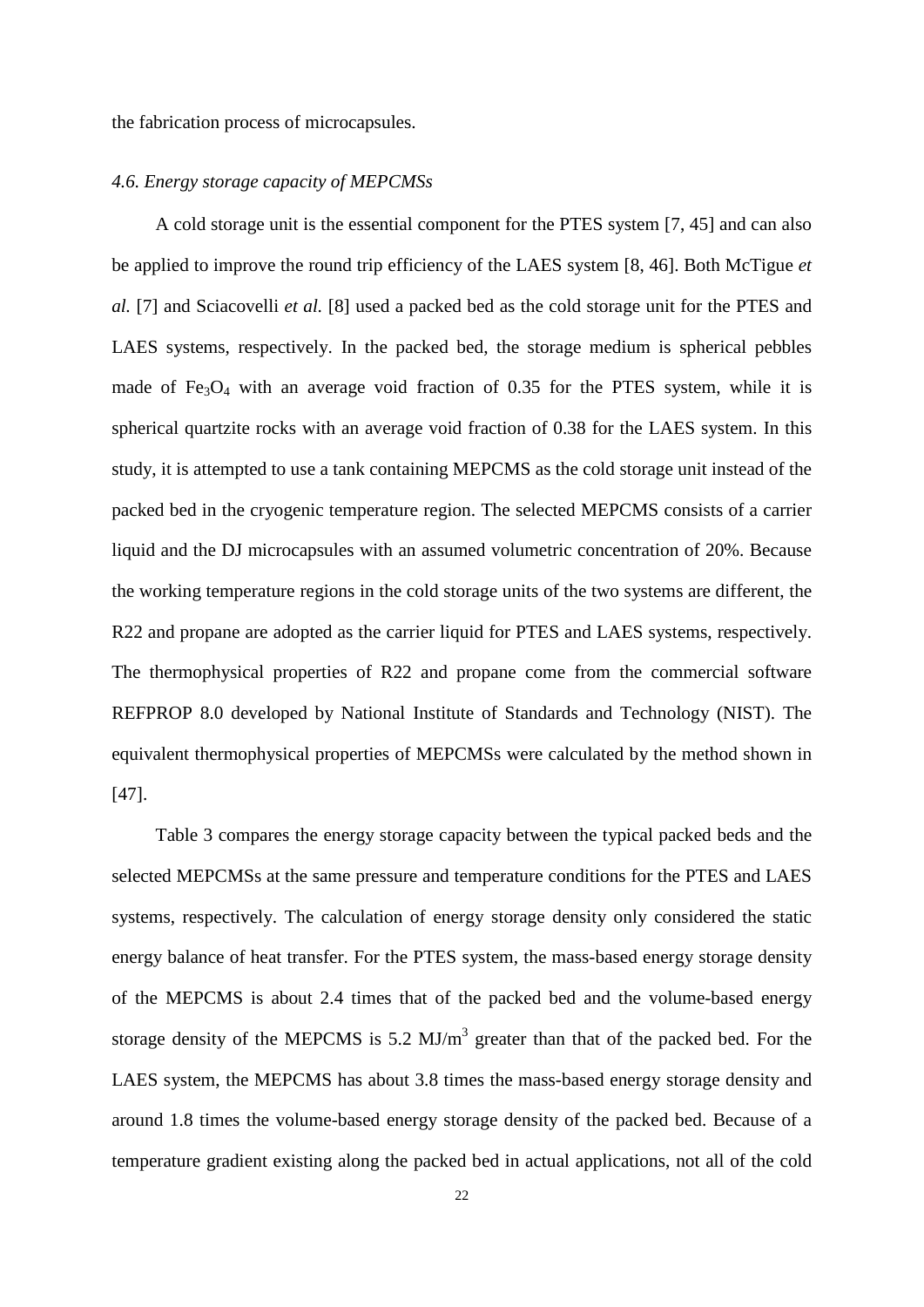storage medium can be fully utilized [48, 49]. Therefore, the difference in the energy storage density between the MEPCMS and packed bed will be further enlarged in actual applications. In view of its higher energy storage capacity, using the MEPCMS as a cold storage medium can result in more compact PTES and LAES systems.

#### **5. Conclusions**

A numerical model was established to describe the thermo-mechanical behavior of spherical microcapsules containing PCM for cryogenic-temperature cold storage. The model combines energy conservation equations, pressure-dependent solid-liquid equilibria, Lamé's equations and buckling theory. During the charging process of cold energy, the PCM solidification results in volume shrinkage and the pressure inside the microcapsule thus decreases. The main consequences of this depressurisation are a progressive augmentation of the difference between external and internal pressures, a progressive diminution of freezing point of the PCM and a progressive increase of its latent heat. When the pressure difference increases to the critical buckling pressure, shell buckling will occur.

The influences of shell thickness and compositions on the thermo-mechanical behaviour of a microcapsule during the PCM solidification process were studied on the basis of the developed model. The decrease of shell thickness slows down the decrease of internal pressure, and thus diminishes the changing rates of freezing point and latent heat. The shell thickness has little effect on the solidification time of PCM when the shell material has a high thermal conductivity. When the critical pressure reduces below 0.1 MPa with the decrease in shell thickness at the same core radius, shell buckling will occur during the solidification process of PCM; Further decreasing shell thickness leads to the occurrence of shell buckling at an earlier solidification stage. The Young's modulus of the shell is increased by embedding Al2O3 nanoparticles into or electroless Cu plating on the surface of MF the shell. The increase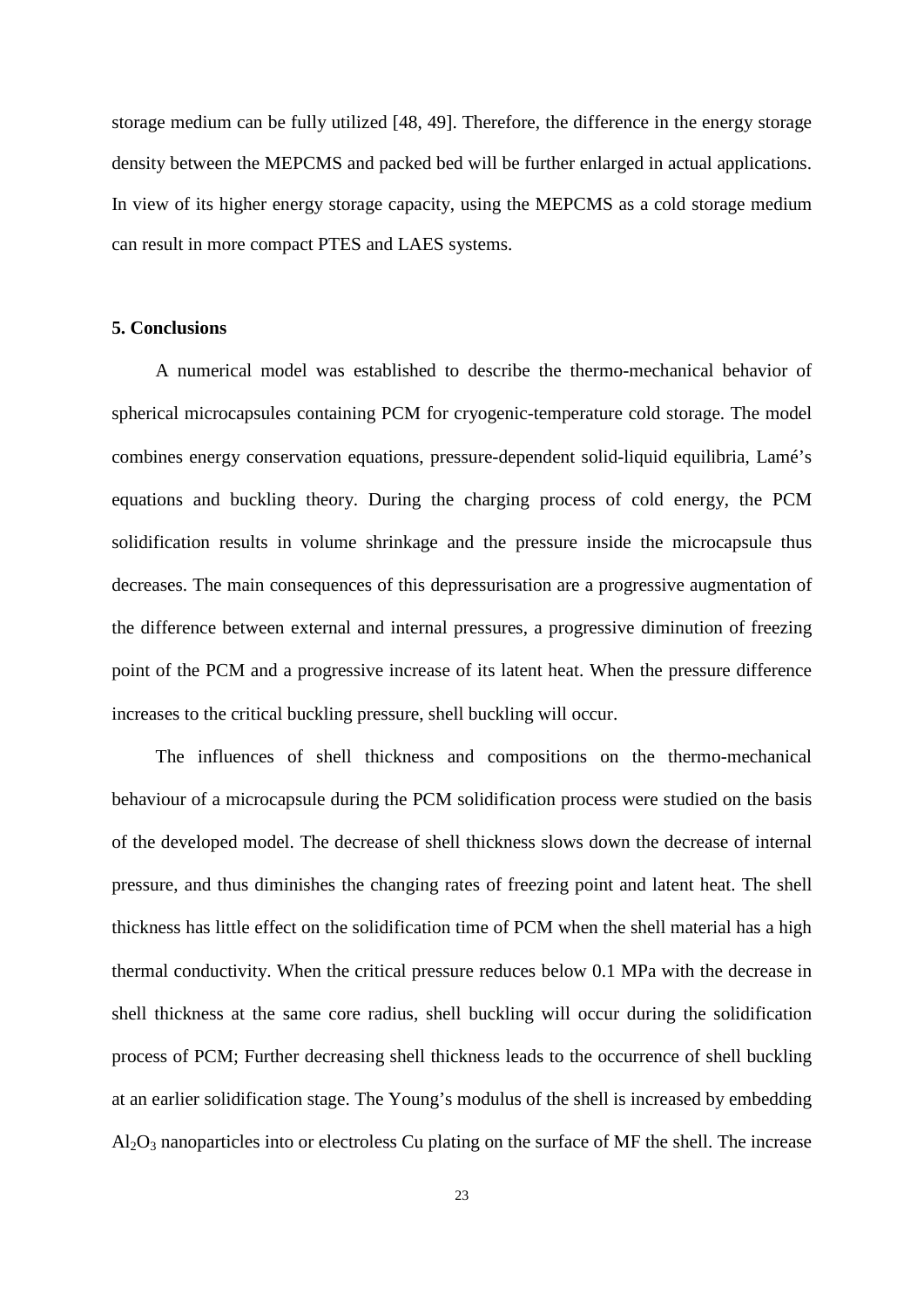in the Young's modulus of the shell speeds up the variations of internal pressure, freezing point and latent heat and thus leads to a slower solidification process, while enhancing the resistance to buckling. The conditions for avoiding buckling during the solidification process for MF, MF-Cu and MF-Cu-Al shells are that the ratio of core radius to shell thickness is less than 72, 92 and 160, respectively. The buckling mode predicted by the thermo-mechanical model is highly consistent with the experimental observations and the mode number increases with the ratio of core radius to shell thickness. The model can be applied to predict the conditions of avoiding shell buckling as well as the shell thickness or Young's modulus based on observed buckling mode.

The shell buckling and solidification time of PCM microcapsules are crucial to the heat transfer behavior of MEPCMSs and charging efficiency of cold energy. The comparative analysis indicates that MEPCMSs have higher cold energy storage capacity than packed pebble beds in PTES and LAES systems. The present study can provide significant guidance for precisely tailoring the key parameters of PCM microcapsules to enable successful and high-efficiency applications of MEPCMSs for cold storage.

## **Acknowledgement**

The authors gratefully acknowledge the financial support of the Engineering and Physical Sciences Research Council (EPSRC) of the United Kingdom under grants EP/N000714/1 and EP/N021142/1.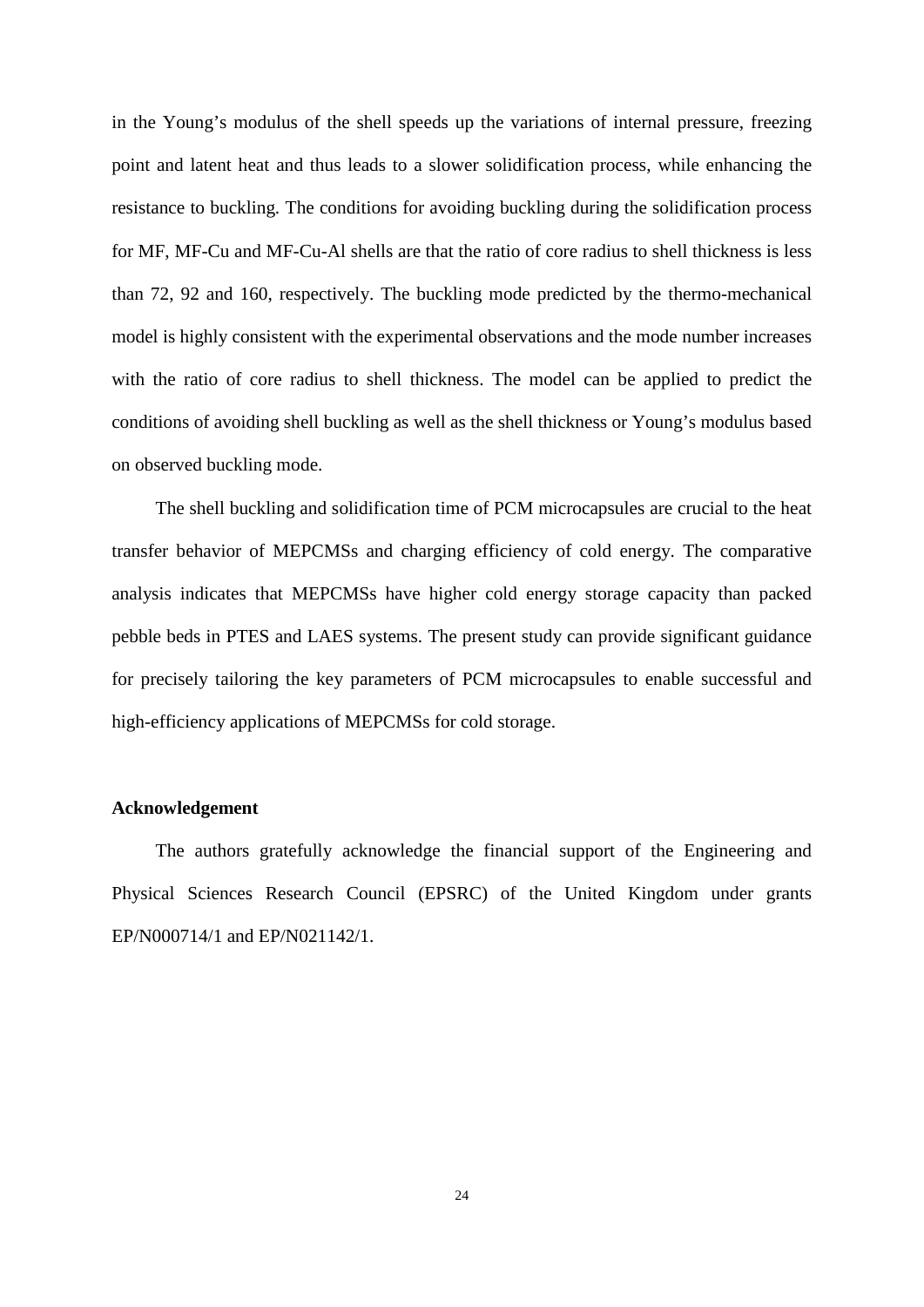#### **References**

[1] Guizzi GL, Manno M, Tolomei LM, Vitali RM. Thermodynamic analysis of a liquid air energy storage system. Energy 2015;93:1639-47.

[2] Peng H, Shan X, Yang Y, Ling X. A study on performance of a liquid air energy storage system with packed bed units. Appl Energy 2018:211:126-35.

[3] Thess A. Thermodynamic Efficiency of Pumped Heat Electricity Storage. Phys Rev Lett 2013;111:110602.

[4] Morgan R, Nelmes S, Gibson E, Brett G. Liquid air energy storage – Analysis and first results from a pilot scale demonstration plant. Appl Energy 2015;137:845-53.

[5] She X, Peng X, Nie B, Leng G, Zhang X, Weng L, et al. Enhancement of round trip efficiency of liquid air energy storage through effective utilization of heat of compression. Appl Energy 2017;206:1632-42.

[6] White A, Parks G, Markides CN. Thermodynamic analysis of pumped thermal electricity storage. Appl Therm Eng 2013;53:291-8.

[7] McTigue JD, White AJ, Markides CN. Parametric studies and optimisation of pumped thermal electricity storage. Appl Energy 2015;137:800-11.

[8] Sciacovelli A, Vecchi A, Ding YL. Liquid air energy storage (LAES) with packed bed cold thermal storage – From component to system level performance through dynamic modelling. Appl Energy 2017;190:84-98.

[9] Peng H, Li R, Ling X, Dong H. Modeling on heat storage performance of compressed air in a packed bed system. Appl Energy 2015;160:1-9.

[10] Peng H, Yang Y, Li R, Ling X. Thermodynamic analysis of an improved adiabatic compressed air energy storage system. Appl Energy 2016;183:1361-73.

[11] Ma X, Omer SA, Riffat SB, Zhang W. Investigation of energy transportation capability of a phase change slurry through a cold storage-cooling coil system. Int J Energy Res 2009;33:999-1004.

[12] Griffiths PW, Eames PC. Performance of chilled ceiling panels using phase change material slurries as the heat transport medium. Appl Therm Eng 2007;27:1756-60.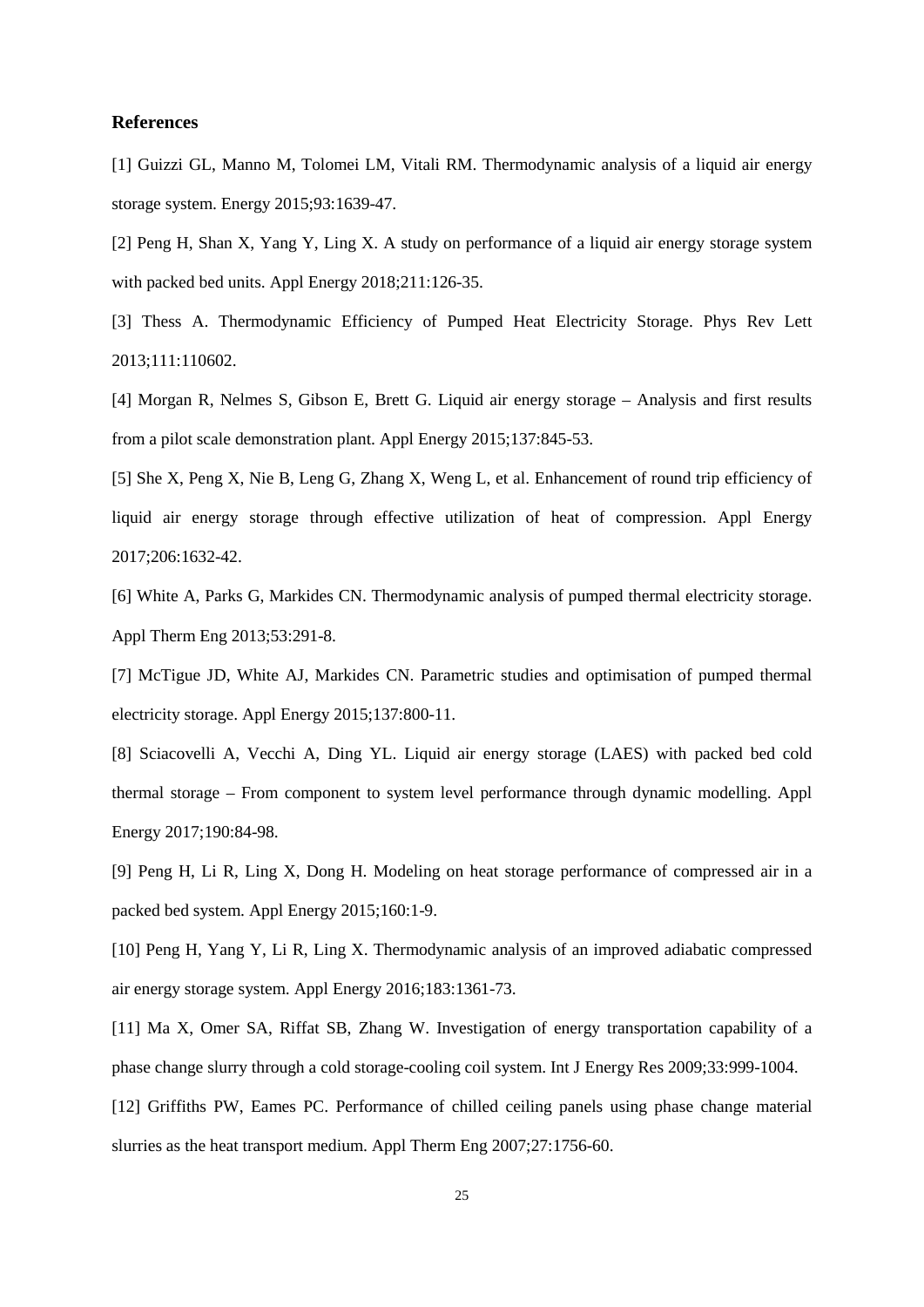[13] Chiu C-H. Commercial and technical considerations in the development of offshore liquefaction plant. 23rd World Gas Conference. Amsterdam, Netherlands; 2006. p. 2485-96.

[14] Li Y, Wang X, Ding Y. An optimal design methodology for large-scale gas liquefaction. Appl Energy 2012;99:484-90.

[15] Delgado M, Lázaro A, Mazo J, Zalba B. Review on phase change material emulsions and microencapsulated phase change material slurries: Materials, heat transfer studies and applications. Renew Sust Energ Rev 2012;16:253-73.

[16] Qiu Z, Ma X, Zhao X, Li P, Ali S. Experimental investigation of the energy performance of a novel Micro-encapsulated Phase Change Material (MPCM) slurry based PV/T system. Appl Energy 2016;165:260-71.

[17] Wang T, Wang S, Luo R, Zhu C, Akiyama T, Zhang Z. Microencapsulation of phase change materials with binary cores and calcium carbonate shell for thermal energy storage. Appl Energy 2016;171:113-9.

[18] Alva G, Huang X, Liu L, Fang G. Synthesis and characterization of microencapsulated myristic acid–palmitic acid eutectic mixture as phase change material for thermal energy storage. Appl Energy 2017;203:677-85.

[19] Lopez J, Caceres G, Palomo Del Barrio E, Jomaa W. Confined melting in deformable porous media: A first attempt to explain the graphite/salt composites behaviour. Int J Heat Mass Transf 2010;53:1195-207.

[20] Pitié F, Zhao CY, Caceres G. Thermo-mechanical analysis of ceramic encapsulated phasechange-material (PCM) particles. Energy Environ Sci 2011;4:2117-24.

[21] Parrado C, Cáceres G, Bize F, Bubnovich V, Baeyens J, Degrève J, et al. Thermo-mechanical analysis of copper-encapsulated  $NaNO<sub>3</sub>–KNO<sub>3</sub>$ . Chem Eng Res Des 2015;93:224-31.

[22] Zhao W, Neti S, Oztekin A. Heat transfer analysis of encapsulated phase change materials. Appl Therm Eng 2013;50:143-51.

[23] Giro-Paloma J, Barreneche C, Martínez M, Šumiga B, Fernández AI, Cabeza LF. Mechanical response evaluation of microcapsules from different slurries. Renew Energy 2016;85:732-9.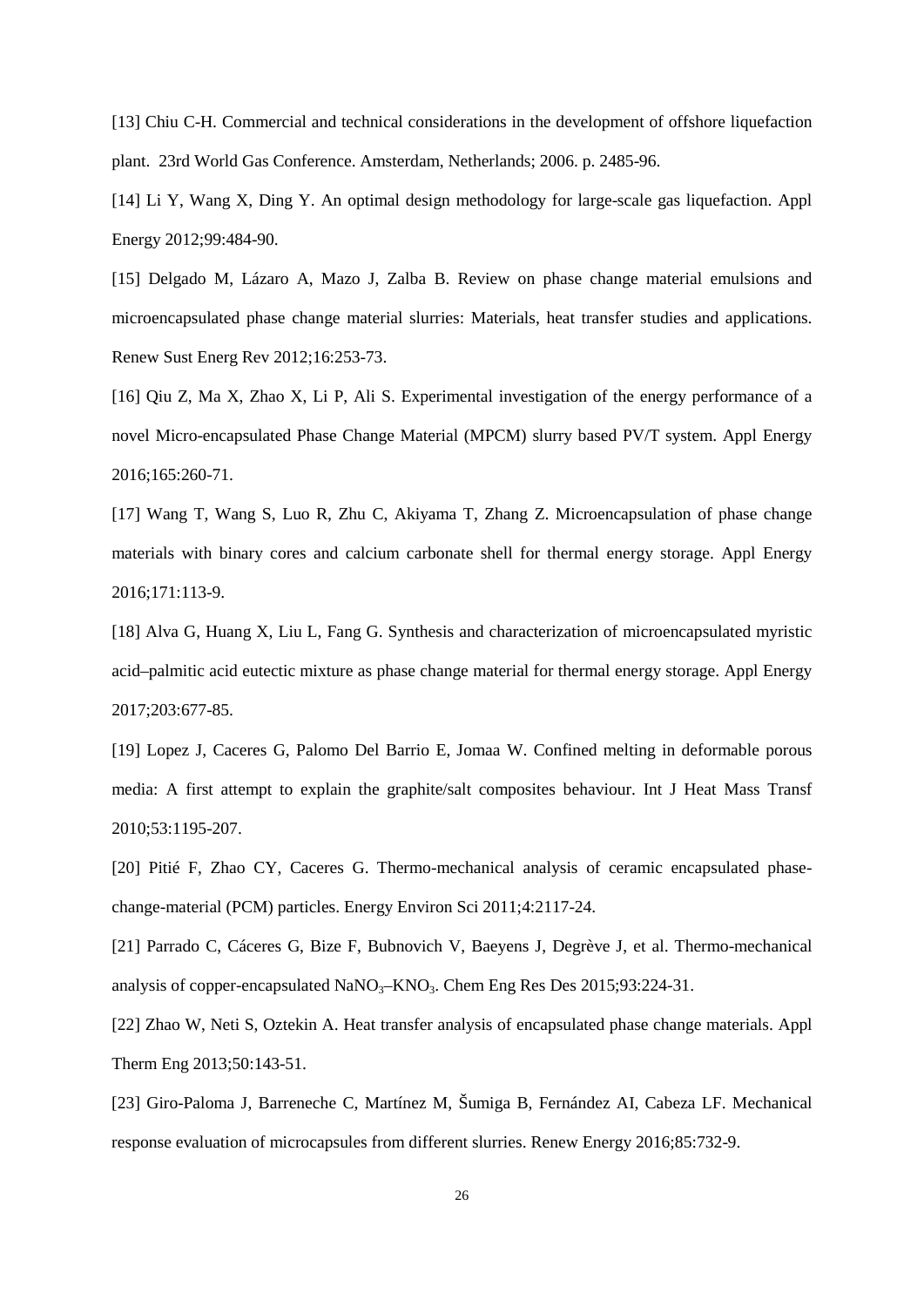[24] Su J-F, Wang X-Y, Dong H. Micromechanical properties of melamine–formaldehyde microcapsules by nanoindentation: Effect of size and shell thickness. Mater Lett 2012;89:1-4.

[25] Alam TE, Dhau JS, Goswami DY, Stefanakos E. Macroencapsulation and characterization of phase change materials for latent heat thermal energy storage systems. Appl Energy 2015;154:92-101. [26] Lashgari S, Arabi H, Mahdavian AR, Ambrogi V. Thermal and morphological studies on novel PCM microcapsules containing n-hexadecane as the core in a flexible shell. Appl Energy 2017;190:612-22.

[27] Liu M-J, Fan L-W, Zhu Z-Q, Feng B, Zhang H-C, Zeng Y. A volume-shrinkage-based method for quantifying the inward solidification heat transfer of a phase change material filled in spherical capsules. Appl Therm Eng 2016;108:1200-5.

[28] Assis E, Ziskind G, Letan R. Numerical and experimental study of solidification in a spherical shell. J Heat Transf 2009;131:024502.

[29] Tarnai T. Buckling patterns of shells and spherical honeycomb structures. Comput Math Appl 1989;17:639-52.

[30] Yin J, Cao Z, Li C, Sheinman I, Chen X. Stress-driven buckling patterns in spheroidal core/shell structures. Proceedings of the National Academy of Sciences 2008;105:19132-5.

[31] Ru CQ. Buckling of empty spherical viruses under external pressure. J Appl Phys 2009;105:124701.

[32] Vliegenthart GA, Gompper G. Compression, crumpling and collapse of spherical shells and capsules. New J Phys 2011;13:045020.

[33] Timoshenko SP, Gere JM. Theory of elastic stability: McGraw-Hill; 1961.

[34] Sato M, Wadee MA, Iiboshi K, Sekizawa T, Shima H. Buckling patterns of complete spherical shells filled with an elastic medium under external pressure. Int J Mech Sci 2012;59:22-30.

[35] ACM Comput. Surv.Long Y, York D, Zhang Z, Preece JA. Microcapsules with low content of formaldehyde: preparation and characterization. J Mater Chem 2009;19:6882-7.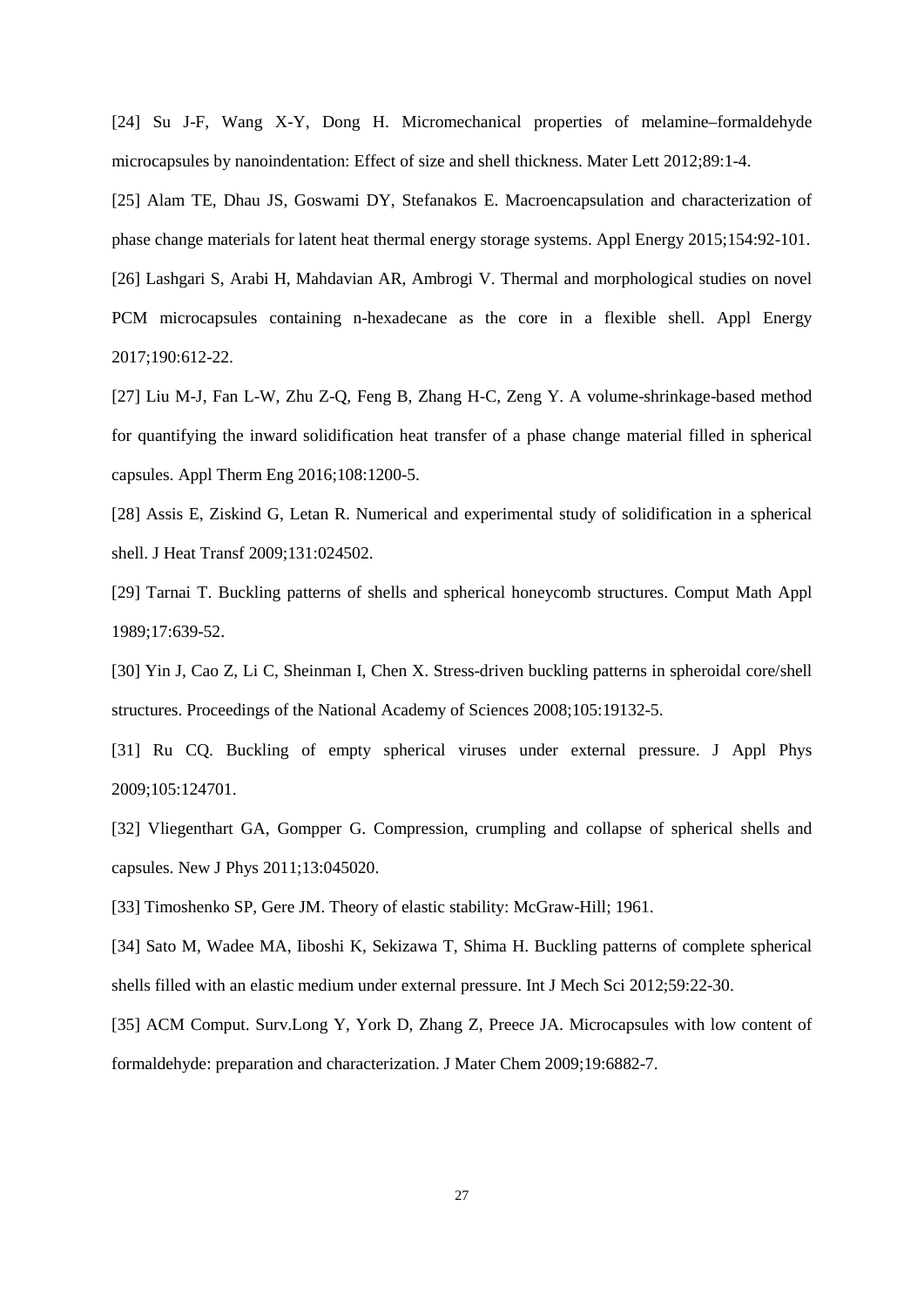[36] Hechtel K. Design considerations for the use of plastic materials in cryogenic environments. Curbell Plastics, Inc.; 2014. [https://www.curbellplastics.com/Research-Solutions/Technical-](https://www.curbellplastics.com/Research-Solutions/Technical-Resources/Technical-Resources/Plastic-Materials-in-Cryogenic-Environments)[Resources/Technical-Resources/Plastic-Materials-in-Cryogenic-Environments.](https://www.curbellplastics.com/Research-Solutions/Technical-Resources/Technical-Resources/Plastic-Materials-in-Cryogenic-Environments)

[37] Jiang X, Luo R, Peng F, Fang Y, Akiyama T, Wang S. Synthesis, characterization and thermal properties of paraffin microcapsules modified with nano-Al<sub>2</sub>O<sub>3</sub>. Appl Energy 2015;137:731-7.

[38] Niu X-W, Sun Y-M, Ding S-N, Chen C-C, Song B, Xu H-B, et al. Synthesis of enhanced urea– formaldehyde resin microcapsules doped with nanotitania. J Appl Polym Sci 2012;124:248-56.

[39] Voller VR, Cross M, Markatos NC. An enthalpy method for convection/diffusion phase change. Int J Numer Methods Eng 1987;24:271-84.

[40] Kármán TV, Tsien HS. The buckling of spherical shells by external pressure. J Aeronautical Sci 1939;7:43-50.

[41] Pan B, Cui W. An overview of buckling and ultimate strength of spherical pressure hull under external pressure. Mar Struct 2010;23:227-40.

[42] Dowtherm J heat transfer fluid: Product technical data. The Dow Chemical Company; 1997. [http://www.dow.com/heattrans/.](http://www.dow.com/heattrans/)

[43] Harper CA. Modern Plastics Handbook. New York: McGraw-Hill; 1999.

[44] Liu M. Understanding the mechanical strength of microcapsules and their adhesion on fabric surfaces [Doctoral Dissertation]. United Kingdom: University of Birmingham; 2010.

[45] Frate GF, Antonelli M, Desideri U. A novel Pumped Thermal Electricity Storage (PTES) system with thermal integration. Appl Therm Eng  $2017;121:1051-8$ .

[46] Li Y, Cao H, Wang S, Jin Y, Li D, Wang X, et al. Load shifting of nuclear power plants using cryogenic energy storage technology. Appl Energy 2014;113:1710-6.

[47] Zeng R, Wang X, Chen B, Zhang Y, Niu J, Wang X, et al. Heat transfer characteristics of microencapsulated phase change material slurry in laminar flow under constant heat flux. Appl Energy 2009;86:2661-70.

[48] Araki H, Nakabaru M, Chino K. Simulation of heat transfer in the cool storage unit of a liquid– air energy storage system. Heat Transf—Asian Res 2002;31:284-96.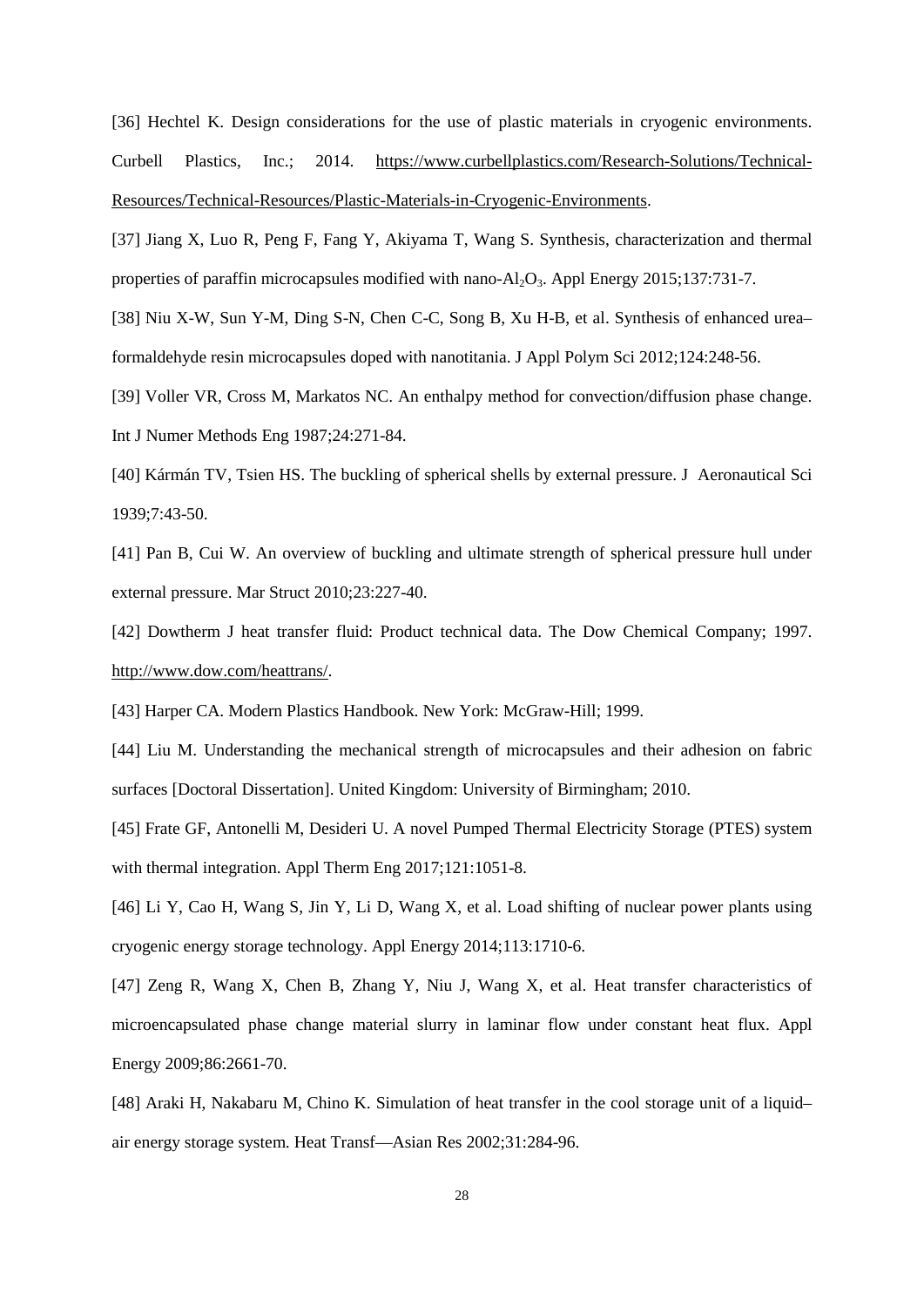[49] Chai L, Liu J, Wang L, Yue L, Yang L, Sheng Y, et al. Cryogenic energy storage characteristics of a packed bed at different pressures. Appl Therm Eng 2014;63:439-46.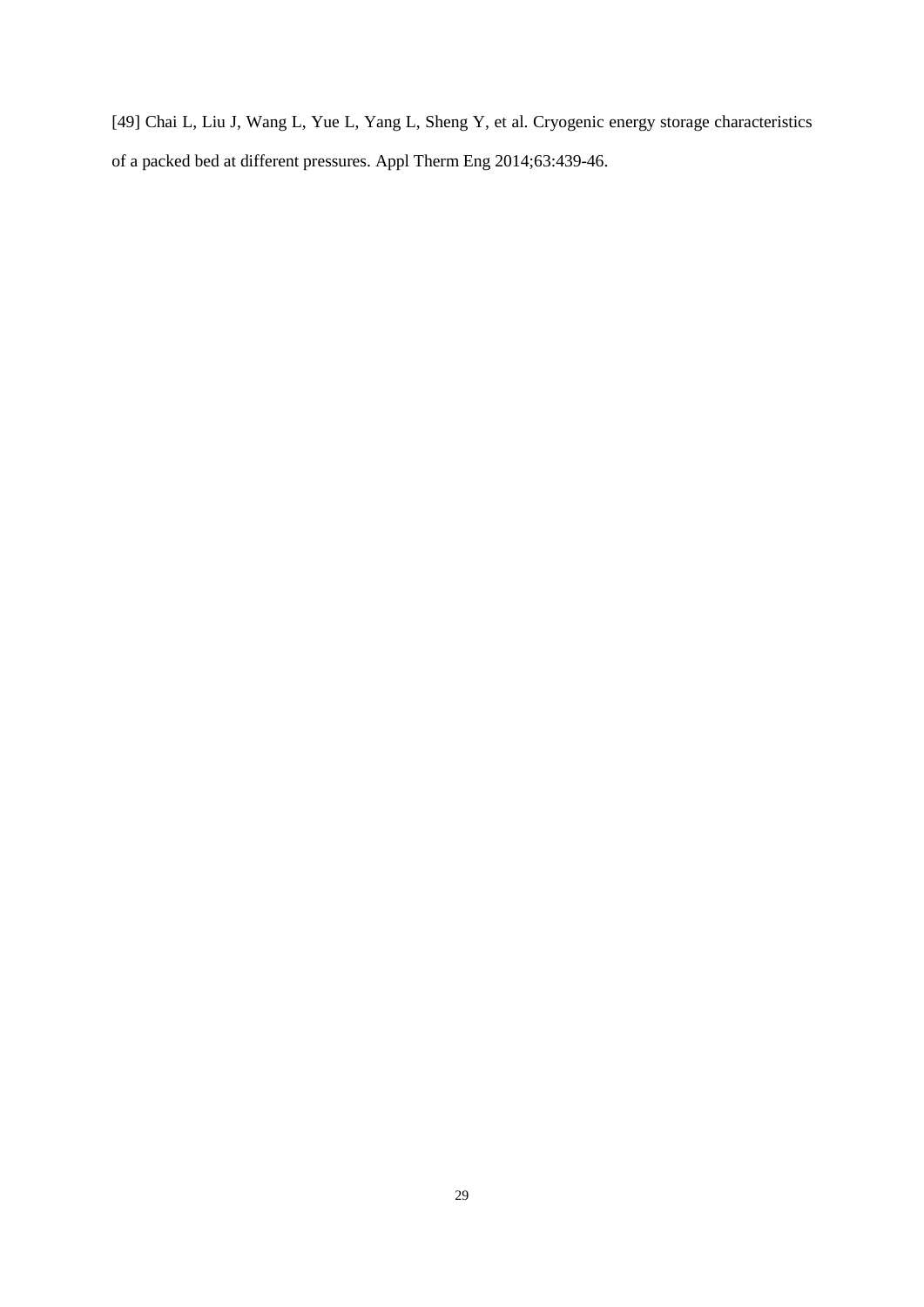

Fig. 1 Microcapsules: (a,b,c) Cryo-SEM images of MF, MF-Cu and MF-Cu-Al microcapsules; (d) Size distribution; (e,f) EDS spectra of MF-Cu and MF-Cu-Al microcapsules.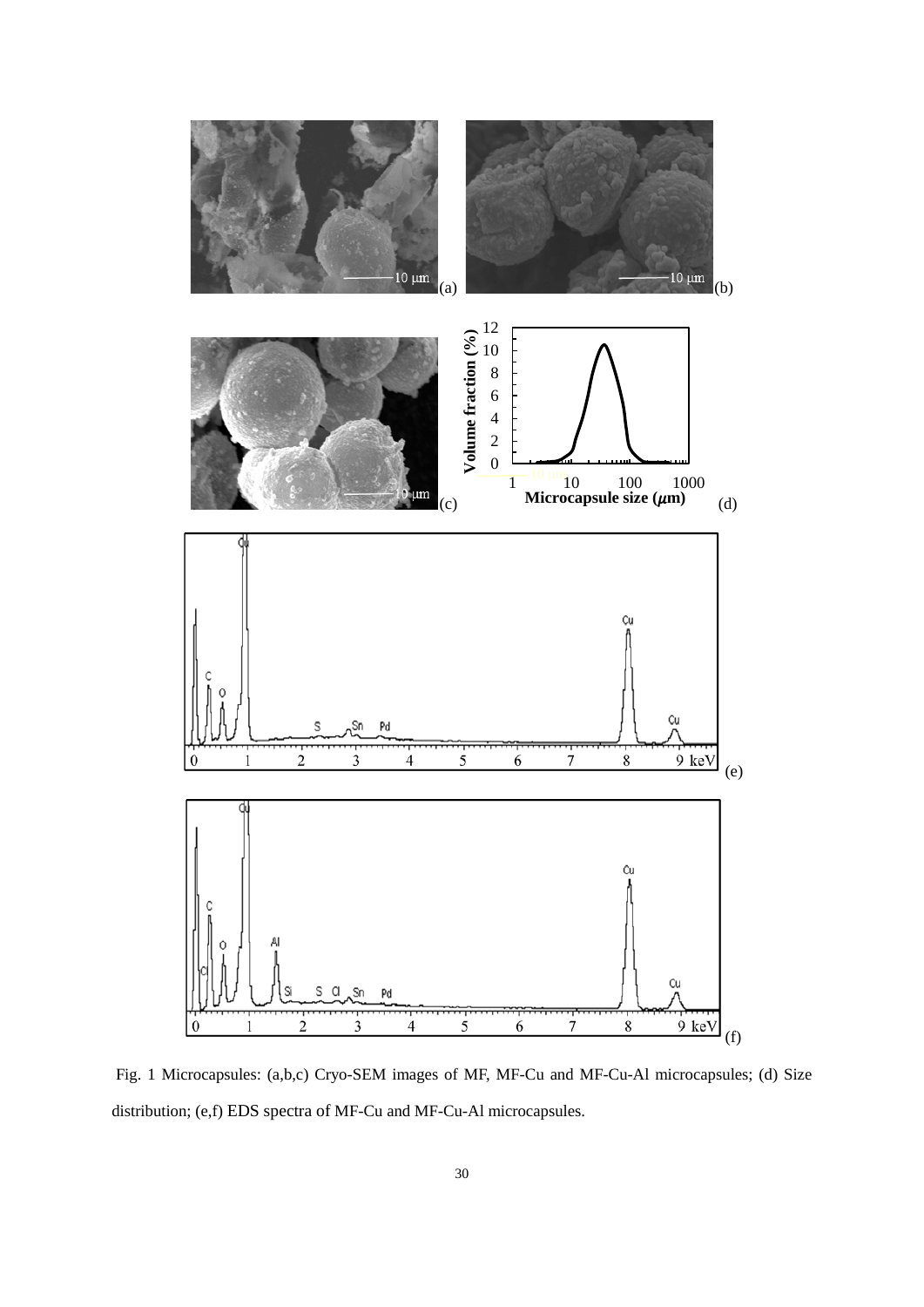

Fig. 2 Geometry of the spherical microcapsule containing PCM.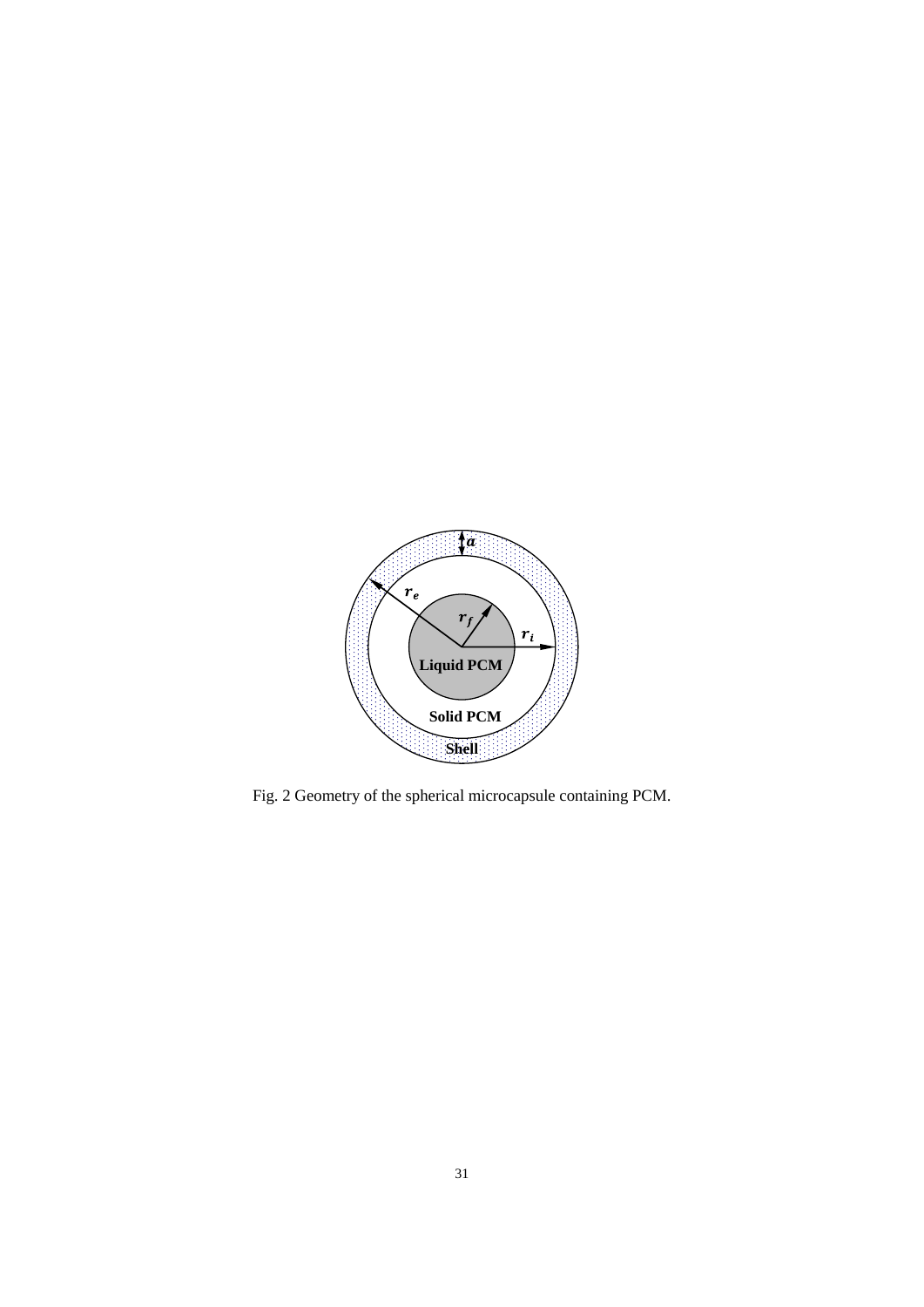

Fig. 3 Comparison with references: (a) Temperature profile at  $t = 500$  s; (b) Solidification rate; (c) Pressure variation with solidification; (d) Variations of melting temperature and latent heat with solidification.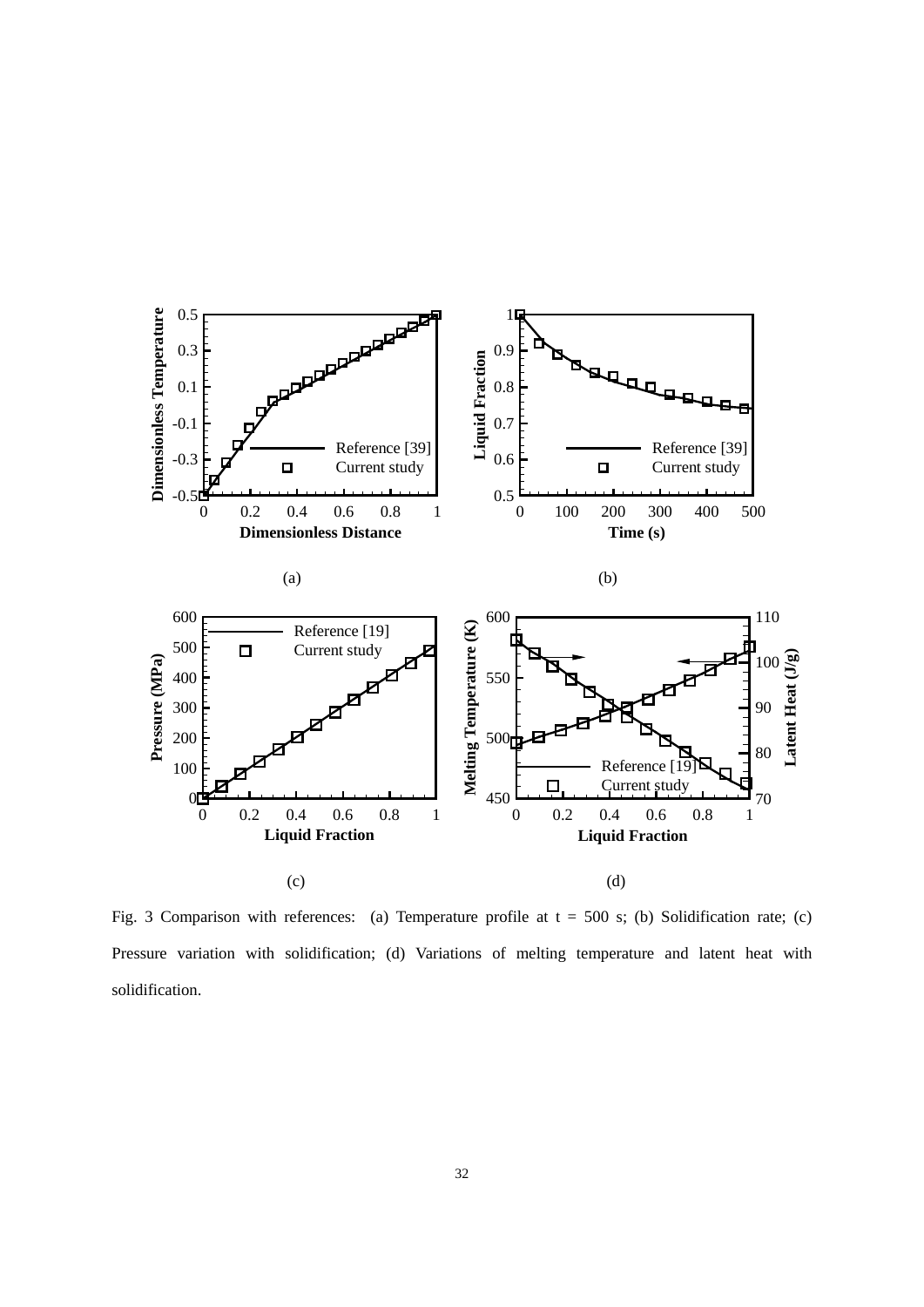

Fig. 4 Effects of shell thickness during solidification: (a) Evolution of pressure differences; (b) Evolution of freezing point variation; (c) Evolution of latent heat variation; (d) Time with respect to solid fraction. Critical position of buckling is labelled.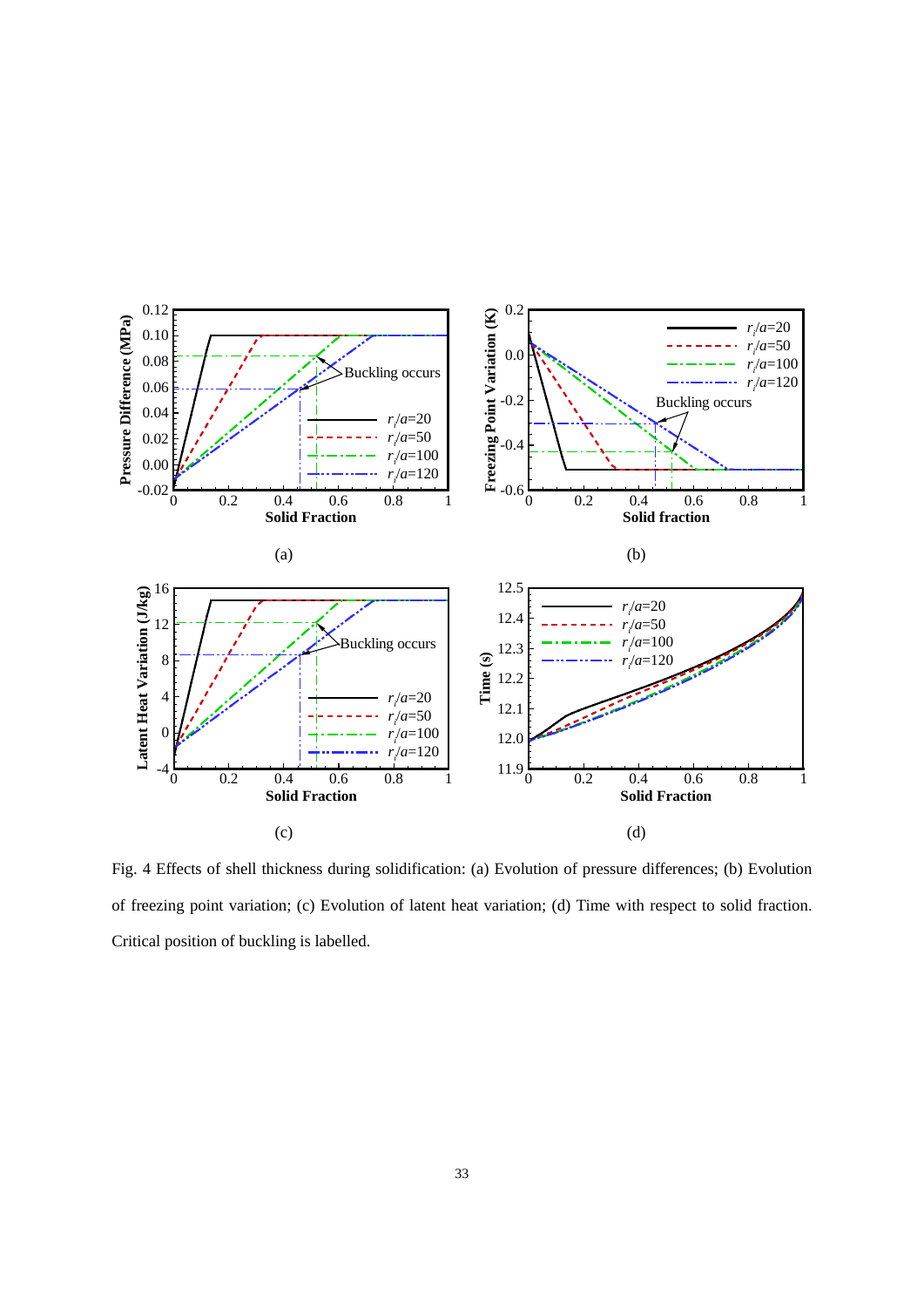

Fig. 5 Effect of shell thickness with different thermal conductivities on solidification time.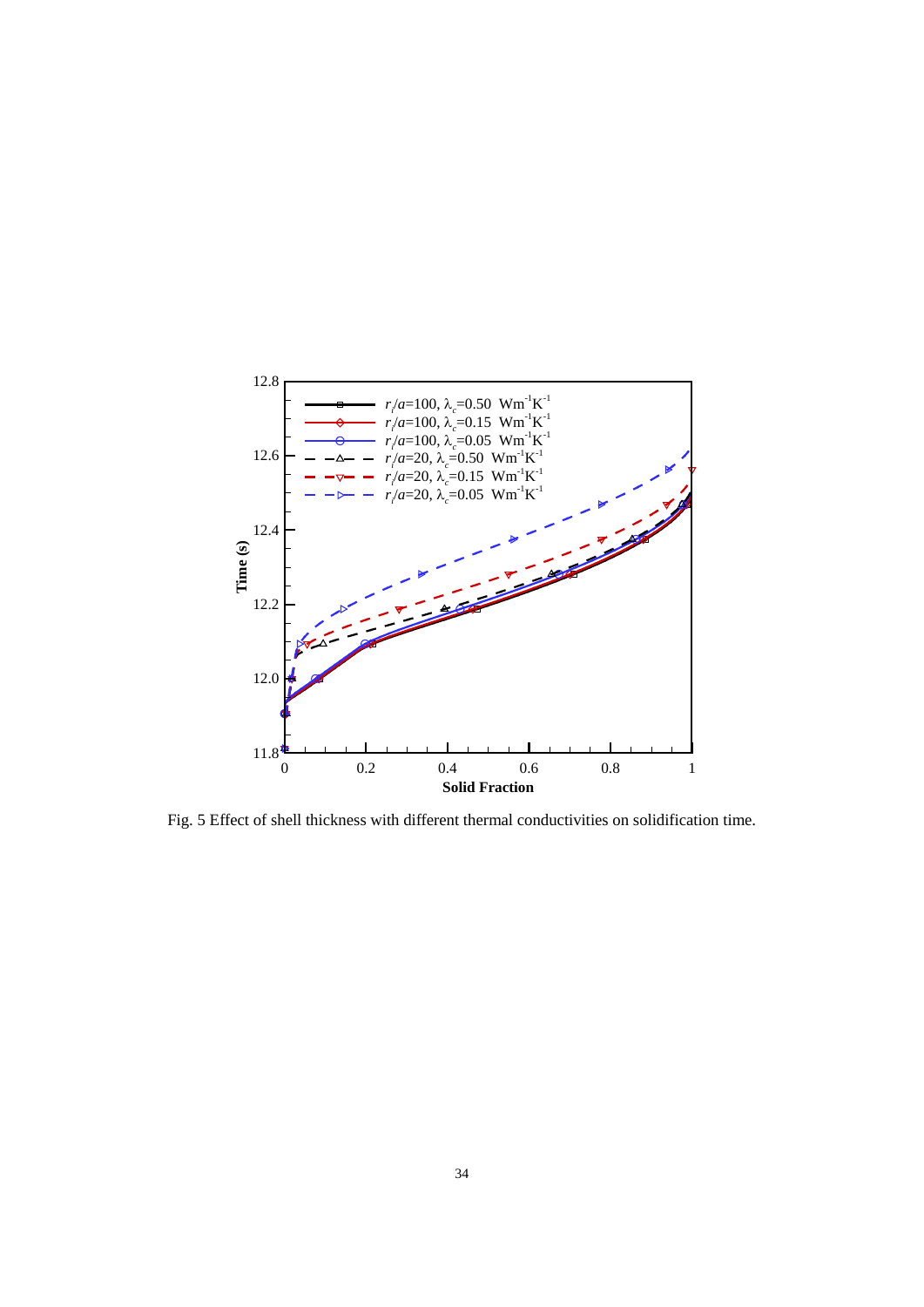

Fig. 6 Effects of shell compositions during solidification: (a) Evolution of difference pressures; (b) Evolution of freezing point variation; (c) Evolution of latent heat variation; (d) Time with respect to solid fraction. Critical position of buckling is labelled.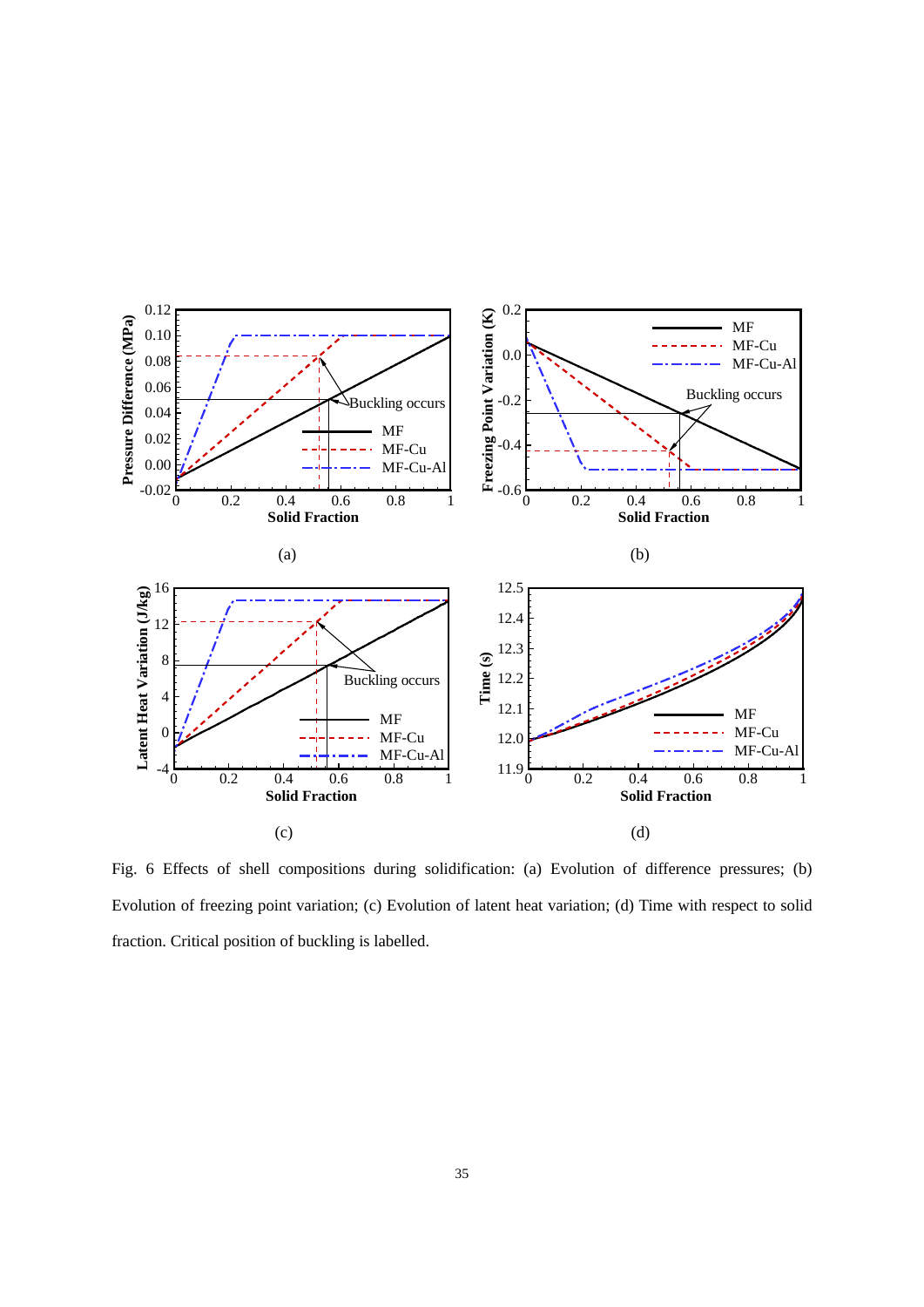

Fig. 7 Effects of microcapsule size during solidification: (a) Time with respect to solid fraction; (b,c) Evolution of the stored energy at  $r_i = 5 \mu m$  and 25  $\mu$ m.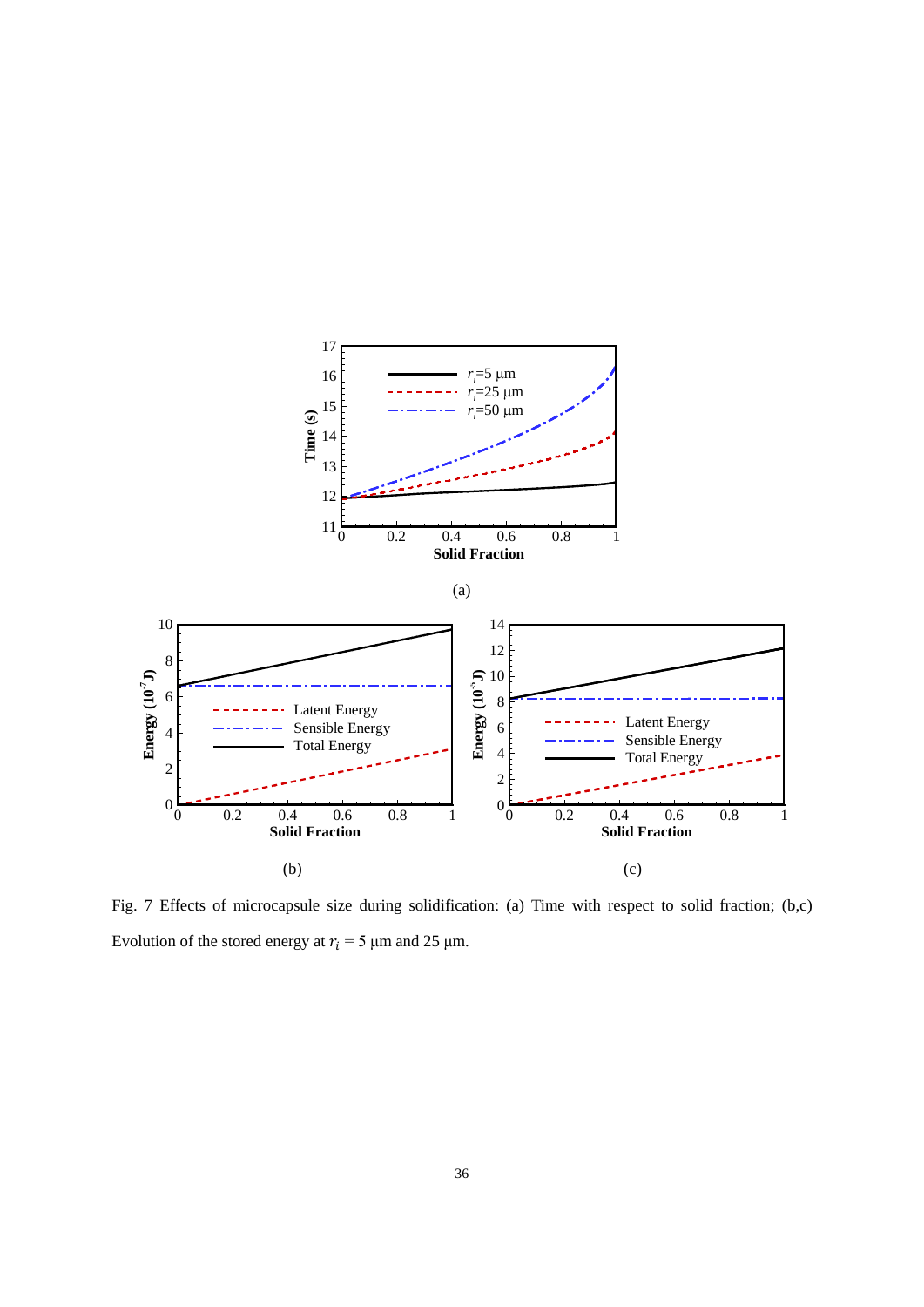

Fig. 8 (a) Critical buckling pressure with respect to  $r_i/a$  for different shell compositions; (b) Buckling mode numbers with respect to  $r_i/a$ .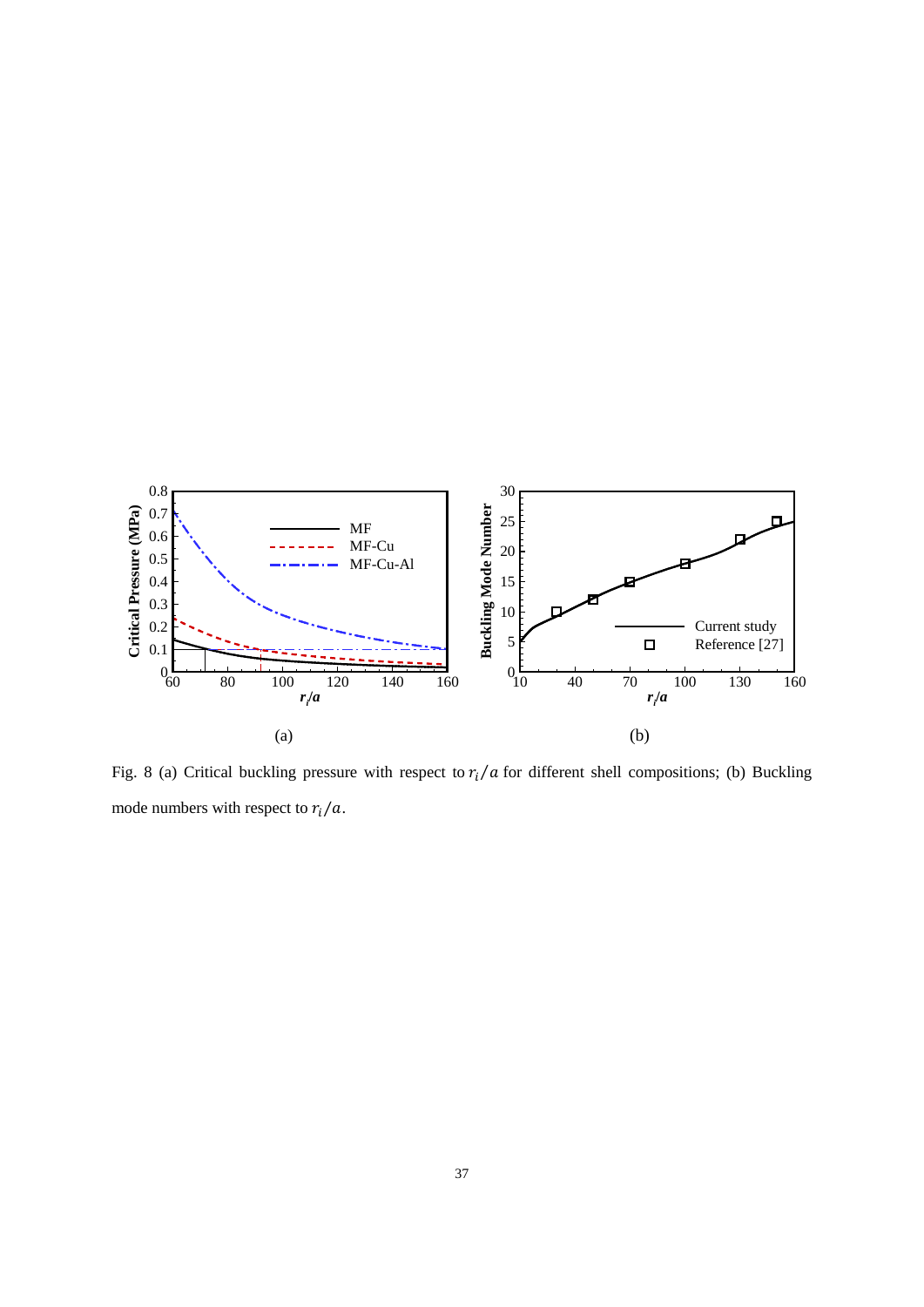

Fig. 9 Calculated buckling modes at  $r_i/a = 140$  (a) and 14 (b); Cross-sectional images of buckling MF-Cu microcapsules under Cryo-SEM (c) and TEM (d). The waves are partially labeled with numbers and the dot-dash line represents symmetry axis. The buckling on one side of symmetry axis vanished when the microcapsules were cut.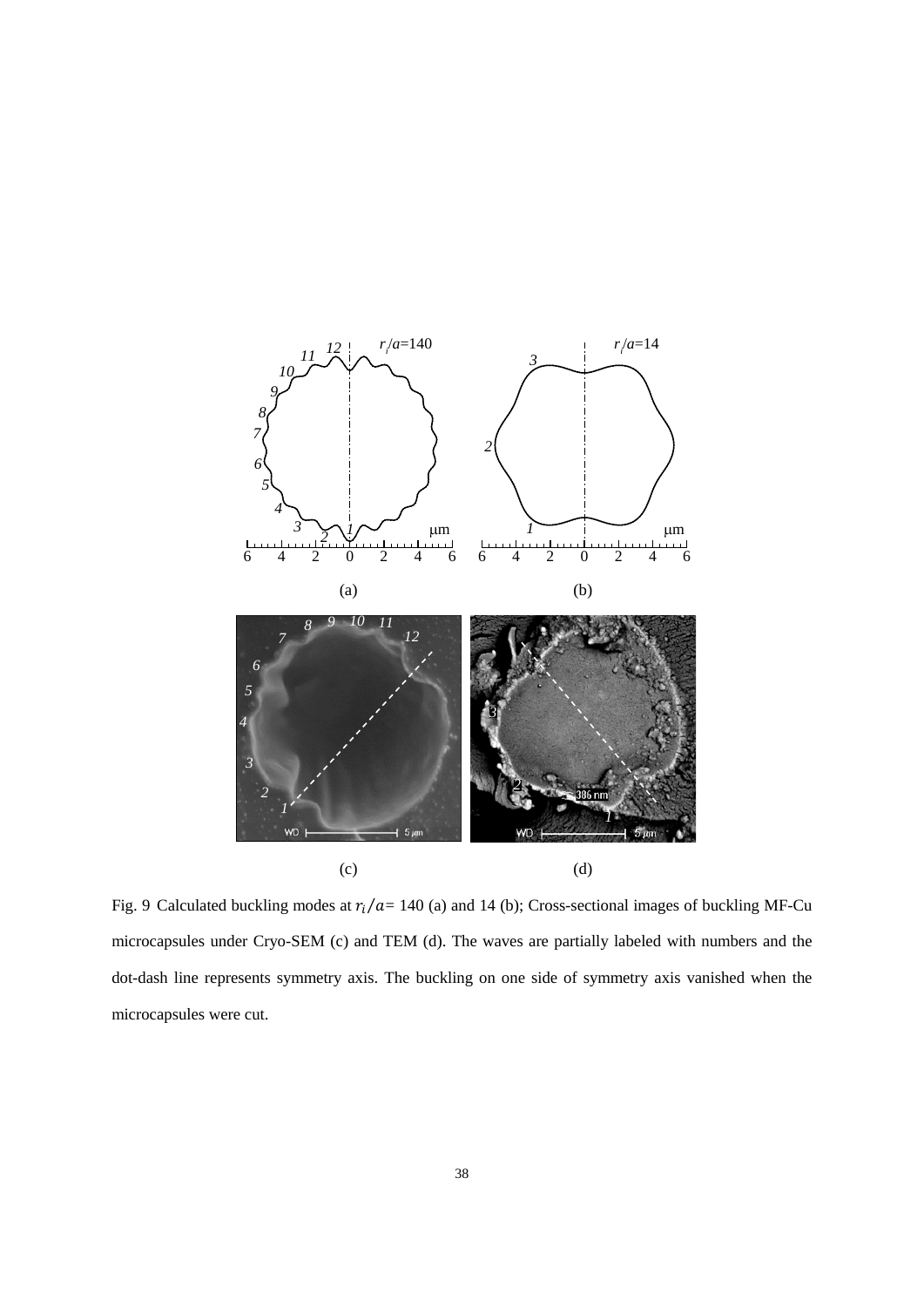|                       | Properties                        | Symbol                           | Value                 | Unit                           |
|-----------------------|-----------------------------------|----------------------------------|-----------------------|--------------------------------|
| DJ in                 | Density                           | $\rho_{l0}$                      | 931.3                 | $kg·m-3$                       |
| liquid                | Specific heat                     | $c_{pl}$                         | 1584                  | $J \cdot kg^{-1} \cdot K^{-1}$ |
| state                 | Compressibility                   | $\beta_l$                        | $1.72\times10^{-10}$  | $Pa^{-1}$                      |
|                       | Thermal expansion                 | $\alpha$ <sub>1</sub>            | $8.33 \times 10^{-4}$ | $K^{-1}$                       |
|                       | Thermal<br>conductivity           | $\lambda_I$                      | 0.148                 | $W \cdot m^{-1} \cdot K^{-1}$  |
|                       | Surface tension                   | $\gamma_l$                       | 0.028                 | $N \cdot m^{-1}$               |
| DJ in                 | Density                           | $\rho_{\rm s0}$                  | 950.0                 | $\text{kg}\cdot\text{m}^{-3}$  |
| solid                 | Specific heat                     | $c_{ps}$                         | 1500                  | $J \cdot kg^{-1} \cdot K^{-1}$ |
| state                 | Compressibility                   | $c_{ps}$                         | $\theta$              | $Pa^{-1}$                      |
|                       | Thermal expansion                 | $\alpha_{s}$                     | $\Omega$              | $K^{-1}$                       |
|                       | Thermal<br>conductivity           | $\lambda_{\scriptscriptstyle S}$ | 0.152                 | $W \cdot m^{-1} \cdot K^{-1}$  |
| $L \leftrightarrow S$ | Freezing temperature<br>at $P_0$  | $T_{f0}$                         | $-81$                 | °C                             |
|                       | Latent heat at<br>$(T_{f0}, P_0)$ | $L_{f0}$                         | 80                    | $kJ \cdot kg^{-1}$             |

**Table 1** Properties of DJ used in simulations [42].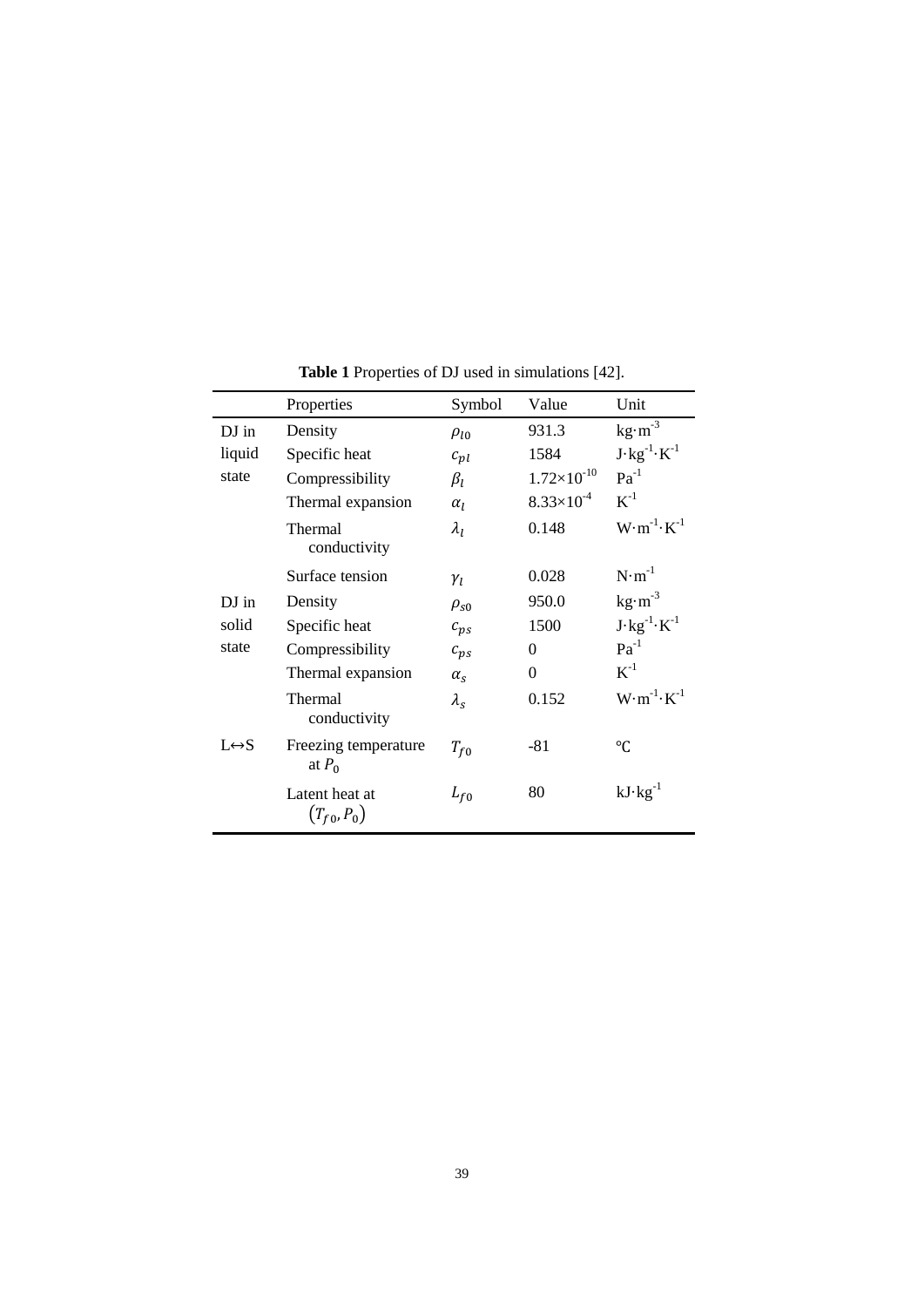| Properties              | Symbol      | Value                | Unit                           |
|-------------------------|-------------|----------------------|--------------------------------|
| Density                 | $\rho_c$    | 1500                 | $kg·m-3$                       |
| Specific heat           | $c_{pc}$    | 1200                 | $J \cdot kg^{-1} \cdot K^{-1}$ |
| Thermal expansion       | $\alpha_c$  | $6.0 \times 10^{-5}$ | $K^{-1}$                       |
| Thermal<br>conductivity | $\lambda_c$ | 0.5                  | $W \cdot m^{-1} \cdot K^{-1}$  |
| Young's modulus         | $E_c$       | $7.0\times10^{9}$    | Pa                             |
| Poisson's ratio         | $\nu_c$     | 0.29                 |                                |

**Table 2** Theoretical properties of MF [43].